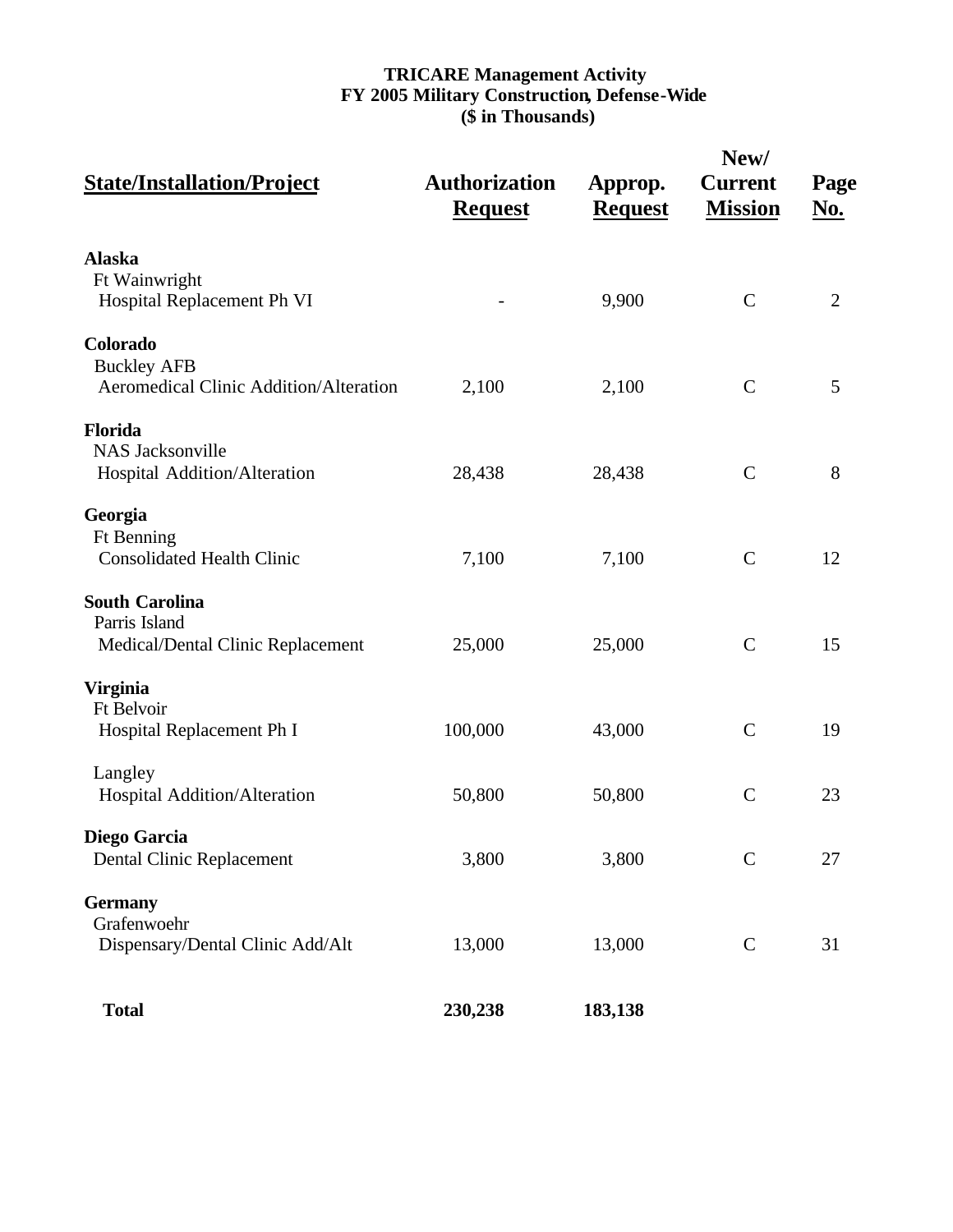| FY 2005 MILITARY CONSTRUCTION PROGRAM<br><b>FEB 2004</b><br>DEF(TMA)<br>5. AREA CONSTRUCTION<br>3. INSTALLATION AND LOCATION<br>4. COMMAND<br><b>COST INDEX</b><br>Fort Wainwright, Alaska<br><b>US Army Pacific</b><br>2.03<br><b>SUPPORTED</b><br>6. PERSONNEL STRENGTH:<br><b>PERMANENT</b><br><b>STUDENTS</b><br><b>OFFICER</b><br><b>ENLIST</b><br>OFFICER<br><b>ENLIST</b><br><b>CIVIL</b><br>ENLIST<br><b>CIVIL</b><br><b>OFFICER</b><br><b>CIVIL</b><br><b>TOTAL</b><br>4,788<br>A. AS OF 30 SEP 2003<br>475<br>3660<br>653<br>0<br>0<br>$\boldsymbol{0}$<br>$\boldsymbol{0}$<br>$\boldsymbol{0}$<br>$\boldsymbol{0}$<br>$\overline{0}$<br>$\mathbf{0}$<br>730<br>$\mathbf{0}$<br>$\overline{0}$<br>$\boldsymbol{0}$<br><b>B. END FY 2009</b><br>553<br>4229<br>$\boldsymbol{0}$<br>5,512<br>7. INVENTORY DATA (\$000)<br>A. TOTAL ACREAGE<br>B. INVENTORY TOTAL AS OF 30 SEPTEMBER 2003<br>509,175<br>C. AUTHORIZATION NOT YET IN INVENTORY<br>$\boldsymbol{0}$<br>D. AUTHORIZATION REQUESTED IN THIS PROGRAM<br>81,500<br>E. AUTHORIZATION INCLUDED IN FOLLOWING PROGRAM<br>$\overline{0}$ |  |  |  |  |  |  |  |  |  |
|------------------------------------------------------------------------------------------------------------------------------------------------------------------------------------------------------------------------------------------------------------------------------------------------------------------------------------------------------------------------------------------------------------------------------------------------------------------------------------------------------------------------------------------------------------------------------------------------------------------------------------------------------------------------------------------------------------------------------------------------------------------------------------------------------------------------------------------------------------------------------------------------------------------------------------------------------------------------------------------------------------------------------------------------------------------------------------------------------|--|--|--|--|--|--|--|--|--|
|                                                                                                                                                                                                                                                                                                                                                                                                                                                                                                                                                                                                                                                                                                                                                                                                                                                                                                                                                                                                                                                                                                      |  |  |  |  |  |  |  |  |  |
|                                                                                                                                                                                                                                                                                                                                                                                                                                                                                                                                                                                                                                                                                                                                                                                                                                                                                                                                                                                                                                                                                                      |  |  |  |  |  |  |  |  |  |
|                                                                                                                                                                                                                                                                                                                                                                                                                                                                                                                                                                                                                                                                                                                                                                                                                                                                                                                                                                                                                                                                                                      |  |  |  |  |  |  |  |  |  |
|                                                                                                                                                                                                                                                                                                                                                                                                                                                                                                                                                                                                                                                                                                                                                                                                                                                                                                                                                                                                                                                                                                      |  |  |  |  |  |  |  |  |  |
|                                                                                                                                                                                                                                                                                                                                                                                                                                                                                                                                                                                                                                                                                                                                                                                                                                                                                                                                                                                                                                                                                                      |  |  |  |  |  |  |  |  |  |
|                                                                                                                                                                                                                                                                                                                                                                                                                                                                                                                                                                                                                                                                                                                                                                                                                                                                                                                                                                                                                                                                                                      |  |  |  |  |  |  |  |  |  |
|                                                                                                                                                                                                                                                                                                                                                                                                                                                                                                                                                                                                                                                                                                                                                                                                                                                                                                                                                                                                                                                                                                      |  |  |  |  |  |  |  |  |  |
|                                                                                                                                                                                                                                                                                                                                                                                                                                                                                                                                                                                                                                                                                                                                                                                                                                                                                                                                                                                                                                                                                                      |  |  |  |  |  |  |  |  |  |
|                                                                                                                                                                                                                                                                                                                                                                                                                                                                                                                                                                                                                                                                                                                                                                                                                                                                                                                                                                                                                                                                                                      |  |  |  |  |  |  |  |  |  |
|                                                                                                                                                                                                                                                                                                                                                                                                                                                                                                                                                                                                                                                                                                                                                                                                                                                                                                                                                                                                                                                                                                      |  |  |  |  |  |  |  |  |  |
|                                                                                                                                                                                                                                                                                                                                                                                                                                                                                                                                                                                                                                                                                                                                                                                                                                                                                                                                                                                                                                                                                                      |  |  |  |  |  |  |  |  |  |
|                                                                                                                                                                                                                                                                                                                                                                                                                                                                                                                                                                                                                                                                                                                                                                                                                                                                                                                                                                                                                                                                                                      |  |  |  |  |  |  |  |  |  |
|                                                                                                                                                                                                                                                                                                                                                                                                                                                                                                                                                                                                                                                                                                                                                                                                                                                                                                                                                                                                                                                                                                      |  |  |  |  |  |  |  |  |  |
| F. PLANNED IN NEXT THREE YEARS<br>$\boldsymbol{0}$                                                                                                                                                                                                                                                                                                                                                                                                                                                                                                                                                                                                                                                                                                                                                                                                                                                                                                                                                                                                                                                   |  |  |  |  |  |  |  |  |  |
| <b>G. REMAINING DEFICIENCY</b><br>$\overline{0}$                                                                                                                                                                                                                                                                                                                                                                                                                                                                                                                                                                                                                                                                                                                                                                                                                                                                                                                                                                                                                                                     |  |  |  |  |  |  |  |  |  |
| H. GRAND TOTAL<br>590,675                                                                                                                                                                                                                                                                                                                                                                                                                                                                                                                                                                                                                                                                                                                                                                                                                                                                                                                                                                                                                                                                            |  |  |  |  |  |  |  |  |  |
| 8. PROJECTS REQUESTED IN THIS PROGRAM:                                                                                                                                                                                                                                                                                                                                                                                                                                                                                                                                                                                                                                                                                                                                                                                                                                                                                                                                                                                                                                                               |  |  |  |  |  |  |  |  |  |
| <b>CATEGORY</b><br><b>PROJECT</b><br>PROJECT TITLE<br><b>COST</b><br><b>DESIGN</b><br><b>STATUS</b>                                                                                                                                                                                                                                                                                                                                                                                                                                                                                                                                                                                                                                                                                                                                                                                                                                                                                                                                                                                                  |  |  |  |  |  |  |  |  |  |
| <b>COMPLETE</b><br>CODE<br><b>NUMBER</b><br>$(\$000)$<br><b>START</b>                                                                                                                                                                                                                                                                                                                                                                                                                                                                                                                                                                                                                                                                                                                                                                                                                                                                                                                                                                                                                                |  |  |  |  |  |  |  |  |  |
| Hospital Replacement PH VI<br>9,900<br>510<br>59919<br>09/97<br>08/01                                                                                                                                                                                                                                                                                                                                                                                                                                                                                                                                                                                                                                                                                                                                                                                                                                                                                                                                                                                                                                |  |  |  |  |  |  |  |  |  |
| <b>TOTAL</b><br>9,900<br>9. FUTURE PROJECTS:                                                                                                                                                                                                                                                                                                                                                                                                                                                                                                                                                                                                                                                                                                                                                                                                                                                                                                                                                                                                                                                         |  |  |  |  |  |  |  |  |  |
|                                                                                                                                                                                                                                                                                                                                                                                                                                                                                                                                                                                                                                                                                                                                                                                                                                                                                                                                                                                                                                                                                                      |  |  |  |  |  |  |  |  |  |
| <b>CATEGORY</b><br><b>COST</b><br><b>CODE</b><br>PROJECT TITLE<br>$(\$000)$                                                                                                                                                                                                                                                                                                                                                                                                                                                                                                                                                                                                                                                                                                                                                                                                                                                                                                                                                                                                                          |  |  |  |  |  |  |  |  |  |
| $\boldsymbol{0}$<br>INCLUDED IN THE FOLLOWING PROGRAM (FY 2006): NONE<br>А.                                                                                                                                                                                                                                                                                                                                                                                                                                                                                                                                                                                                                                                                                                                                                                                                                                                                                                                                                                                                                          |  |  |  |  |  |  |  |  |  |
| $\boldsymbol{0}$<br>В.<br>PLANNED NEXT THREE YEARS:<br><b>NONE</b>                                                                                                                                                                                                                                                                                                                                                                                                                                                                                                                                                                                                                                                                                                                                                                                                                                                                                                                                                                                                                                   |  |  |  |  |  |  |  |  |  |
| C.<br>2,400<br>R&M UNFUNDED REQUIREMENT (FY05)                                                                                                                                                                                                                                                                                                                                                                                                                                                                                                                                                                                                                                                                                                                                                                                                                                                                                                                                                                                                                                                       |  |  |  |  |  |  |  |  |  |
| 10. MISSION OR MAJOR FUNCTION:                                                                                                                                                                                                                                                                                                                                                                                                                                                                                                                                                                                                                                                                                                                                                                                                                                                                                                                                                                                                                                                                       |  |  |  |  |  |  |  |  |  |
| The mission is the defense of Alaska, including the initial defense of the Aleutian Islands.                                                                                                                                                                                                                                                                                                                                                                                                                                                                                                                                                                                                                                                                                                                                                                                                                                                                                                                                                                                                         |  |  |  |  |  |  |  |  |  |
|                                                                                                                                                                                                                                                                                                                                                                                                                                                                                                                                                                                                                                                                                                                                                                                                                                                                                                                                                                                                                                                                                                      |  |  |  |  |  |  |  |  |  |
|                                                                                                                                                                                                                                                                                                                                                                                                                                                                                                                                                                                                                                                                                                                                                                                                                                                                                                                                                                                                                                                                                                      |  |  |  |  |  |  |  |  |  |
| 11. OUTSTANDING POLLUTION AND SAFETY DEFICIENCIES:                                                                                                                                                                                                                                                                                                                                                                                                                                                                                                                                                                                                                                                                                                                                                                                                                                                                                                                                                                                                                                                   |  |  |  |  |  |  |  |  |  |
| A. AIR POLLUTION<br>$\mathbf{0}$                                                                                                                                                                                                                                                                                                                                                                                                                                                                                                                                                                                                                                                                                                                                                                                                                                                                                                                                                                                                                                                                     |  |  |  |  |  |  |  |  |  |
| <b>B. WATER POLLUTION</b><br>$\mathbf{0}$                                                                                                                                                                                                                                                                                                                                                                                                                                                                                                                                                                                                                                                                                                                                                                                                                                                                                                                                                                                                                                                            |  |  |  |  |  |  |  |  |  |
| C. OCCUPATIONAL SAFETY AND HEALTH<br>$\overline{0}$                                                                                                                                                                                                                                                                                                                                                                                                                                                                                                                                                                                                                                                                                                                                                                                                                                                                                                                                                                                                                                                  |  |  |  |  |  |  |  |  |  |
|                                                                                                                                                                                                                                                                                                                                                                                                                                                                                                                                                                                                                                                                                                                                                                                                                                                                                                                                                                                                                                                                                                      |  |  |  |  |  |  |  |  |  |
| D. OTHER<br>$\mathbf{0}$                                                                                                                                                                                                                                                                                                                                                                                                                                                                                                                                                                                                                                                                                                                                                                                                                                                                                                                                                                                                                                                                             |  |  |  |  |  |  |  |  |  |
|                                                                                                                                                                                                                                                                                                                                                                                                                                                                                                                                                                                                                                                                                                                                                                                                                                                                                                                                                                                                                                                                                                      |  |  |  |  |  |  |  |  |  |
|                                                                                                                                                                                                                                                                                                                                                                                                                                                                                                                                                                                                                                                                                                                                                                                                                                                                                                                                                                                                                                                                                                      |  |  |  |  |  |  |  |  |  |
|                                                                                                                                                                                                                                                                                                                                                                                                                                                                                                                                                                                                                                                                                                                                                                                                                                                                                                                                                                                                                                                                                                      |  |  |  |  |  |  |  |  |  |
|                                                                                                                                                                                                                                                                                                                                                                                                                                                                                                                                                                                                                                                                                                                                                                                                                                                                                                                                                                                                                                                                                                      |  |  |  |  |  |  |  |  |  |
|                                                                                                                                                                                                                                                                                                                                                                                                                                                                                                                                                                                                                                                                                                                                                                                                                                                                                                                                                                                                                                                                                                      |  |  |  |  |  |  |  |  |  |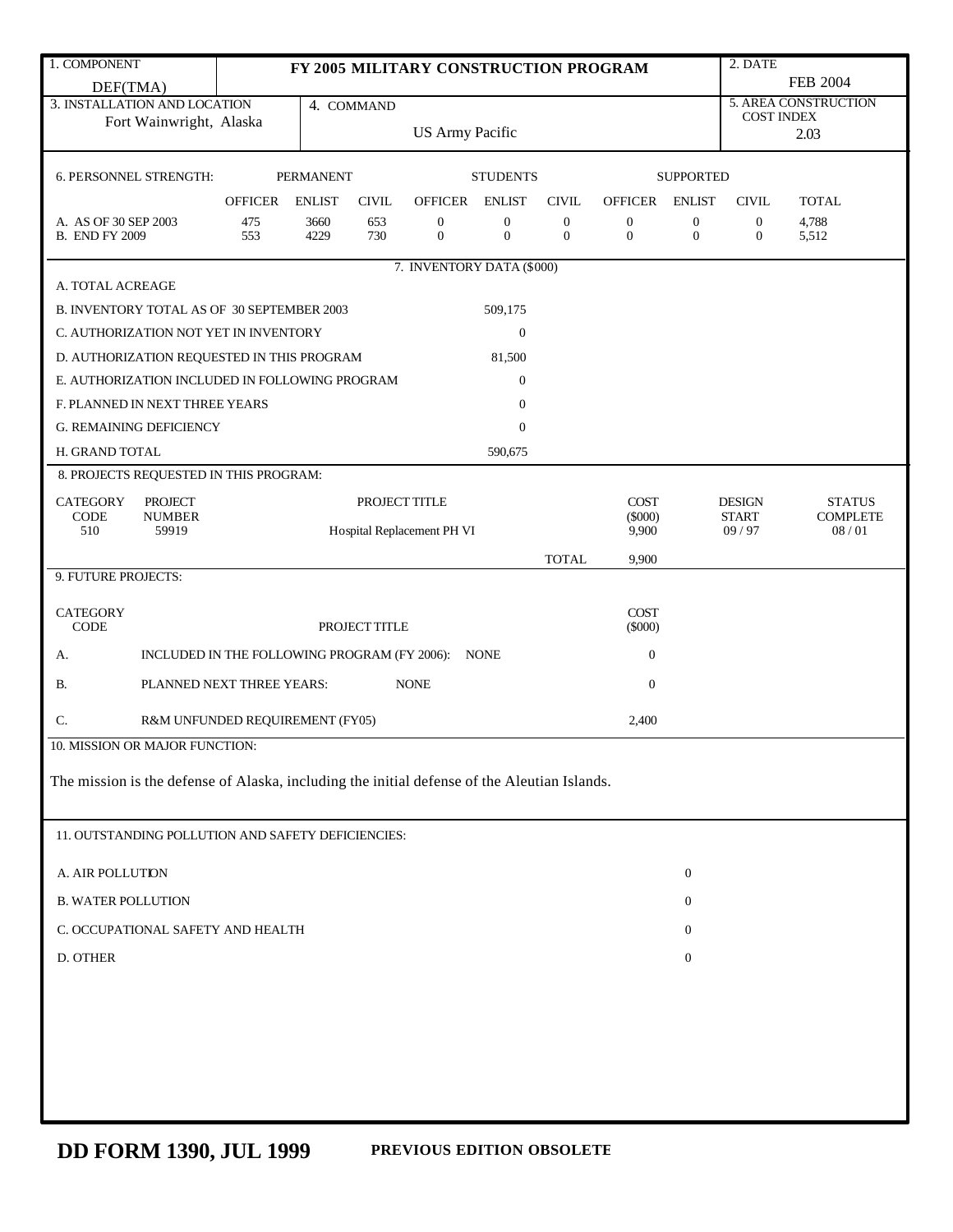| 1. Component<br>DEF (TMA)                                     |             | FY 2005 MILITARY CONSTRUCTION PROJECT DATA                                                                                                                                                                                                 |             |                            |                  |  |                         | 2. Date<br><b>FEB 2004</b> |  |  |  |
|---------------------------------------------------------------|-------------|--------------------------------------------------------------------------------------------------------------------------------------------------------------------------------------------------------------------------------------------|-------------|----------------------------|------------------|--|-------------------------|----------------------------|--|--|--|
| 3. Installation and Location/UIC:                             |             |                                                                                                                                                                                                                                            |             |                            | 4. Project Title |  |                         |                            |  |  |  |
| Fort Wainwright,                                              |             |                                                                                                                                                                                                                                            |             | Hospital Replacement PH VI |                  |  |                         |                            |  |  |  |
| Alaska                                                        |             |                                                                                                                                                                                                                                            |             |                            |                  |  |                         |                            |  |  |  |
| 5. Program Element                                            |             | 6. Category Code                                                                                                                                                                                                                           |             | 7. Project Number          |                  |  | 8. Project Cost (\$000) |                            |  |  |  |
| 87717D                                                        |             | 510                                                                                                                                                                                                                                        |             | 59919                      |                  |  | Auth                    |                            |  |  |  |
|                                                               |             | 9. COST ESTIMATES                                                                                                                                                                                                                          |             |                            |                  |  |                         | Appr 9,900                 |  |  |  |
|                                                               |             | Item                                                                                                                                                                                                                                       |             | U/M                        | Quantity         |  | Unit Cost               | Cost (\$000)               |  |  |  |
| PRIMARY FACILITIES                                            |             |                                                                                                                                                                                                                                            |             |                            |                  |  |                         | 8,843                      |  |  |  |
| Hospital Replacement, (Phase VI)                              |             |                                                                                                                                                                                                                                            |             | LS                         |                  |  |                         | (8, 843)                   |  |  |  |
|                                                               |             |                                                                                                                                                                                                                                            |             |                            |                  |  |                         |                            |  |  |  |
| <b>SUPPORTING FACILITIES</b>                                  |             |                                                                                                                                                                                                                                            |             |                            |                  |  |                         |                            |  |  |  |
|                                                               |             |                                                                                                                                                                                                                                            |             |                            |                  |  |                         |                            |  |  |  |
|                                                               |             |                                                                                                                                                                                                                                            |             |                            |                  |  |                         |                            |  |  |  |
| ESTIMATED CONTRACT COST                                       |             |                                                                                                                                                                                                                                            |             |                            |                  |  |                         | 8,843                      |  |  |  |
| CONTINGENCY PERCENT (5.00 %)                                  |             |                                                                                                                                                                                                                                            |             |                            |                  |  |                         | 447                        |  |  |  |
| <b>SUBTOTAL</b>                                               |             | SUPERVISION, INSPECTION & OVERHEAD (6.5 %)                                                                                                                                                                                                 |             |                            |                  |  |                         | 9,285<br>604               |  |  |  |
| <b>CATEGORY E EQUIPMENT</b>                                   |             |                                                                                                                                                                                                                                            |             |                            |                  |  |                         |                            |  |  |  |
| <b>TOTAL REQUEST</b>                                          |             |                                                                                                                                                                                                                                            |             |                            |                  |  |                         | 9,889                      |  |  |  |
| TOTAL REQUEST (ROUNDED)<br>INSTALLED EQT-OTHER APPROPRIATIONS |             |                                                                                                                                                                                                                                            |             |                            |                  |  |                         | 9,900<br>(0)               |  |  |  |
| 10. Description of Proposed Construction:                     |             |                                                                                                                                                                                                                                            |             |                            |                  |  |                         |                            |  |  |  |
|                                                               |             | This project provides the fifth phase (main structures) for the construction of a 32-bed hospital replacement                                                                                                                              |             |                            |                  |  |                         |                            |  |  |  |
|                                                               |             | for Bassett Army Community Hospital at Fort Wainwright. The project will include health care facilities for                                                                                                                                |             |                            |                  |  |                         |                            |  |  |  |
|                                                               |             | internal medicine, general surgery, ENT, orthopedics, obstetrics and gynecology, pediatrics and family<br>practice. The total project will provide reinforced concrete foundation and floor slab, structural steel frame,                  |             |                            |                  |  |                         |                            |  |  |  |
|                                                               |             | and all required utility, communications, and fire protection systems. The project will be designed in                                                                                                                                     |             |                            |                  |  |                         |                            |  |  |  |
|                                                               |             | accordance with criteria prescribed in MIL-HDBK-1191 and the Uniform Federal Accessibility                                                                                                                                                 |             |                            |                  |  |                         |                            |  |  |  |
|                                                               |             | Standards/Americans with Disabilities Act Accessibility Guidelines. Operation and maintenance manuals                                                                                                                                      |             |                            |                  |  |                         |                            |  |  |  |
|                                                               |             | will be provided. Air Conditioning: 2,950 KW.                                                                                                                                                                                              |             |                            |                  |  |                         |                            |  |  |  |
| REQ:<br>11.                                                   | <b>NONE</b> | ADQT:                                                                                                                                                                                                                                      | <b>NONE</b> |                            |                  |  | SUBSTD:                 | <b>NONE</b>                |  |  |  |
| (Current Mission)                                             |             | <b>PROJECT:</b> Provides an updated, efficient replacement facility for the existing Bassett Army Community Hospital.                                                                                                                      |             |                            |                  |  |                         |                            |  |  |  |
| <b>REQUIREMENT:</b>                                           |             | To provide a facility designed to support current health care practices for the military, dependent,                                                                                                                                       |             |                            |                  |  |                         |                            |  |  |  |
|                                                               |             | and retiree population of Forts Wainwright and Greely, Eielson Air Force Base, and remote military sites north of the                                                                                                                      |             |                            |                  |  |                         |                            |  |  |  |
|                                                               |             | Alaska Range. The service area is approximately 46,400 square miles. The increased emphasis upon outpatient care,<br>work measurement standards, and the increased use of automation equipment (both clinical and administrative) requires |             |                            |                  |  |                         |                            |  |  |  |
|                                                               |             | a facility designed to efficiently support these functions.                                                                                                                                                                                |             |                            |                  |  |                         |                            |  |  |  |

CURRENT SITUATION: Bassett Army Community Hospital was constructed in 1951 as a 300-bed facility, and still has the original steam radiator heating system, plumbing system, and electrical wiring system. The practice of health care has changed significantly since the building was constructed, with emphasis shifting from inpatient care to ambulatory care. Outpatient care is being performed in areas designed for inpatient care. The existing electrical system cannot support the expanding use of state-of-the-art electronic medical and laboratory equipment. The steam and water lines are corroded and have exceeded their life expectancy. There is asbestos material in the existing pipe insulation, counter tops, and floor tile. The in-line medical air system is currently constructed of galvanized steel piping, which violates code. The cost of repair of this system is prohibitive due to the presence of asbestos. This system has been placed out of service.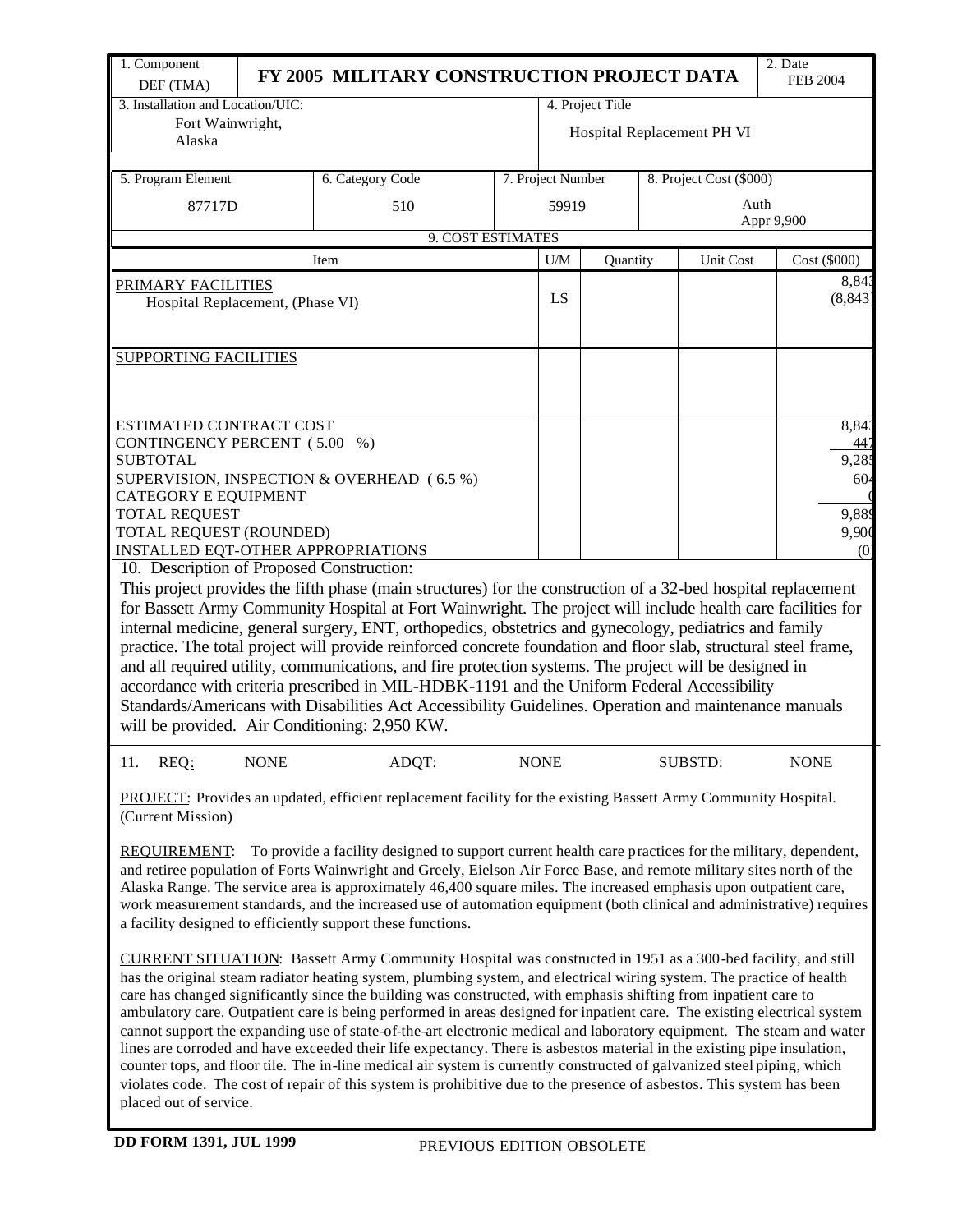| 1. Component                                                                                                  |                            |                                                                                                                      |                    |                   |                            | 2. Date         |  |  |  |  |  |  |
|---------------------------------------------------------------------------------------------------------------|----------------------------|----------------------------------------------------------------------------------------------------------------------|--------------------|-------------------|----------------------------|-----------------|--|--|--|--|--|--|
| DEF (TMA)                                                                                                     |                            | FY 2005 MILITARY CONSTRUCTION PROJECT DATA                                                                           |                    |                   |                            | <b>FEB 2004</b> |  |  |  |  |  |  |
| 3. Installation and Location/UIC:                                                                             |                            |                                                                                                                      |                    | 4. Project Title  |                            |                 |  |  |  |  |  |  |
| Fort Wainwright,                                                                                              |                            |                                                                                                                      |                    |                   | Hospital Replacement PH VI |                 |  |  |  |  |  |  |
| Alaska                                                                                                        |                            |                                                                                                                      |                    |                   |                            |                 |  |  |  |  |  |  |
| 5. Program Element                                                                                            |                            | 6. Category Code                                                                                                     |                    | 7. Project Number | 8. Project Cost (\$000)    |                 |  |  |  |  |  |  |
|                                                                                                               |                            |                                                                                                                      |                    |                   |                            |                 |  |  |  |  |  |  |
| 87717D                                                                                                        |                            | 510                                                                                                                  |                    | 59919             |                            | Auth            |  |  |  |  |  |  |
|                                                                                                               |                            | <b>IMPACT IF NOT PROVIDED:</b> Failure to provide this project will continue to impede mission accomplishment. Staff |                    |                   |                            | Appr 9,900      |  |  |  |  |  |  |
|                                                                                                               |                            | and patient safety and comfort will continue to be compromised by lack of modern utility systems and adequate life   |                    |                   |                            |                 |  |  |  |  |  |  |
| safety provisions.                                                                                            |                            |                                                                                                                      |                    |                   |                            |                 |  |  |  |  |  |  |
|                                                                                                               |                            |                                                                                                                      |                    |                   |                            |                 |  |  |  |  |  |  |
| JOINT USE CERTIFICATION: The Director, Defense Medical Facilities Office certifies that this project has been |                            |                                                                                                                      |                    |                   |                            |                 |  |  |  |  |  |  |
| considered for joint use potential. Joint use construction is recommended.                                    |                            |                                                                                                                      |                    |                   |                            |                 |  |  |  |  |  |  |
|                                                                                                               | 12. Supplemental Data:     |                                                                                                                      |                    |                   |                            |                 |  |  |  |  |  |  |
| A. Estimated Design Data:                                                                                     |                            |                                                                                                                      |                    |                   |                            |                 |  |  |  |  |  |  |
| $(1)$ Status:                                                                                                 |                            |                                                                                                                      |                    |                   |                            |                 |  |  |  |  |  |  |
|                                                                                                               | (a) Design Start Date      |                                                                                                                      |                    |                   | <b>SEP 1997</b>            |                 |  |  |  |  |  |  |
|                                                                                                               |                            | (b) Percent Complete As of 1 Jan 2004                                                                                |                    |                   | 100%                       |                 |  |  |  |  |  |  |
|                                                                                                               |                            | (c) Expected 35% Design Date                                                                                         |                    |                   | <b>AUG 1998</b>            |                 |  |  |  |  |  |  |
|                                                                                                               |                            | (d) Expected 100% Design Date                                                                                        |                    |                   | <b>AUG 2001</b>            |                 |  |  |  |  |  |  |
|                                                                                                               |                            | (e) Parametric Estimated Used to Develop Cost (YES/NO) N                                                             |                    |                   |                            |                 |  |  |  |  |  |  |
|                                                                                                               |                            | (f) Type of Design Contract:                                                                                         |                    |                   |                            |                 |  |  |  |  |  |  |
|                                                                                                               |                            | 1. Design Build (YES/NO)<br>N                                                                                        |                    |                   |                            |                 |  |  |  |  |  |  |
|                                                                                                               | 2.                         | Design, Bid-Build (YES/NO)                                                                                           | Y                  |                   |                            |                 |  |  |  |  |  |  |
|                                                                                                               | 3.                         | Site Adapt (YES/NO) N                                                                                                |                    |                   |                            |                 |  |  |  |  |  |  |
|                                                                                                               |                            | (g) Energy Study & Life-Cycle Analysis Performed (YES/NO) Y                                                          |                    |                   |                            |                 |  |  |  |  |  |  |
| $(2)$ Basis:                                                                                                  |                            |                                                                                                                      |                    |                   |                            |                 |  |  |  |  |  |  |
|                                                                                                               |                            | (a) Standard or Definitive Design - (YES/NO) N                                                                       |                    |                   |                            |                 |  |  |  |  |  |  |
|                                                                                                               |                            | (b) Where Design Was Most Recently Used                                                                              |                    |                   |                            |                 |  |  |  |  |  |  |
|                                                                                                               |                            |                                                                                                                      |                    |                   |                            |                 |  |  |  |  |  |  |
|                                                                                                               |                            | (3) Total Design Cost (c) = (a)+(b) OR (d)+(e):                                                                      |                    |                   |                            |                 |  |  |  |  |  |  |
|                                                                                                               |                            | (a) Production of Plans and Specifications                                                                           |                    |                   |                            |                 |  |  |  |  |  |  |
|                                                                                                               | (b) All Other Design Costs |                                                                                                                      |                    |                   |                            |                 |  |  |  |  |  |  |
|                                                                                                               | (c) Total Design Cost      |                                                                                                                      |                    |                   | N/A                        |                 |  |  |  |  |  |  |
| (d) Contract                                                                                                  |                            |                                                                                                                      |                    |                   |                            |                 |  |  |  |  |  |  |
| (e) In-house                                                                                                  |                            |                                                                                                                      |                    |                   |                            |                 |  |  |  |  |  |  |
|                                                                                                               |                            | (4) Estimated Construction Contract Award Date:                                                                      |                    |                   | <b>FEB 2002</b>            |                 |  |  |  |  |  |  |
|                                                                                                               |                            | (5) Estimated Construction Start Date:                                                                               |                    |                   | <b>MAR 2002</b>            |                 |  |  |  |  |  |  |
|                                                                                                               |                            | (6) Estimated Construction Completion Date:                                                                          |                    |                   | <b>MAY 2006</b>            |                 |  |  |  |  |  |  |
|                                                                                                               |                            | B. Equipment associated with this project which will be provided from other appropriations:                          | <b>Fiscal Year</b> |                   |                            |                 |  |  |  |  |  |  |
| Equipment                                                                                                     |                            | Procuring                                                                                                            | Appropriated       |                   |                            | Cost            |  |  |  |  |  |  |
| Nomenclature                                                                                                  |                            | Appropriation                                                                                                        | <b>NONE</b>        | Or Requested      |                            | $(\$000)$       |  |  |  |  |  |  |
|                                                                                                               |                            | Director, Defense Medical Facilities Office: Mr. Surinder K. Sharma, P.E.                                            |                    |                   |                            |                 |  |  |  |  |  |  |
| Phone Number: 703-681-4324                                                                                    |                            |                                                                                                                      |                    |                   |                            |                 |  |  |  |  |  |  |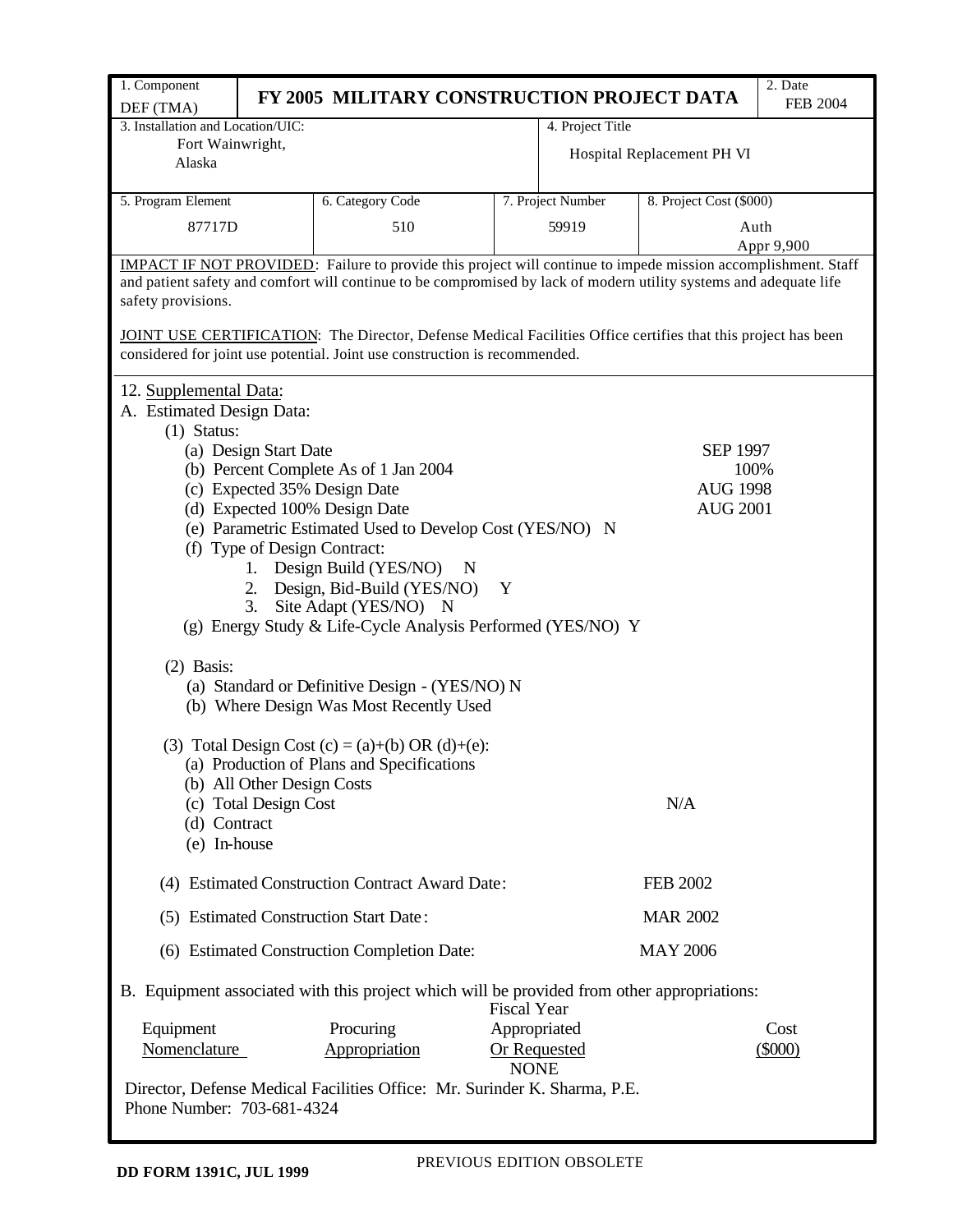| 1. COMPONENT                                                                                                                                                                             |                                                   |                                                 |               | FY 2005 MILITARY CONSTRUCTION PROGRAM |                                  |                                  |                                    |                                  | $2.$ DATE                            |                      |  |
|------------------------------------------------------------------------------------------------------------------------------------------------------------------------------------------|---------------------------------------------------|-------------------------------------------------|---------------|---------------------------------------|----------------------------------|----------------------------------|------------------------------------|----------------------------------|--------------------------------------|----------------------|--|
| DEF(TMA)                                                                                                                                                                                 |                                                   |                                                 |               |                                       |                                  |                                  |                                    |                                  |                                      | <b>FEB 2004</b>      |  |
| 3. INSTALLATION AND LOCATION                                                                                                                                                             |                                                   |                                                 | 4. COMMAND    |                                       |                                  |                                  |                                    |                                  | <b>COST INDEX</b>                    | 5. AREA CONSTRUCTION |  |
| Buckley Air Force Base,<br>Colorado                                                                                                                                                      |                                                   |                                                 |               | Air Force Space Command               |                                  |                                  |                                    |                                  | 1.03                                 |                      |  |
| 6. PERSONNEL STRENGTH:                                                                                                                                                                   |                                                   | <b>PERMANENT</b>                                |               |                                       | <b>STUDENTS</b>                  |                                  |                                    | <b>SUPPORTED</b>                 |                                      |                      |  |
|                                                                                                                                                                                          | <b>OFFICER</b>                                    | <b>ENLIST</b>                                   | <b>CIVIL</b>  | OFFICER ENLIST                        |                                  | <b>CIVIL</b>                     | <b>OFFICER</b>                     | <b>ENLIST</b>                    | <b>CIVIL</b>                         | <b>TOTAL</b>         |  |
| A. AS OF 30 SEP 2003<br><b>B. END FY 2009</b>                                                                                                                                            | 156<br>104                                        | 895<br>860                                      | 730<br>828    | $\boldsymbol{0}$<br>$\mathbf{0}$      | $\boldsymbol{0}$<br>$\mathbf{0}$ | $\boldsymbol{0}$<br>$\mathbf{0}$ | $\boldsymbol{0}$<br>$\overline{0}$ | $\boldsymbol{0}$<br>$\mathbf{0}$ | $\boldsymbol{0}$<br>$\boldsymbol{0}$ | 1,781<br>1,792       |  |
|                                                                                                                                                                                          |                                                   |                                                 |               | 7. INVENTORY DATA (\$000)             |                                  |                                  |                                    |                                  |                                      |                      |  |
| A. TOTAL AREAGE                                                                                                                                                                          |                                                   |                                                 |               |                                       |                                  |                                  |                                    |                                  |                                      |                      |  |
| B. INVENTORY TOTAL AS OF 30 SEPTEMBER 2000                                                                                                                                               |                                                   |                                                 |               |                                       | 316,328                          |                                  |                                    |                                  |                                      |                      |  |
| C. AUTHORIZATION NOT YET IN INVENTORY                                                                                                                                                    |                                                   |                                                 |               |                                       | $\boldsymbol{0}$                 |                                  |                                    |                                  |                                      |                      |  |
| D. AUTHORIZATION REQUESTED IN THIS PROGRAM                                                                                                                                               |                                                   |                                                 |               |                                       | 2,100                            |                                  |                                    |                                  |                                      |                      |  |
| E. AUTHORIZATION INCLUDED IN FOLLOWING PROGRAM                                                                                                                                           |                                                   |                                                 |               |                                       | $\boldsymbol{0}$                 |                                  |                                    |                                  |                                      |                      |  |
| F. PLANNED IN NEXT THREE YEARS                                                                                                                                                           |                                                   |                                                 |               |                                       | $\overline{0}$                   |                                  |                                    |                                  |                                      |                      |  |
| <b>G. REMAINING DEFICIENCY</b>                                                                                                                                                           |                                                   |                                                 |               |                                       | $\overline{0}$                   |                                  |                                    |                                  |                                      |                      |  |
| H. GRAND TOTAL                                                                                                                                                                           |                                                   |                                                 |               |                                       | 318,428                          |                                  |                                    |                                  |                                      |                      |  |
| 8. PROJECTS REQUESTED IN THIS PROGRAM:                                                                                                                                                   |                                                   |                                                 |               |                                       |                                  |                                  |                                    |                                  |                                      |                      |  |
| <b>PROJECT</b><br><b>CATEGORY</b><br>CODE<br><b>NUMBER</b>                                                                                                                               | PROJECT TITLE<br><b>COST</b><br>$(\$000)$         |                                                 |               |                                       |                                  |                                  |                                    | <b>DESIGN</b><br><b>START</b>    | <b>STATUS</b><br><b>COMPLETE</b>     |                      |  |
| 550<br>53891                                                                                                                                                                             |                                                   | Aeromedical Clinic Addition/Alteration<br>2,100 |               |                                       |                                  |                                  |                                    |                                  | 02/03                                | 06/04                |  |
|                                                                                                                                                                                          |                                                   |                                                 |               |                                       |                                  | <b>TOTAL</b>                     | 2,100                              |                                  |                                      |                      |  |
| 9. FUTURE PROJECTS:                                                                                                                                                                      |                                                   |                                                 |               |                                       |                                  |                                  |                                    |                                  |                                      |                      |  |
| <b>CATEGORY</b><br>CODE                                                                                                                                                                  |                                                   |                                                 | PROJECT TITLE |                                       |                                  |                                  | <b>COST</b><br>$(\$000)$           |                                  |                                      |                      |  |
| А.                                                                                                                                                                                       | INCLUDED IN THE FOLLOWING PROGRAM (FY 2006): NONE |                                                 |               |                                       |                                  |                                  | $\boldsymbol{0}$                   |                                  |                                      |                      |  |
| В.                                                                                                                                                                                       | PLANNED NEXT THREE PROGRAM YEARS: NONE            |                                                 |               |                                       |                                  |                                  | $\mathbf{0}$                       |                                  |                                      |                      |  |
| C.                                                                                                                                                                                       | R&M UNFUNDED REQUIRMENTS (FY05)                   |                                                 |               |                                       |                                  |                                  | 200                                |                                  |                                      |                      |  |
| 10. MISSION OR MAJOR FUNCTION:                                                                                                                                                           |                                                   |                                                 |               |                                       |                                  |                                  |                                    |                                  |                                      |                      |  |
| A space group; a space warning squadron; an operations support squadron; Aerospace Data Facility; an Air Force Reserve Command;<br>space warning squadron; and a Air National Guard Wing |                                                   |                                                 |               |                                       |                                  |                                  |                                    |                                  |                                      |                      |  |
|                                                                                                                                                                                          |                                                   |                                                 |               |                                       |                                  |                                  |                                    |                                  |                                      |                      |  |
| 11. OUTSTANDING POLLUTION AND SAFETY DEFICIENCIES:                                                                                                                                       |                                                   |                                                 |               |                                       |                                  |                                  |                                    |                                  |                                      |                      |  |
| AIR POLLUTION<br>А.                                                                                                                                                                      |                                                   |                                                 |               |                                       |                                  |                                  |                                    | $\boldsymbol{0}$                 |                                      |                      |  |
| WATER POLLUTION<br>В.                                                                                                                                                                    |                                                   |                                                 |               |                                       |                                  |                                  |                                    | $\boldsymbol{0}$                 |                                      |                      |  |
| OCCUPATIONAL SAFETY AND HEALTH<br>C.                                                                                                                                                     |                                                   |                                                 |               |                                       |                                  |                                  |                                    | $\mathbf{0}$                     |                                      |                      |  |
| <b>OTHER</b><br>D.                                                                                                                                                                       |                                                   |                                                 |               |                                       |                                  |                                  |                                    | $\boldsymbol{0}$                 |                                      |                      |  |
|                                                                                                                                                                                          |                                                   |                                                 |               |                                       |                                  |                                  |                                    |                                  |                                      |                      |  |
|                                                                                                                                                                                          |                                                   |                                                 |               |                                       |                                  |                                  |                                    |                                  |                                      |                      |  |
|                                                                                                                                                                                          |                                                   |                                                 |               |                                       |                                  |                                  |                                    |                                  |                                      |                      |  |
|                                                                                                                                                                                          |                                                   |                                                 |               |                                       |                                  |                                  |                                    |                                  |                                      |                      |  |
|                                                                                                                                                                                          |                                                   |                                                 |               |                                       |                                  |                                  |                                    |                                  |                                      |                      |  |
|                                                                                                                                                                                          |                                                   |                                                 |               |                                       |                                  |                                  |                                    |                                  |                                      |                      |  |
|                                                                                                                                                                                          |                                                   |                                                 |               |                                       |                                  |                                  |                                    |                                  |                                      |                      |  |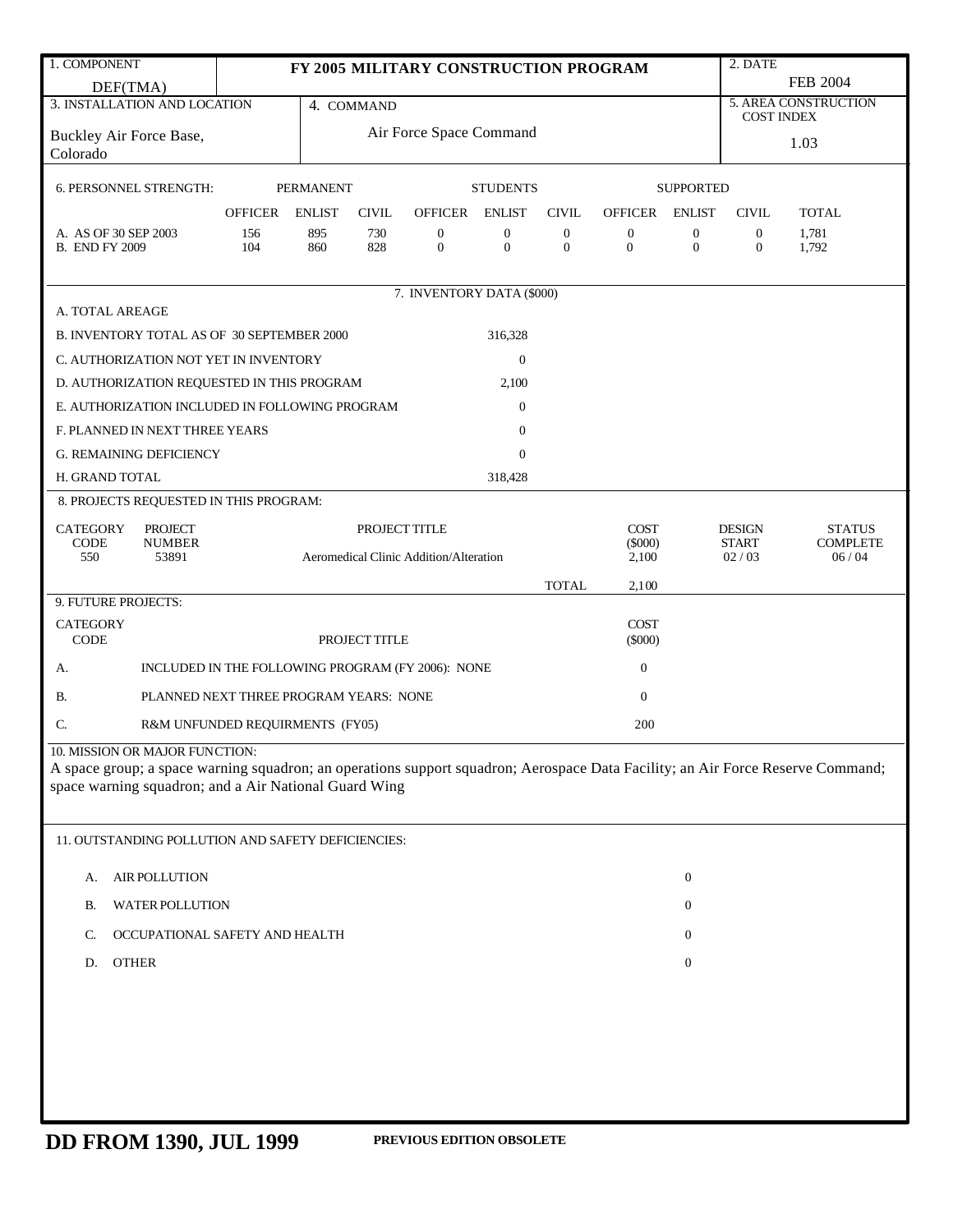| 1. Component                                                           |                         | FY 2005 MILITARY CONSTRUCTION PROJECT DATA                                                                                                                                                                                                 |     |                            |                  |                  |                                        | 2. Date<br><b>FEB 2004</b> |  |  |
|------------------------------------------------------------------------|-------------------------|--------------------------------------------------------------------------------------------------------------------------------------------------------------------------------------------------------------------------------------------|-----|----------------------------|------------------|------------------|----------------------------------------|----------------------------|--|--|
| DEF (TMA)<br>3. Installation and Location/UIC:                         |                         |                                                                                                                                                                                                                                            |     |                            | 4. Project Title |                  |                                        |                            |  |  |
|                                                                        |                         |                                                                                                                                                                                                                                            |     |                            |                  |                  |                                        |                            |  |  |
|                                                                        | Buckley Air Force Base, |                                                                                                                                                                                                                                            |     |                            |                  |                  | Aeromedical Clinic Addition/Alteration |                            |  |  |
| Colorado                                                               |                         |                                                                                                                                                                                                                                            |     |                            |                  |                  |                                        |                            |  |  |
| 5. Program Element                                                     |                         | 6. Category Code                                                                                                                                                                                                                           |     | 7. Project Number          |                  |                  |                                        | 8. Project Cost (\$000)    |  |  |
| 87717D                                                                 |                         | 550                                                                                                                                                                                                                                        |     | 53891                      |                  |                  |                                        | Auth 2,100<br>Appr 2,100   |  |  |
|                                                                        |                         | 9. COST ESTIMATES                                                                                                                                                                                                                          |     |                            |                  |                  |                                        |                            |  |  |
|                                                                        |                         | Item                                                                                                                                                                                                                                       |     | U/M                        | Quantity         |                  | Unit Cost                              | Cost (\$000)               |  |  |
| PRIMARY FACILITIES                                                     |                         |                                                                                                                                                                                                                                            |     |                            |                  |                  |                                        | 1,612                      |  |  |
| <b>Aeromedical Clinic Addition</b>                                     |                         |                                                                                                                                                                                                                                            |     | SF<br>4,563<br>SF<br>5,351 |                  | 207.54<br>105.77 | (947)<br>(566)                         |                            |  |  |
| <b>Aeromedical Clinic Alteration</b><br>Antiterrorism/Force Protection |                         |                                                                                                                                                                                                                                            |     | LS                         | --               |                  |                                        | (30)                       |  |  |
| <b>Building Information Systems</b>                                    |                         |                                                                                                                                                                                                                                            |     | LS<br>$-$                  |                  | $-$              | (69)                                   |                            |  |  |
| <b>SUPPORTING FACILITIES</b>                                           |                         |                                                                                                                                                                                                                                            |     |                            |                  |                  |                                        | 285                        |  |  |
| <b>Electric Service</b>                                                |                         |                                                                                                                                                                                                                                            |     |                            |                  |                  |                                        | (35)                       |  |  |
| Water, Sewer, Gas                                                      |                         |                                                                                                                                                                                                                                            |     |                            |                  |                  |                                        | (35)                       |  |  |
| Paving, Walks, Curbs And Gutters<br><b>Storm Drainage</b>              |                         |                                                                                                                                                                                                                                            |     |                            |                  |                  |                                        | (71)<br>(14)               |  |  |
| Site Imp $(47)$ Demo $()$                                              |                         |                                                                                                                                                                                                                                            |     |                            |                  |                  |                                        | (47)                       |  |  |
| <b>Information Systems</b>                                             |                         |                                                                                                                                                                                                                                            |     |                            |                  |                  |                                        | (33)                       |  |  |
| Antiterrorism/Force Protection                                         |                         |                                                                                                                                                                                                                                            |     |                            |                  |                  |                                        | (35)                       |  |  |
| Other (O&M Manuals)<br><b>ESTIMATED CONTRACT COST</b>                  |                         |                                                                                                                                                                                                                                            |     |                            |                  |                  |                                        | (15)<br>1,897              |  |  |
| CONTINGENCY PERCENT (5.00 %)                                           |                         |                                                                                                                                                                                                                                            |     |                            |                  |                  |                                        |                            |  |  |
| <b>SUBTOTAL</b>                                                        |                         |                                                                                                                                                                                                                                            |     |                            |                  |                  |                                        | 1,992                      |  |  |
|                                                                        |                         | SUPERVISION, INSPECTION & OVERHEAD (6.00 %)                                                                                                                                                                                                |     |                            |                  |                  |                                        | 120                        |  |  |
| CATEGORY E EQUIPMENT                                                   |                         |                                                                                                                                                                                                                                            |     |                            |                  |                  |                                        | 10<br>2,122                |  |  |
| <b>TOTAL REQUEST</b><br>TOTAL REQUEST (ROUNDED)                        |                         |                                                                                                                                                                                                                                            |     |                            |                  |                  |                                        | 2,100                      |  |  |
| INSTALLED EQT-OTHER APPROPRIATIONS                                     |                         |                                                                                                                                                                                                                                            |     |                            |                  |                  |                                        | (190)                      |  |  |
| 10. Description of Proposed Construction:                              |                         |                                                                                                                                                                                                                                            |     |                            |                  |                  |                                        |                            |  |  |
|                                                                        |                         | Construct a building addition to expand the existing medical clinic for Flight Medicine, Bioenvironmental Engineering,                                                                                                                     |     |                            |                  |                  |                                        |                            |  |  |
|                                                                        |                         | Public Health and Demand Reduction. Addition will be reinforced concrete pier foundation with structural floors, and                                                                                                                       |     |                            |                  |                  |                                        |                            |  |  |
|                                                                        |                         | match construction type roof and exterior materials of existing clinic. Alter the existing clinic to connect the building                                                                                                                  |     |                            |                  |                  |                                        |                            |  |  |
|                                                                        |                         | addition and provide a more functional floor plan. The project will be designed in accordance with Unified Facilities                                                                                                                      |     |                            |                  |                  |                                        |                            |  |  |
|                                                                        |                         | Criteria (UFC) 4-510-01 (MIL-HDBK-1191), UFAS/Americans with Disabilities Act Accessibility guidelines and                                                                                                                                 |     |                            |                  |                  |                                        |                            |  |  |
| Air conditioning: 18 tons.                                             |                         | Antiterrorism/Force Protection criteria. O&M Manuals and Comprehensive Interior Design (CID) will be provided.                                                                                                                             |     |                            |                  |                  |                                        |                            |  |  |
|                                                                        |                         |                                                                                                                                                                                                                                            |     |                            |                  |                  |                                        |                            |  |  |
| 11. REQ:                                                               | 10,894<br><b>SF</b>     | ADQT:                                                                                                                                                                                                                                      | 980 | <b>SF</b>                  |                  |                  | <b>SUBSTD:</b>                         | 5,388 SF                   |  |  |
|                                                                        |                         |                                                                                                                                                                                                                                            |     |                            |                  |                  |                                        |                            |  |  |
| PROJECT:                                                               |                         |                                                                                                                                                                                                                                            |     |                            |                  |                  |                                        |                            |  |  |
|                                                                        |                         | Medical Clinic Addition/Alteration (CURRENT MISSION)                                                                                                                                                                                       |     |                            |                  |                  |                                        |                            |  |  |
| REQUIREMENT:                                                           |                         |                                                                                                                                                                                                                                            |     |                            |                  |                  |                                        |                            |  |  |
|                                                                        |                         | A functional Aeromedical Services Clinic to meet the needs of the Active Duty base population.                                                                                                                                             |     |                            |                  |                  |                                        |                            |  |  |
|                                                                        |                         |                                                                                                                                                                                                                                            |     |                            |                  |                  |                                        |                            |  |  |
|                                                                        |                         | <b>CURRENT SITUATION:</b> The existing medical clinic on Buckley AFB was originally an Air National                                                                                                                                        |     |                            |                  |                  |                                        |                            |  |  |
|                                                                        |                         | Guard facility. In 1997, as active AF operations at Buckley gradually increased and the clinic staff increased                                                                                                                             |     |                            |                  |                  |                                        |                            |  |  |
|                                                                        |                         | correspondingly, a building addition was constructed to provide more space to serve the active duty base                                                                                                                                   |     |                            |                  |                  |                                        |                            |  |  |
|                                                                        |                         | population. In October 2000 Buckley became an active Air Force Base and clinic staff increased again from 35                                                                                                                               |     |                            |                  |                  |                                        |                            |  |  |
|                                                                        |                         | authorizations to over 80 with a projected 120 personnel due in by FY04. To meet the vastly increased space                                                                                                                                |     |                            |                  |                  |                                        |                            |  |  |
|                                                                        |                         | requirements that this number of medical personnel require, leased space in the local Aurora area was procured for                                                                                                                         |     |                            |                  |                  |                                        |                            |  |  |
|                                                                        |                         | most clinic operations. This lease arrangement has been validated as cost effective by an Economic Analysis. Several<br>functions, however, still need to remain on base due to the services they provide. These include: Flight Medicine, |     |                            |                  |                  |                                        |                            |  |  |
|                                                                        |                         | Bioenvironmental Engineering, Public Health, and Demand Reduction. These functions will be accommodated by an                                                                                                                              |     |                            |                  |                  |                                        |                            |  |  |
| addition and alteration to the existing clinic.                        |                         |                                                                                                                                                                                                                                            |     |                            |                  |                  |                                        |                            |  |  |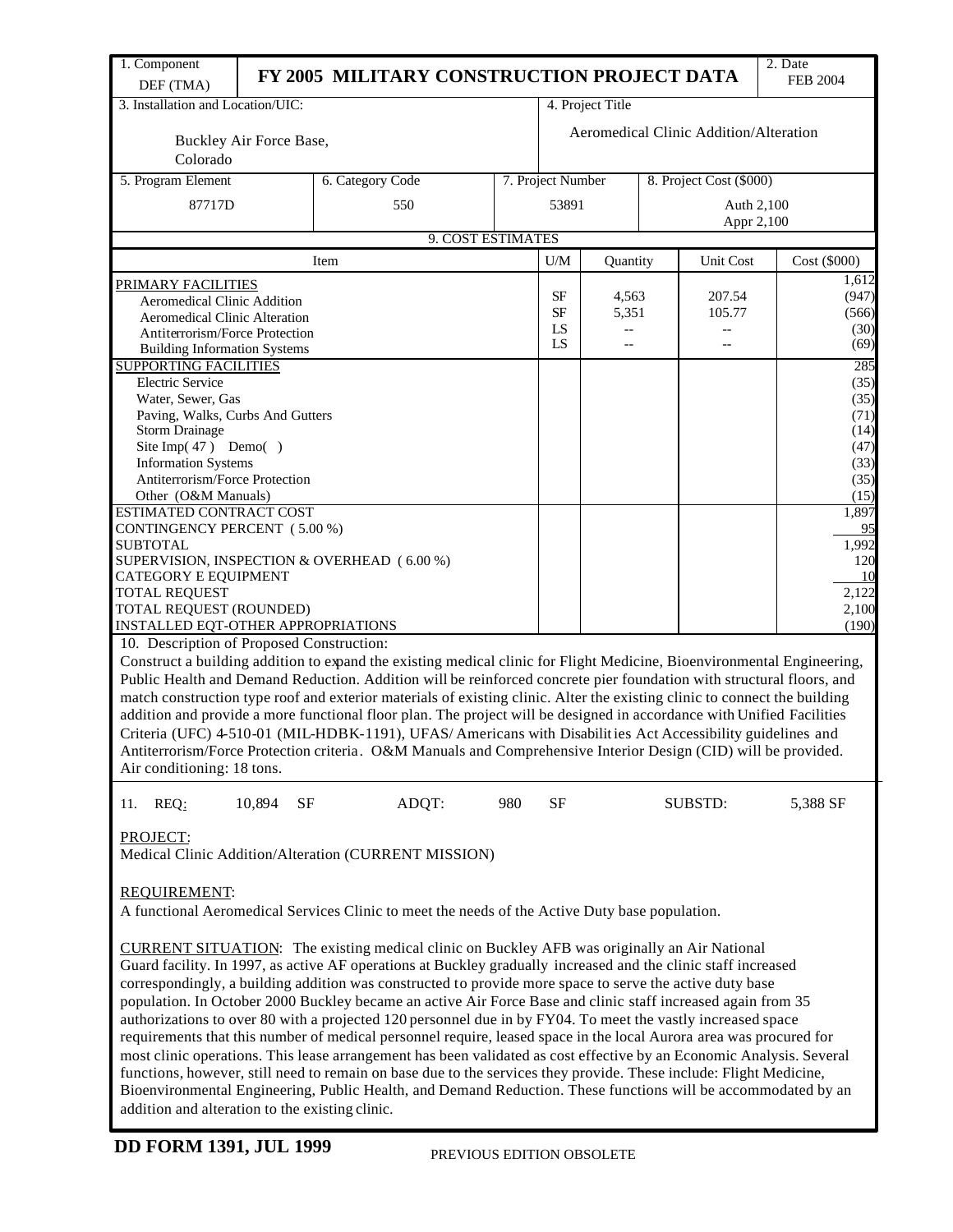| 1. Component                                                                                            |                                                                                                                                                                                                                                                   | FY 2005 MILITARY CONSTRUCTION PROJECT DATA                                                                          |                    |                     |                                        | 2. Date                            |  |  |  |  |  |  |
|---------------------------------------------------------------------------------------------------------|---------------------------------------------------------------------------------------------------------------------------------------------------------------------------------------------------------------------------------------------------|---------------------------------------------------------------------------------------------------------------------|--------------------|---------------------|----------------------------------------|------------------------------------|--|--|--|--|--|--|
| DEF (TMA)                                                                                               |                                                                                                                                                                                                                                                   |                                                                                                                     |                    |                     |                                        | <b>FEB 2004</b>                    |  |  |  |  |  |  |
| 3. Installation and Location/UIC:                                                                       |                                                                                                                                                                                                                                                   |                                                                                                                     |                    | 4. Project Title    |                                        |                                    |  |  |  |  |  |  |
| Buckley Air Force Base,                                                                                 |                                                                                                                                                                                                                                                   |                                                                                                                     |                    |                     | Aeromedical Clinic Addition/Alteration |                                    |  |  |  |  |  |  |
| Colorado                                                                                                |                                                                                                                                                                                                                                                   |                                                                                                                     |                    |                     |                                        |                                    |  |  |  |  |  |  |
| 5. Program Element                                                                                      |                                                                                                                                                                                                                                                   | 6. Category Code                                                                                                    |                    | 7. Project Number   | 8. Project Cost (\$000)                |                                    |  |  |  |  |  |  |
| 87717D                                                                                                  |                                                                                                                                                                                                                                                   | 550                                                                                                                 |                    | 53891               |                                        | Auth 2,100                         |  |  |  |  |  |  |
|                                                                                                         |                                                                                                                                                                                                                                                   |                                                                                                                     |                    |                     |                                        | Appr 2,100                         |  |  |  |  |  |  |
|                                                                                                         |                                                                                                                                                                                                                                                   | <b>IMPACT IF NOT PROVIDED:</b> Vital medical services that must remain on base due to mission requirements will not |                    |                     |                                        |                                    |  |  |  |  |  |  |
|                                                                                                         | all fit in the existing clinic and there are no buildings of opportunity on base for these functions. This means that either<br>these functions cannot be provided, or they will have to be located off-base in leased space, seriously degrading |                                                                                                                     |                    |                     |                                        |                                    |  |  |  |  |  |  |
| performance and mission readiness.                                                                      |                                                                                                                                                                                                                                                   |                                                                                                                     |                    |                     |                                        |                                    |  |  |  |  |  |  |
|                                                                                                         |                                                                                                                                                                                                                                                   |                                                                                                                     |                    |                     |                                        |                                    |  |  |  |  |  |  |
| JOINT USE CERTIFACTION: The Director, Defense Medical Facilities Office certifies that this project has |                                                                                                                                                                                                                                                   |                                                                                                                     |                    |                     |                                        |                                    |  |  |  |  |  |  |
|                                                                                                         | been considered for joint use potential. Joint use construction is recommended.<br>12. Supplemental Data:                                                                                                                                         |                                                                                                                     |                    |                     |                                        |                                    |  |  |  |  |  |  |
| A. Estimated Design Data:                                                                               |                                                                                                                                                                                                                                                   |                                                                                                                     |                    |                     |                                        |                                    |  |  |  |  |  |  |
| $(1)$ Status:                                                                                           |                                                                                                                                                                                                                                                   |                                                                                                                     |                    |                     |                                        |                                    |  |  |  |  |  |  |
|                                                                                                         | (a) Design Start Date                                                                                                                                                                                                                             |                                                                                                                     |                    |                     |                                        | <b>FEB 2003</b>                    |  |  |  |  |  |  |
|                                                                                                         |                                                                                                                                                                                                                                                   | (b) Percent Complete As of 1 Jan 2004                                                                               |                    |                     |                                        | 65%                                |  |  |  |  |  |  |
|                                                                                                         |                                                                                                                                                                                                                                                   | (c) Estimated 35% Design Date                                                                                       |                    |                     |                                        | <b>JUL 2003</b><br><b>JUN 2004</b> |  |  |  |  |  |  |
|                                                                                                         |                                                                                                                                                                                                                                                   | (d) Estimated 100% Design Date<br>(e) Parametric Estimated Used to Develop Cost (YES/NO) N                          |                    |                     |                                        |                                    |  |  |  |  |  |  |
| (f)                                                                                                     |                                                                                                                                                                                                                                                   | Type of Design Contract:                                                                                            |                    |                     |                                        |                                    |  |  |  |  |  |  |
|                                                                                                         |                                                                                                                                                                                                                                                   | 1. Design Build (YES/NO) N                                                                                          |                    |                     |                                        |                                    |  |  |  |  |  |  |
|                                                                                                         |                                                                                                                                                                                                                                                   | 2. Design, Bid-Build (YES/NO) Y                                                                                     |                    |                     |                                        |                                    |  |  |  |  |  |  |
|                                                                                                         |                                                                                                                                                                                                                                                   | 3. Site Adapt (YES/NO) N                                                                                            |                    |                     |                                        |                                    |  |  |  |  |  |  |
|                                                                                                         |                                                                                                                                                                                                                                                   | (g) Energy Study & Life-Cycle Analysis Performed (YES/NO) Y                                                         |                    |                     |                                        |                                    |  |  |  |  |  |  |
| $(2)$ Basis:                                                                                            |                                                                                                                                                                                                                                                   |                                                                                                                     |                    |                     |                                        |                                    |  |  |  |  |  |  |
|                                                                                                         |                                                                                                                                                                                                                                                   | (a) Standard or Definitive Design - (YES/NO) N                                                                      |                    |                     |                                        |                                    |  |  |  |  |  |  |
|                                                                                                         |                                                                                                                                                                                                                                                   | (b) Where Design Was Most Recently Used                                                                             |                    |                     |                                        |                                    |  |  |  |  |  |  |
|                                                                                                         |                                                                                                                                                                                                                                                   |                                                                                                                     |                    |                     |                                        |                                    |  |  |  |  |  |  |
|                                                                                                         |                                                                                                                                                                                                                                                   | (3) Total Design Cost (c) = (a)+(b) OR (d)+(e):<br>(a) Production of Plans and Specifications                       |                    |                     | 110                                    |                                    |  |  |  |  |  |  |
|                                                                                                         | (b) All Other Design Costs                                                                                                                                                                                                                        |                                                                                                                     |                    |                     | 232                                    |                                    |  |  |  |  |  |  |
|                                                                                                         | (c) Total Design Cost                                                                                                                                                                                                                             |                                                                                                                     |                    |                     | 342                                    |                                    |  |  |  |  |  |  |
| (d) Contract                                                                                            |                                                                                                                                                                                                                                                   |                                                                                                                     |                    |                     | 226                                    |                                    |  |  |  |  |  |  |
| (e) In-house                                                                                            |                                                                                                                                                                                                                                                   |                                                                                                                     |                    |                     | 116                                    |                                    |  |  |  |  |  |  |
|                                                                                                         |                                                                                                                                                                                                                                                   | (4) Estimated Construction Contract Award Date:                                                                     |                    |                     |                                        | <b>DEC 2004</b>                    |  |  |  |  |  |  |
|                                                                                                         |                                                                                                                                                                                                                                                   | (5) Estimated Construction Start Date:                                                                              |                    |                     |                                        | <b>JAN 2005</b>                    |  |  |  |  |  |  |
|                                                                                                         |                                                                                                                                                                                                                                                   | (6) Estimated Construction Completion Date:                                                                         |                    |                     |                                        | <b>APR 2006</b>                    |  |  |  |  |  |  |
|                                                                                                         |                                                                                                                                                                                                                                                   | B. Equipment associated with this project which will be provided from other appropriations:                         | <b>Fiscal Year</b> |                     |                                        |                                    |  |  |  |  |  |  |
| Equipment                                                                                               |                                                                                                                                                                                                                                                   | Procuring                                                                                                           | Appropriated       |                     |                                        | Cost                               |  |  |  |  |  |  |
| Nomenclature                                                                                            |                                                                                                                                                                                                                                                   | Appropriation                                                                                                       |                    | <b>Or Requested</b> |                                        | $(\$000)$                          |  |  |  |  |  |  |
| Investment                                                                                              |                                                                                                                                                                                                                                                   | <b>OP</b>                                                                                                           | 2005               |                     |                                        | 190                                |  |  |  |  |  |  |
|                                                                                                         |                                                                                                                                                                                                                                                   | Director, Defense Medical Facilities Office: Mr. Surinder K. Sharma, P.E.                                           |                    |                     |                                        |                                    |  |  |  |  |  |  |

Phone Number: 703-681-4324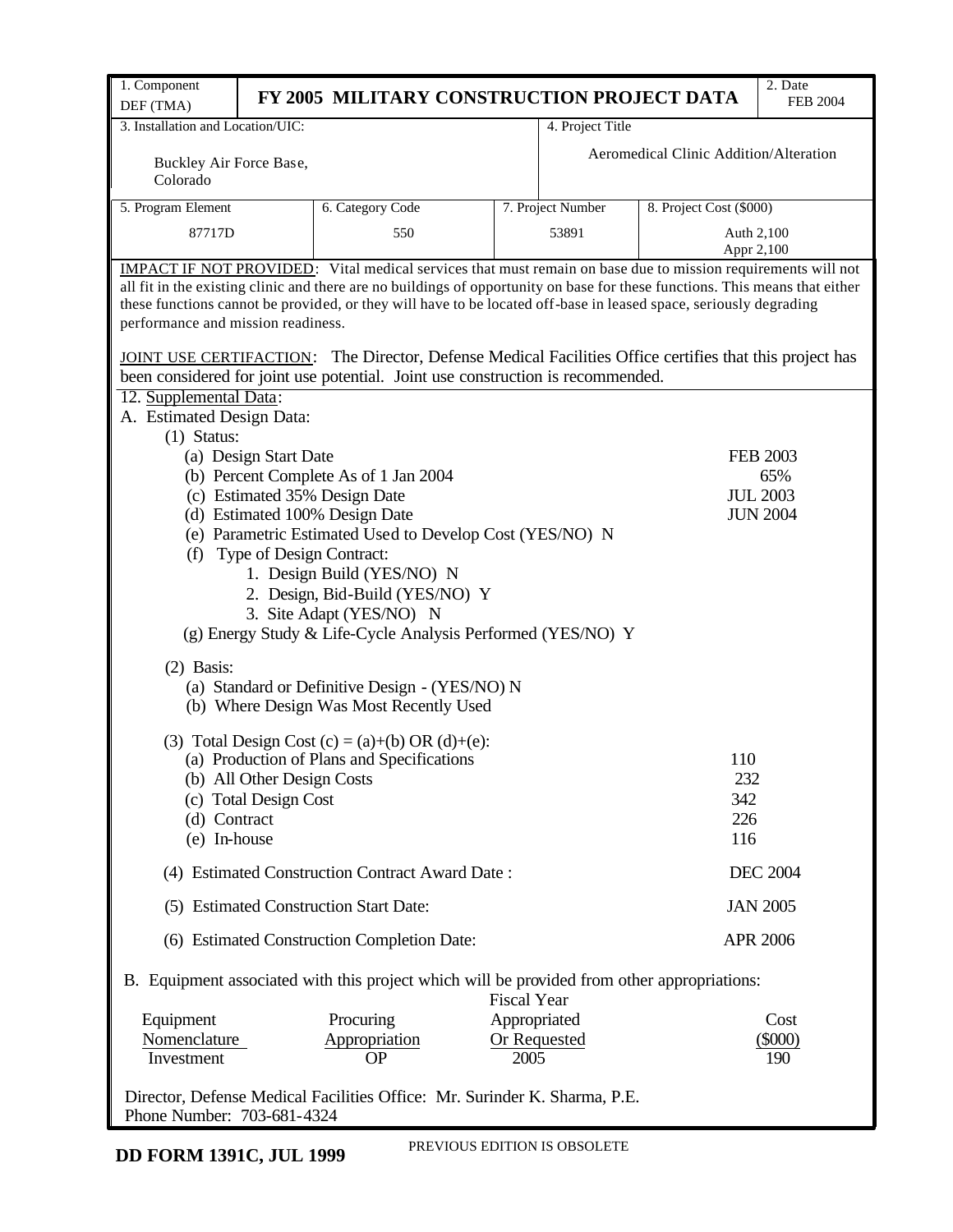| 1. COMPONENT                                                                                                                                  |                                               |                  |                |                                       |                                      |                                  |                          |                       | 2. DATE                      |                          |
|-----------------------------------------------------------------------------------------------------------------------------------------------|-----------------------------------------------|------------------|----------------|---------------------------------------|--------------------------------------|----------------------------------|--------------------------|-----------------------|------------------------------|--------------------------|
| DEF(TMA)                                                                                                                                      |                                               |                  |                | FY 2005 MILITARY CONSTRUCTION PROGRAM |                                      |                                  |                          |                       |                              | <b>FEB 2004</b>          |
| 3. INSTALLATION AND LOCATION                                                                                                                  |                                               |                  | 4. COMMAND     |                                       |                                      |                                  |                          |                       |                              | 5. AREA CONSTRUCTION     |
| NAS Jacksonville, Florida                                                                                                                     |                                               |                  |                | Commander, Atlantic Fleet             |                                      |                                  |                          |                       | <b>COST INDEX</b>            |                          |
|                                                                                                                                               |                                               |                  |                |                                       |                                      |                                  |                          |                       |                              | 0.93                     |
| 6. PERSONNEL STRENGTH:                                                                                                                        |                                               | <b>PERMANENT</b> |                |                                       | <b>STUDENTS</b>                      |                                  |                          | <b>SUPPORTED</b>      |                              |                          |
|                                                                                                                                               | <b>OFFICER</b>                                | <b>ENLIST</b>    | <b>CIVIL</b>   | <b>OFFICER</b>                        | <b>ENLIST</b>                        | <b>CIVIL</b>                     | <b>OFFICER</b>           | <b>ENLIST</b>         | <b>CIVIL</b>                 | <b>TOTAL</b>             |
| A. AS OF 30 SEP 2002<br><b>B. END FY 2007</b>                                                                                                 | 1,615<br>1,629                                | 7,533<br>6,982   | 5,836<br>5,836 | $\boldsymbol{0}$<br>$\overline{0}$    | $\boldsymbol{0}$<br>$\boldsymbol{0}$ | $\mathbf{0}$<br>$\boldsymbol{0}$ | 166<br>166               | $\overline{0}$<br>521 | $\mathbf{0}$<br>$\mathbf{0}$ | 15,150<br>15,134         |
|                                                                                                                                               |                                               |                  |                | 7. INVENTORY DATA (\$000)             |                                      |                                  |                          |                       |                              |                          |
| A. TOTAL ACREAGE                                                                                                                              |                                               |                  |                |                                       |                                      |                                  |                          |                       |                              |                          |
| B. INVENTORY TOTAL AS OF 30 Sep 2003                                                                                                          |                                               |                  |                |                                       | 94,367                               |                                  |                          |                       |                              |                          |
| C. AUTHORIZATION NOT YET IN INVENTORY                                                                                                         |                                               |                  |                |                                       | $\boldsymbol{0}$                     |                                  |                          |                       |                              |                          |
| D. AUTHORIZATION REQUESTED IN THIS PROGRAM                                                                                                    |                                               |                  |                |                                       | 28,438                               |                                  |                          |                       |                              |                          |
| E. AUTHORIZATION INCLUDED IN FOLLOWING PROGRAM                                                                                                |                                               |                  |                |                                       | $\boldsymbol{0}$                     |                                  |                          |                       |                              |                          |
| F. PLANNED IN NEXT THREE YEARS                                                                                                                |                                               |                  |                |                                       | $\boldsymbol{0}$                     |                                  |                          |                       |                              |                          |
| <b>G. REMAINING DEFICIENCY</b>                                                                                                                |                                               |                  |                |                                       | $\boldsymbol{0}$                     |                                  |                          |                       |                              |                          |
| H. GRAND TOTAL                                                                                                                                |                                               |                  |                |                                       | 122,805                              |                                  |                          |                       |                              |                          |
| 8. PROJECTS REQUESTED IN THIS PROGRAM:                                                                                                        |                                               |                  |                |                                       |                                      |                                  |                          |                       |                              |                          |
| <b>CATEGORY</b><br><b>PROJECT</b>                                                                                                             | <b>DESIGN</b><br>PROJECT TITLE<br><b>COST</b> |                  |                |                                       |                                      |                                  |                          |                       |                              | <b>STATUS</b>            |
| CODE<br><b>NUMBER</b><br>510<br>54200                                                                                                         |                                               |                  |                |                                       |                                      |                                  | $(\$000)$<br>28,438      |                       | <b>START</b><br>12/02        | <b>COMPLETE</b><br>09/04 |
|                                                                                                                                               | Hospital Add/Alt                              |                  |                |                                       |                                      |                                  |                          |                       |                              |                          |
| 9. FUTURE PROJECTS:                                                                                                                           |                                               |                  |                |                                       |                                      | <b>TOTAL</b>                     | 28,438                   |                       |                              |                          |
|                                                                                                                                               |                                               |                  |                |                                       |                                      |                                  |                          |                       |                              |                          |
| <b>CATEGORY</b><br>CODE                                                                                                                       |                                               |                  | PROJECT TITLE  |                                       |                                      |                                  | <b>COST</b><br>$(\$000)$ |                       |                              |                          |
| А.                                                                                                                                            | INCLUDED IN THE FOLLOWING PROGRAM (FY 2006):  |                  |                |                                       | <b>NONE</b>                          |                                  | $\boldsymbol{0}$         |                       |                              |                          |
| <b>B.</b>                                                                                                                                     | PLANNED NEXT THREE PROGRAM YEARS:             |                  |                | <b>NONE</b>                           |                                      |                                  | $\boldsymbol{0}$         |                       |                              |                          |
| C.                                                                                                                                            | R&M UNFUNDED REQUIREMENT (FY05):              |                  |                |                                       |                                      |                                  | 9,861                    |                       |                              |                          |
| 10. MISSION OR MAJOR FUNCTION:                                                                                                                |                                               |                  |                |                                       |                                      |                                  |                          |                       |                              |                          |
| Primary fleet air operations support for antisubmarine warfare and reconnaissance activities staffed by military and civilian personnel which |                                               |                  |                |                                       |                                      |                                  |                          |                       |                              |                          |
| includes support for more than 100 tenant commands.                                                                                           |                                               |                  |                |                                       |                                      |                                  |                          |                       |                              |                          |
|                                                                                                                                               |                                               |                  |                |                                       |                                      |                                  |                          |                       |                              |                          |
|                                                                                                                                               |                                               |                  |                |                                       |                                      |                                  |                          |                       |                              |                          |
|                                                                                                                                               |                                               |                  |                |                                       |                                      |                                  |                          |                       |                              |                          |
|                                                                                                                                               |                                               |                  |                |                                       |                                      |                                  |                          |                       |                              |                          |
| 11. OUTSTANDING POLLUTION AND SAFETY DEFICIENCIES:                                                                                            |                                               |                  |                |                                       |                                      |                                  |                          |                       |                              |                          |
| A. AIR POLLUTION                                                                                                                              |                                               |                  |                |                                       |                                      |                                  |                          | $\boldsymbol{0}$      |                              |                          |
| <b>B. WATER POLLUTION</b>                                                                                                                     |                                               |                  |                |                                       |                                      |                                  |                          | $\boldsymbol{0}$      |                              |                          |
| C. OCCUPATIONAL SAFETY AND HEALTH                                                                                                             |                                               |                  |                |                                       |                                      |                                  |                          | $\boldsymbol{0}$      |                              |                          |
| D. OTHER                                                                                                                                      |                                               |                  |                |                                       |                                      |                                  |                          | $\boldsymbol{0}$      |                              |                          |
|                                                                                                                                               |                                               |                  |                |                                       |                                      |                                  |                          |                       |                              |                          |
|                                                                                                                                               |                                               |                  |                |                                       |                                      |                                  |                          |                       |                              |                          |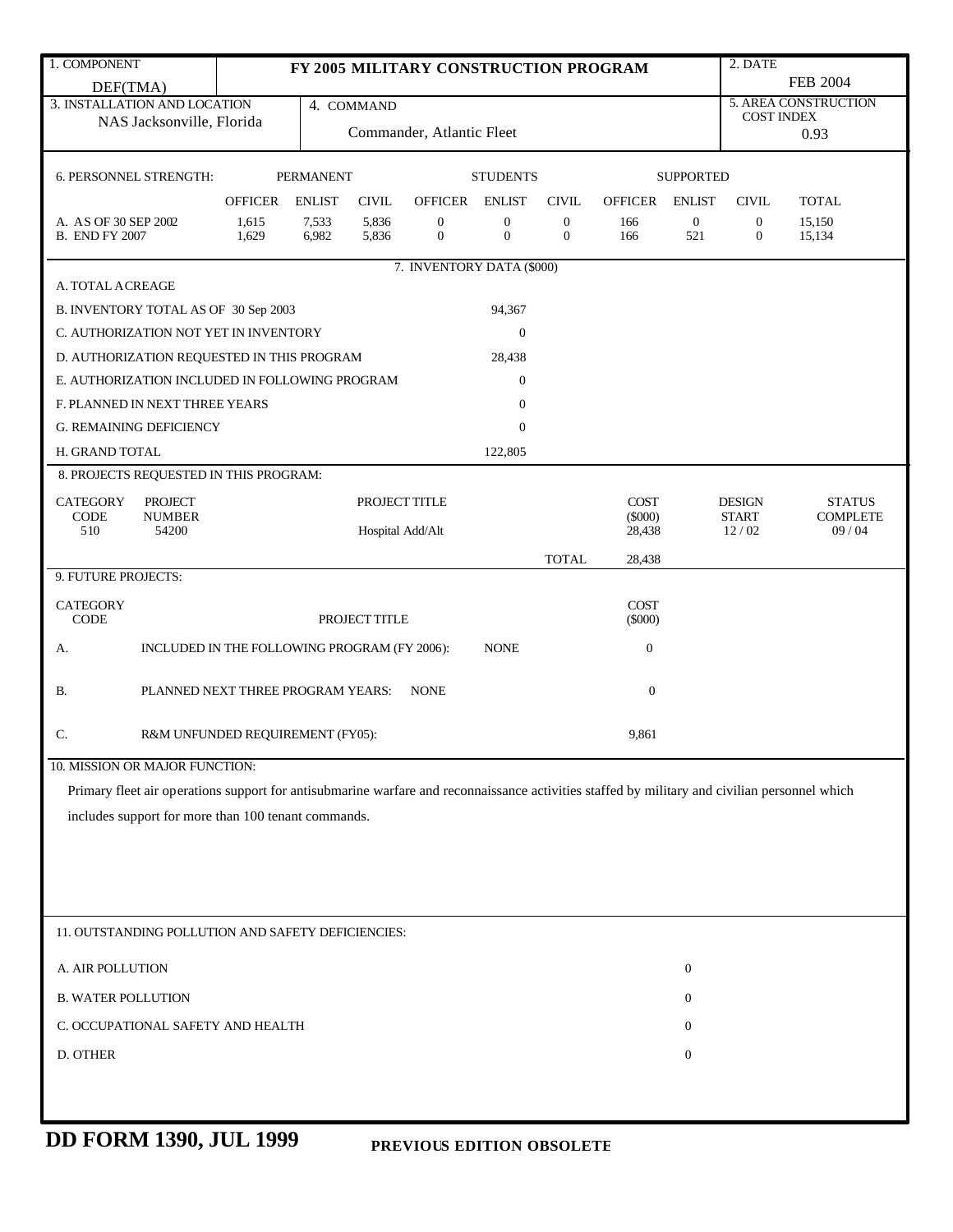| 1. Component                              |                                 | FY 2005 MILITARY CONSTRUCTION PROJECT DATA                                                                                 |            |                   |          |                |                              | 2. Date         |  |
|-------------------------------------------|---------------------------------|----------------------------------------------------------------------------------------------------------------------------|------------|-------------------|----------|----------------|------------------------------|-----------------|--|
| DEF (TMA)                                 |                                 |                                                                                                                            |            |                   |          |                |                              | <b>FEB 2004</b> |  |
| 3. Installation and Location/UIC:         |                                 |                                                                                                                            |            | 4. Project Title  |          |                |                              |                 |  |
| Florida                                   | Naval Air Station Jacksonville, |                                                                                                                            |            |                   |          |                | Hospital Addition/Alteration |                 |  |
|                                           |                                 |                                                                                                                            |            |                   |          |                |                              |                 |  |
| 5. Program Element                        |                                 | 6. Category Code                                                                                                           |            | 7. Project Number |          |                | 8. Project Cost (\$000)      |                 |  |
| 87717D                                    |                                 | 510                                                                                                                        |            | 54200             |          |                | Auth 28,438                  |                 |  |
|                                           |                                 |                                                                                                                            |            |                   |          |                | Appr 28,438                  |                 |  |
|                                           |                                 | 9. COST ESTIMATES                                                                                                          |            |                   |          |                |                              |                 |  |
|                                           |                                 | Item                                                                                                                       |            | U/M               | Quantity |                | Unit Cost                    | Cost (\$000)    |  |
| <u>PRIMARY FACILITIES</u>                 |                                 |                                                                                                                            |            |                   |          |                |                              | 22,276          |  |
| <b>Hospital Addition</b>                  |                                 |                                                                                                                            |            | SF                | 83,440   |                | 185.09                       | (15, 444)       |  |
| <b>Hospital Alteration</b>                |                                 |                                                                                                                            | <b>SF</b>  | 48,937            |          | 100.31         | (4,909)                      |                 |  |
| Elevators Upgrade                         |                                 |                                                                                                                            |            | LS                |          |                |                              | (406)           |  |
| Antiterrorism/Force Protection            |                                 |                                                                                                                            |            | LS                |          |                |                              | (451)           |  |
| <b>Building Information Systems</b>       |                                 |                                                                                                                            |            | LS                |          |                |                              | (1,066)         |  |
| <b>SUPPORTING FACILITIES</b>              |                                 |                                                                                                                            |            |                   |          |                |                              | 2,516           |  |
| <b>Electric Service</b>                   |                                 |                                                                                                                            |            | LS                |          |                | LS                           | (293)           |  |
| Water, Sewer, Gas                         |                                 |                                                                                                                            |            | LS                |          |                | LS                           | (38)            |  |
| Steam and/or Chilled Water Distribution   |                                 |                                                                                                                            |            | LS                |          |                | LS                           | (106)           |  |
| Paving, Walks, Curbs and Gutters          |                                 |                                                                                                                            |            | LS                |          |                | LS                           | (52)            |  |
| <b>Strom Drainage</b>                     |                                 |                                                                                                                            |            | LS                |          |                | LS                           | (26)            |  |
| Site Imp (509) Demo ()                    |                                 |                                                                                                                            |            | LS                |          |                | LS                           | (509)           |  |
| Anti-Terrorism/Force Protection           |                                 |                                                                                                                            |            |                   | LS       |                | LS                           | (155)           |  |
| Other (Phasing, OMSI, Mold Remediation)   |                                 |                                                                                                                            |            | LS                |          |                | LS                           | (1, 337)        |  |
| ESTIMATED CONTRACT COST                   |                                 |                                                                                                                            |            |                   |          |                |                              | 24,792          |  |
| CONTINGENCY PERCENT (5.00 %)              |                                 |                                                                                                                            |            |                   |          |                |                              | 1,240           |  |
| <b>SUBTOTAL</b>                           |                                 |                                                                                                                            |            |                   |          |                |                              | 26,032          |  |
| CATEGORY E EQUIPMENT                      |                                 | SUPERVISION, INSPECTION & OVERHEAD (6.00 %)                                                                                |            |                   |          |                |                              | 1,562<br>844    |  |
| <b>TOTAL REQUEST</b>                      |                                 |                                                                                                                            |            |                   |          |                |                              | 28,438          |  |
| TOTAL REQUEST (NOT ROUNDED)               |                                 |                                                                                                                            |            |                   |          |                |                              | 28,438          |  |
| <b>INSTALLED EQT-OTHER APPROPRIATIONS</b> |                                 |                                                                                                                            |            |                   |          |                |                              | (0)             |  |
| 10. Description of Proposed Construction: |                                 |                                                                                                                            |            |                   |          |                |                              |                 |  |
|                                           |                                 | Construct permanent four-story steel-frame addition with pre-cast insulated concrete panels and modified bitumin roof.     |            |                   |          |                |                              |                 |  |
|                                           |                                 | Renovate two floors of the existing hospital. The addition will upgrade elevators and modernize inpatient spaces to        |            |                   |          |                |                              |                 |  |
|                                           |                                 | include a surgical suite, obstetrics space, expanded outpatient clinics, and support spaces. Renovating the second floor   |            |                   |          |                |                              |                 |  |
|                                           |                                 | of the existing building will permit consolidation of fragmented administrative space. Ground floor renovations will       |            |                   |          |                |                              |                 |  |
|                                           |                                 | support relocation of selected primary and specialty care clinics. Medical gas systems, HVAC, and electrical/              |            |                   |          |                |                              |                 |  |
|                                           |                                 | communication systems will be provided. This project will be designed in accordance with Unified Facilities Criteria       |            |                   |          |                |                              |                 |  |
|                                           |                                 | (UFC) 4-510-01 (MIL-HDBK-1191), Uniform Federal Accessibility Standards/Americans with Disabilities Act,                   |            |                   |          |                |                              |                 |  |
|                                           |                                 | Operations and maintenance manuals will be provided. Air conditioning: 525 tons.                                           |            |                   |          |                |                              |                 |  |
| 11. REQ:                                  | 429,944 SF                      | ADQT:                                                                                                                      | 297,567 SF |                   |          | <b>SUBSTD:</b> |                              | 48,937 SF       |  |
|                                           |                                 |                                                                                                                            |            |                   |          |                |                              |                 |  |
| PROJECT:                                  |                                 | Construct hospital addition and renovate key portions of existing hospital to provide modern clinical and support          |            |                   |          |                |                              |                 |  |
| spaces. (CURRENT MISSION)                 |                                 |                                                                                                                            |            |                   |          |                |                              |                 |  |
|                                           |                                 |                                                                                                                            |            |                   |          |                |                              |                 |  |
| <b>REQUIREMENT:</b>                       |                                 |                                                                                                                            |            |                   |          |                |                              |                 |  |
|                                           |                                 | Naval Hospital Jacksonville requires the capability to deliver efficient and modern surgical and obstetrics care to its    |            |                   |          |                |                              |                 |  |
|                                           |                                 | beneficiaries. Greater demand for ambulatory services cannot be satisfied within the constraints of the existing facility. |            |                   |          |                |                              |                 |  |
|                                           |                                 | Gross deficiencies with the existing vertical transportation system can be alleviated only through construction of new     |            |                   |          |                |                              |                 |  |
| elevators.                                |                                 |                                                                                                                            |            |                   |          |                |                              |                 |  |
|                                           |                                 |                                                                                                                            |            |                   |          |                |                              |                 |  |
| <b>CURRENT SITUATION:</b>                 |                                 |                                                                                                                            |            |                   |          |                |                              |                 |  |
|                                           |                                 | The existing facility was constructed in 1967 and augmented in 1988 with an outpatient addition. Critical inpatient        |            |                   |          |                |                              |                 |  |
|                                           |                                 | functions such as surgery and obstetrics have never been upgraded and suffer multiple deficiencies in space,               |            |                   |          |                |                              |                 |  |
|                                           |                                 |                                                                                                                            |            |                   |          |                |                              |                 |  |
| <b>DD FORM 1391, JUL 1999</b>             |                                 | PREVIOUS EDITION OBSOLETTE                                                                                                 |            |                   |          |                |                              |                 |  |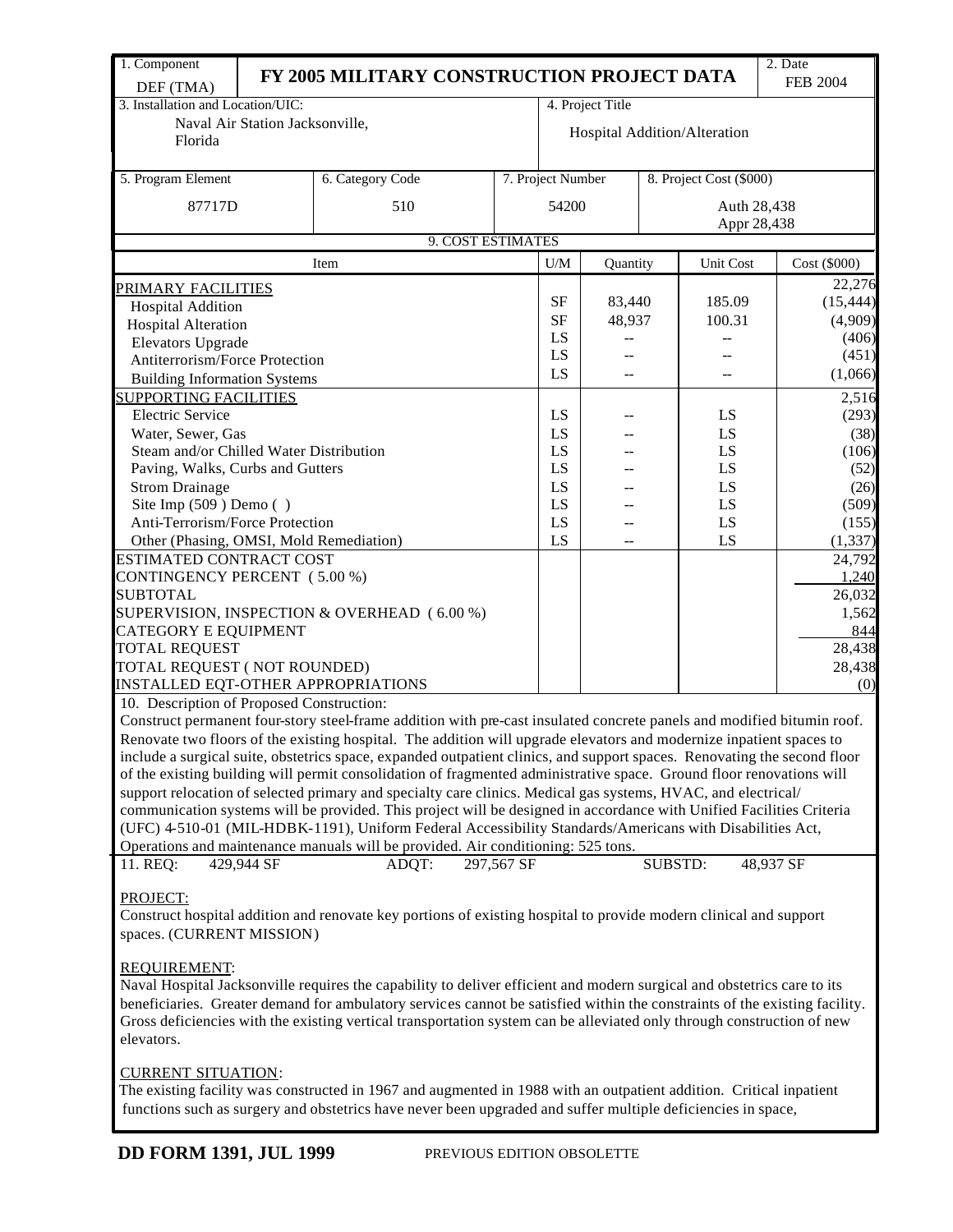| 1. Component                                                                                                                                                                                                                           |                                                                |  |                   |                              | 2. Date         |  |  |  |  |  |  |
|----------------------------------------------------------------------------------------------------------------------------------------------------------------------------------------------------------------------------------------|----------------------------------------------------------------|--|-------------------|------------------------------|-----------------|--|--|--|--|--|--|
| DEF (TMA)                                                                                                                                                                                                                              | FY 2005 MILITARY CONSTRUCTION PROJECT DATA                     |  |                   |                              | <b>FEB 2004</b> |  |  |  |  |  |  |
| 3. Installation and Location/UIC:                                                                                                                                                                                                      |                                                                |  | 4. Project Title  |                              |                 |  |  |  |  |  |  |
| Naval Air Station Jacksonville,                                                                                                                                                                                                        |                                                                |  |                   |                              |                 |  |  |  |  |  |  |
| Florida                                                                                                                                                                                                                                |                                                                |  |                   | Hospital Addition/Alteration |                 |  |  |  |  |  |  |
|                                                                                                                                                                                                                                        |                                                                |  |                   |                              |                 |  |  |  |  |  |  |
| 5. Program Element                                                                                                                                                                                                                     | 6. Category Code                                               |  | 7. Project Number | 8. Project Cost (\$000)      |                 |  |  |  |  |  |  |
| 87717D                                                                                                                                                                                                                                 | 510                                                            |  | 54200             | Auth 28,438                  |                 |  |  |  |  |  |  |
|                                                                                                                                                                                                                                        |                                                                |  |                   | Appr 28,438                  |                 |  |  |  |  |  |  |
| <b>CURRENT SITUATION (CONTINUED):</b><br>circulation, and functional adjacencies. The operating rooms are significantly undersized and fall far short of current                                                                       |                                                                |  |                   |                              |                 |  |  |  |  |  |  |
| DoD criteria and modern standards. Following its inspection by the Joint Commission on the Accreditation of                                                                                                                            |                                                                |  |                   |                              |                 |  |  |  |  |  |  |
| Healthcare Organizations (JCAHO) in 2000, Naval Hospital Jacksonville received a supplemental recommendation that                                                                                                                      |                                                                |  |                   |                              |                 |  |  |  |  |  |  |
| criticized space shortages in the surgical suite. The inadequate surgical suite represented a major impediment to the                                                                                                                  |                                                                |  |                   |                              |                 |  |  |  |  |  |  |
| delivery of safe, modern, surgical care and limits the capability of the hospital to efficiently operate its Same-Day-<br>Surgery program. Labor and Delivery is located on a floor separate from the mother-baby unit. These facility |                                                                |  |                   |                              |                 |  |  |  |  |  |  |
| constraints preclude the hospital from delivering Family Center Care, now considered the standard. The existing                                                                                                                        |                                                                |  |                   |                              |                 |  |  |  |  |  |  |
| elevators do not comply with the standards prescribed in the Americans with Disabilities Act. Existing clinics and                                                                                                                     |                                                                |  |                   |                              |                 |  |  |  |  |  |  |
| ancillary services such as pharmacy and radiology are undersized. MRI services are delivered in a trailer parked                                                                                                                       |                                                                |  |                   |                              |                 |  |  |  |  |  |  |
| outside the emergency department and the undersized pharmacy is a major point of congestion and inefficiency. The                                                                                                                      |                                                                |  |                   |                              |                 |  |  |  |  |  |  |
| hospital cannot develop comprehensive space utilization schemes to logically realign functions to maximize efficiency                                                                                                                  |                                                                |  |                   |                              |                 |  |  |  |  |  |  |
| and decongest the facility.                                                                                                                                                                                                            |                                                                |  |                   |                              |                 |  |  |  |  |  |  |
| <b>IMPACT IF NOT PROVIDED:</b>                                                                                                                                                                                                         |                                                                |  |                   |                              |                 |  |  |  |  |  |  |
| The hospital will continue to provide inpatient and outpatient services in inefficient overcrowded spaces and will be                                                                                                                  |                                                                |  |                   |                              |                 |  |  |  |  |  |  |
| precluded from substantive improvements in the two most important product lines, surgical services and obstetrics.                                                                                                                     |                                                                |  |                   |                              |                 |  |  |  |  |  |  |
| Deficiencies in these two key areas cannot be remedied without expansion of the existing building envelope and will                                                                                                                    |                                                                |  |                   |                              |                 |  |  |  |  |  |  |
| constrain the hospital from competing effectively with the purchased care network. Poor functional relationships will                                                                                                                  |                                                                |  |                   |                              |                 |  |  |  |  |  |  |
| remain and portions of the hospital will continue to be congested in several locations. The non-compliant elevators will                                                                                                               |                                                                |  |                   |                              |                 |  |  |  |  |  |  |
| continue to limit the efficiency of hospital operations.                                                                                                                                                                               |                                                                |  |                   |                              |                 |  |  |  |  |  |  |
| JOINT USE CERTIFICATION:                                                                                                                                                                                                               |                                                                |  |                   |                              |                 |  |  |  |  |  |  |
| The Director, Defense Medical Facilities Office certifies that this project has been reviewed for joint use potential. Joint                                                                                                           |                                                                |  |                   |                              |                 |  |  |  |  |  |  |
| use construction is recommended.                                                                                                                                                                                                       |                                                                |  |                   |                              |                 |  |  |  |  |  |  |
|                                                                                                                                                                                                                                        |                                                                |  |                   |                              |                 |  |  |  |  |  |  |
| 12. Supplemental Data:<br>A. Estimated Design Data:                                                                                                                                                                                    |                                                                |  |                   |                              |                 |  |  |  |  |  |  |
| $(1)$ Status:                                                                                                                                                                                                                          |                                                                |  |                   |                              |                 |  |  |  |  |  |  |
| (a) Design Start Date                                                                                                                                                                                                                  |                                                                |  |                   | <b>DEC 2002</b>              |                 |  |  |  |  |  |  |
| (b) Percent Complete As of 1 Jan 2004                                                                                                                                                                                                  |                                                                |  |                   | 50%                          |                 |  |  |  |  |  |  |
| (c) Expected 35% Design Date                                                                                                                                                                                                           |                                                                |  |                   | <b>OCT 2003</b>              |                 |  |  |  |  |  |  |
| (d) Expected 100% Design Date                                                                                                                                                                                                          |                                                                |  |                   | <b>SEP 2004</b>              |                 |  |  |  |  |  |  |
| (f) Type of Design Contract:                                                                                                                                                                                                           | (e) Parametric Estimate Used to Develop Design Cost (YES/NO) N |  |                   |                              |                 |  |  |  |  |  |  |
|                                                                                                                                                                                                                                        | 1. Design Build (YES/NO)<br>N                                  |  |                   |                              |                 |  |  |  |  |  |  |
|                                                                                                                                                                                                                                        | 2. Design, Bid-Build (YES/NO)<br>Y                             |  |                   |                              |                 |  |  |  |  |  |  |
| 3. Site Adapt (YES/NO)                                                                                                                                                                                                                 | N                                                              |  |                   |                              |                 |  |  |  |  |  |  |
|                                                                                                                                                                                                                                        | (g) Energy Study & Life-Cycle Analysis Performed (YES/NO)      |  | Y                 |                              |                 |  |  |  |  |  |  |
| $(2)$ Basis:                                                                                                                                                                                                                           |                                                                |  |                   |                              |                 |  |  |  |  |  |  |
|                                                                                                                                                                                                                                        | (a) Standard or Definitive Design - (YES/NO) N                 |  |                   |                              |                 |  |  |  |  |  |  |
|                                                                                                                                                                                                                                        | (b) Where Design Was Most Recently Used                        |  |                   |                              |                 |  |  |  |  |  |  |
|                                                                                                                                                                                                                                        |                                                                |  |                   |                              |                 |  |  |  |  |  |  |
|                                                                                                                                                                                                                                        |                                                                |  |                   |                              |                 |  |  |  |  |  |  |
|                                                                                                                                                                                                                                        |                                                                |  |                   |                              |                 |  |  |  |  |  |  |
|                                                                                                                                                                                                                                        |                                                                |  |                   |                              |                 |  |  |  |  |  |  |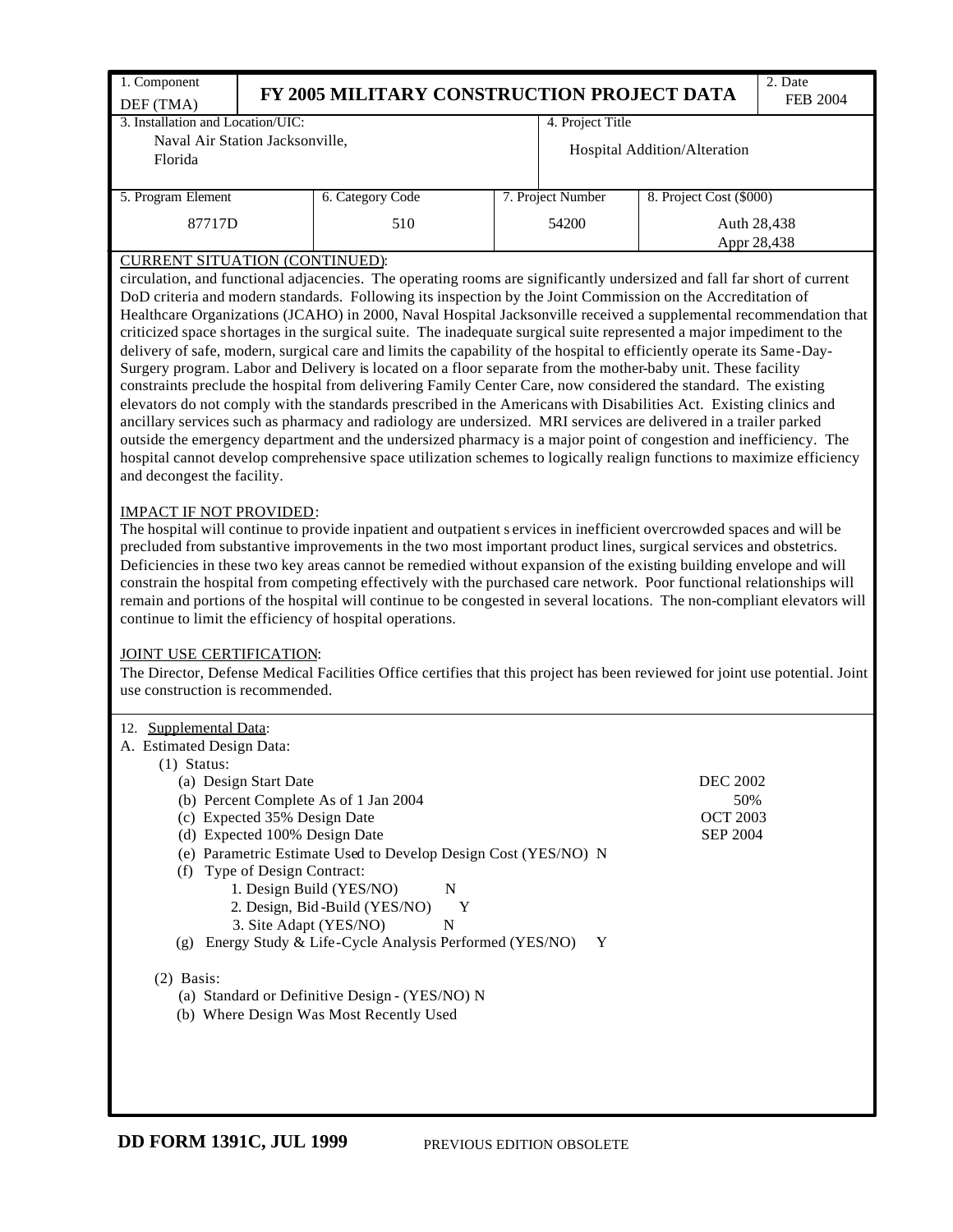| 1. Component<br>DEF (TMA)                                                                                                                                                                                                                                                                          | FY 2005 MILITARY CONSTRUCTION PROJECT DATA |                                                                   |                              |                         | 2. Date<br><b>FEB 2004</b> |  |  |  |  |  |  |
|----------------------------------------------------------------------------------------------------------------------------------------------------------------------------------------------------------------------------------------------------------------------------------------------------|--------------------------------------------|-------------------------------------------------------------------|------------------------------|-------------------------|----------------------------|--|--|--|--|--|--|
| 3. Installation and Location/UIC:                                                                                                                                                                                                                                                                  |                                            |                                                                   | 4. Project Title             |                         |                            |  |  |  |  |  |  |
| Naval Air Station Jacksonville,<br>Florida                                                                                                                                                                                                                                                         |                                            |                                                                   | Hospital Addition/Alteration |                         |                            |  |  |  |  |  |  |
| 5. Program Element                                                                                                                                                                                                                                                                                 | 6. Category Code                           |                                                                   | 7. Project Number            | 8. Project Cost (\$000) |                            |  |  |  |  |  |  |
| 87717D                                                                                                                                                                                                                                                                                             | 510                                        |                                                                   | 54200                        |                         | Auth 28,438<br>Appr 28,438 |  |  |  |  |  |  |
| 12. Supplemental Data (Continued):                                                                                                                                                                                                                                                                 |                                            |                                                                   |                              |                         |                            |  |  |  |  |  |  |
| (3) Total Design Cost (c) = (a)+(b) OR (d)+(e):<br>(a) Production of Plans and Specifications<br>1,460<br>710<br>(b) All Other Design Costs<br>(c) Total Design Cost<br>2,170<br>(d) Contract<br>2,110<br>(e) In-house<br>60<br>(4) Estimated Construction Contract Award Date:<br><b>JAN 2005</b> |                                            |                                                                   |                              |                         |                            |  |  |  |  |  |  |
|                                                                                                                                                                                                                                                                                                    |                                            |                                                                   |                              |                         |                            |  |  |  |  |  |  |
| (5) Estimated Construction Start Date:<br><b>FEB 2005</b>                                                                                                                                                                                                                                          |                                            |                                                                   |                              |                         |                            |  |  |  |  |  |  |
| (6) Estimated Construction Completion Date:                                                                                                                                                                                                                                                        |                                            |                                                                   |                              | <b>MAR 2007</b>         |                            |  |  |  |  |  |  |
| Equipment<br>Nomenclature                                                                                                                                                                                                                                                                          | Procuring<br>Appropriation                 | <b>Fiscal Year</b><br>Appropriated<br>Or Requested<br><b>NONE</b> |                              | Cost<br>(5000)          |                            |  |  |  |  |  |  |
| Director, Defense Medical Facilities Office: Mr. Surinder K. Sharma, P.E.<br>Phone Number: 703-681-4324                                                                                                                                                                                            |                                            |                                                                   |                              |                         |                            |  |  |  |  |  |  |

**DD FORM 1391C, JUL 1999** PREVIOUS EDITION OBSOLETE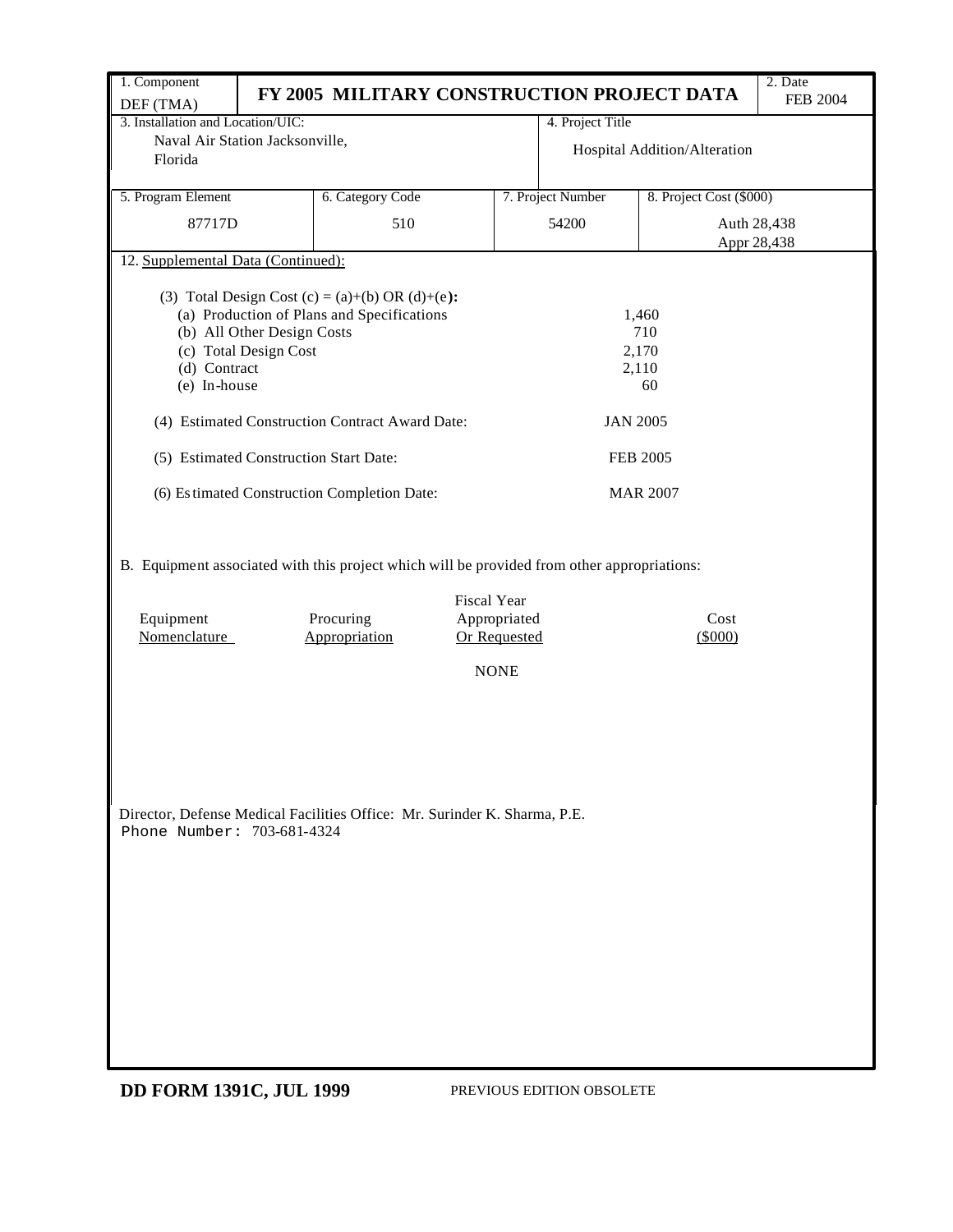| 1. COMPONENT                                       |                                                            |                  |                | FY 2005 MILITARY CONSTRUCTION PROGRAM |                 |                |                    |                  | 2. DATE               |                          |
|----------------------------------------------------|------------------------------------------------------------|------------------|----------------|---------------------------------------|-----------------|----------------|--------------------|------------------|-----------------------|--------------------------|
| DEF(TMA)                                           |                                                            |                  |                |                                       |                 |                |                    |                  |                       | <b>FEB 2004</b>          |
| 3. INSTALLATION AND LOCATION                       |                                                            |                  | 4. COMMAND     |                                       |                 |                |                    |                  | <b>COST INDEX</b>     | 5. AREA CONSTRUCTION     |
| Fort Benning, Georgia                              |                                                            |                  | <b>TRADDOC</b> |                                       |                 |                |                    |                  |                       |                          |
|                                                    |                                                            |                  |                |                                       |                 |                |                    |                  |                       | 0.80                     |
| 6. PERSONNEL STRENGTH:                             |                                                            | <b>PERMANENT</b> |                |                                       | <b>STUDENTS</b> |                |                    | <b>SUPPORTED</b> |                       |                          |
|                                                    | <b>OFFICER</b>                                             | <b>ENLIST</b>    | <b>CIVIL</b>   | <b>OFFICER</b>                        | <b>ENLIST</b>   | <b>CIVIL</b>   | OFFICER            | ENLIST           | <b>CIVIL</b>          | <b>TOTAL</b>             |
| A. AS OF 30 SEP 2003                               | 1,234                                                      | 9,542            | 2,818          | 1,216                                 | 13,964          | $\mathbf{1}$   | 45                 | 47               | $\boldsymbol{0}$      | 28,867                   |
| <b>B. END FY 2009</b>                              | 1,249                                                      | 9,664            | 2,785          | 1,105                                 | 14,106          | $\overline{0}$ | 31                 | 47               | 1                     | 28,988                   |
|                                                    |                                                            |                  |                | 7. INVENTORY DATA (\$000)             |                 |                |                    |                  |                       |                          |
| A. TOTAL ACREAGE                                   |                                                            |                  |                |                                       |                 |                |                    |                  |                       |                          |
| B. INVENTORY TOTAL AS OF 30 SEPTEMBER 2003         |                                                            |                  |                | 174,711                               |                 |                |                    |                  |                       |                          |
| C. AUTHORIZATION NOT YET IN INVENTORY              |                                                            |                  |                | $\boldsymbol{0}$                      |                 |                |                    |                  |                       |                          |
| D. AUTHORIZATION REQUESTED IN THIS PROGRAM         |                                                            |                  |                |                                       |                 |                |                    | 7,100            |                       |                          |
| E. AUTHORIZATION INCLUDED IN FOLLOWING PROGRAM     |                                                            |                  |                |                                       |                 |                |                    | $\overline{0}$   |                       |                          |
|                                                    |                                                            |                  |                |                                       |                 |                |                    |                  |                       |                          |
| F. PLANNED IN NEXT THREE YEARS                     |                                                            |                  |                |                                       |                 |                |                    | $\mathbf{0}$     |                       |                          |
| <b>G. REMAINING DEFICIENCY</b>                     |                                                            |                  |                |                                       |                 |                |                    |                  |                       |                          |
| H. GRAND TOTAL                                     |                                                            |                  |                |                                       |                 |                |                    | 181,811          |                       |                          |
| 8. PROJECTS REQUESTED IN THIS PROGRAM:             |                                                            |                  |                |                                       |                 |                |                    |                  |                       |                          |
| <b>CATEGORY</b><br>PROJECT                         |                                                            |                  | PROJECT TITLE  |                                       |                 |                | <b>COST</b>        |                  | <b>DESIGN</b>         | <b>STATUS</b>            |
| 550<br>35350                                       | <b>NUMBER</b><br><b>CODE</b><br>Consolidated Health Clinic |                  |                |                                       |                 |                | $(\$000)$<br>7,100 |                  | <b>START</b><br>02/03 | <b>COMPLETE</b><br>07/04 |
|                                                    |                                                            |                  |                |                                       |                 |                |                    |                  |                       |                          |
| 9. FUTURE PROJECTS:                                |                                                            |                  |                |                                       |                 | <b>TOTAL</b>   | 7,100              |                  |                       |                          |
| <b>CATEGORY</b>                                    |                                                            |                  |                |                                       |                 |                | <b>COST</b>        |                  |                       |                          |
| <b>CODE</b>                                        |                                                            |                  | PROJECT TITLE  |                                       |                 |                | $(\$000)$          |                  |                       |                          |
| А.                                                 | INCLUDED IN THE FOLLOWING PROGRAM (FY 2006):               |                  |                |                                       | <b>NONE</b>     |                | $\mathbf{0}$       |                  |                       |                          |
| <b>B.</b>                                          | PLANNED NEXT THREE PROGRAM YEARS:                          |                  |                |                                       | <b>NONE</b>     |                | $\boldsymbol{0}$   |                  |                       |                          |
| C.                                                 | R&M UNFUNDED REQUIREMENT (FY05):                           |                  |                |                                       |                 |                | 2,300              |                  |                       |                          |
| 10. MISSION OR MAJOR FUNCTION:                     |                                                            |                  |                |                                       |                 |                |                    |                  |                       |                          |
|                                                    |                                                            |                  |                |                                       |                 |                |                    |                  |                       |                          |
|                                                    |                                                            |                  |                |                                       |                 |                |                    |                  |                       |                          |
| 11. OUTSTANDING POLLUTION AND SAFETY DEFICIENCIES: |                                                            |                  |                |                                       |                 |                |                    |                  |                       |                          |
|                                                    |                                                            |                  |                |                                       |                 |                |                    |                  |                       |                          |
| A. AIR POLLUTION                                   |                                                            |                  |                |                                       |                 |                | $\theta$           |                  |                       |                          |
| <b>B. WATER POLLUTION</b>                          |                                                            |                  |                |                                       |                 |                | $\overline{0}$     |                  |                       |                          |
|                                                    |                                                            |                  |                |                                       |                 |                |                    |                  |                       |                          |
| C. OCCUPATIONAL SAFETY AND HEALTH                  |                                                            |                  |                |                                       |                 |                | $\overline{0}$     |                  |                       |                          |
| D. OTHER                                           |                                                            |                  |                |                                       |                 |                | $\overline{0}$     |                  |                       |                          |
|                                                    |                                                            |                  |                |                                       |                 |                |                    |                  |                       |                          |
|                                                    |                                                            |                  |                |                                       |                 |                |                    |                  |                       |                          |
|                                                    |                                                            |                  |                |                                       |                 |                |                    |                  |                       |                          |
|                                                    |                                                            |                  |                |                                       |                 |                |                    |                  |                       |                          |
|                                                    |                                                            |                  |                |                                       |                 |                |                    |                  |                       |                          |
|                                                    |                                                            |                  |                |                                       |                 |                |                    |                  |                       |                          |
|                                                    |                                                            |                  |                |                                       |                 |                |                    |                  |                       |                          |
|                                                    |                                                            |                  |                |                                       |                 |                |                    |                  |                       |                          |
|                                                    |                                                            |                  |                |                                       |                 |                |                    |                  |                       |                          |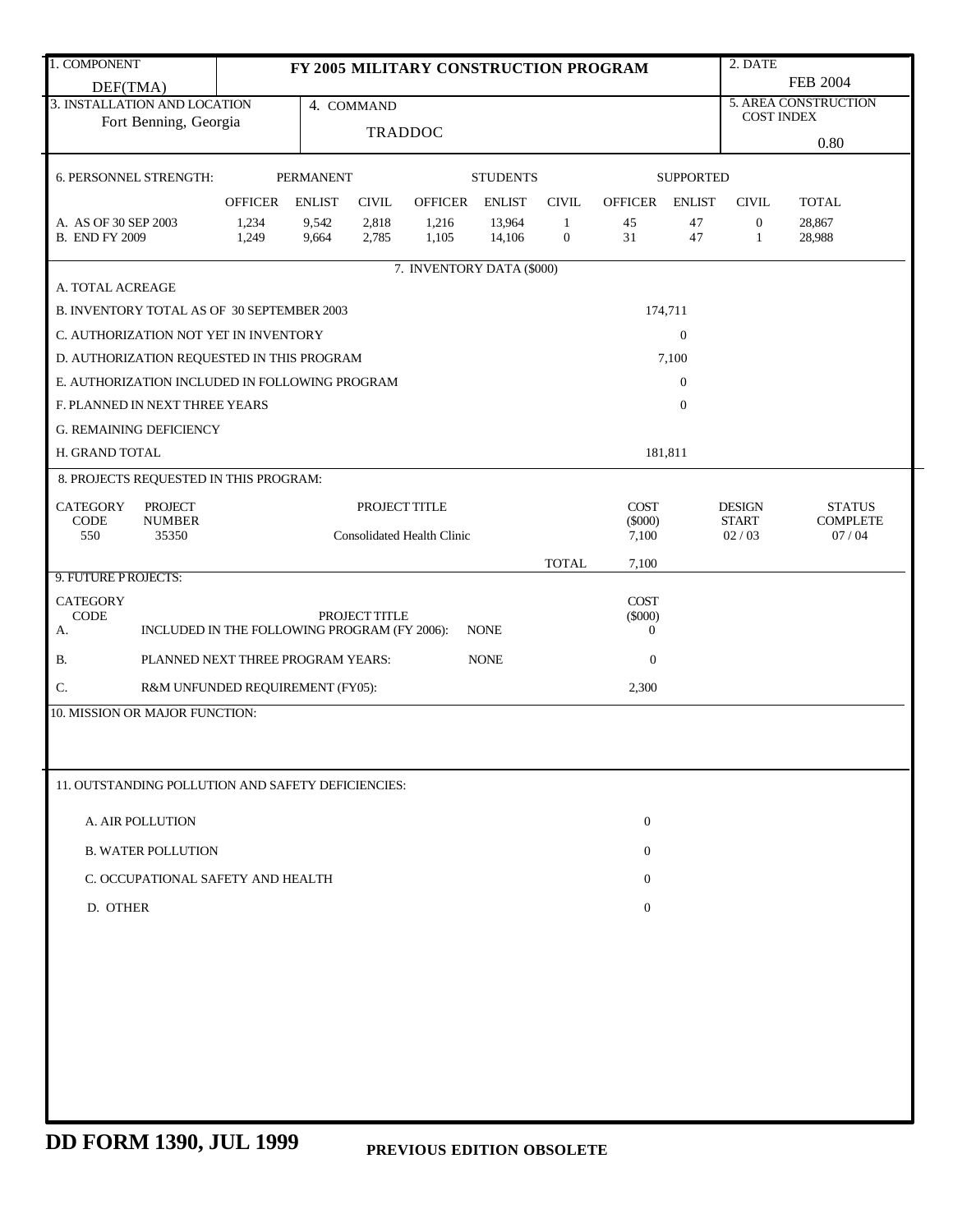| 1. Component<br>DEF (TMA)                              |    | FY 2005 MILITARY CONSTRUCTION PROJECT DATA                                                                                                                                                                                                                                                                                                                                                                                                                                                                                                                                                                                                                                                                                                                                                                                                                                                                                   |                                   |                  |  |                         | 2. Date<br>FEB 2004 |  |
|--------------------------------------------------------|----|------------------------------------------------------------------------------------------------------------------------------------------------------------------------------------------------------------------------------------------------------------------------------------------------------------------------------------------------------------------------------------------------------------------------------------------------------------------------------------------------------------------------------------------------------------------------------------------------------------------------------------------------------------------------------------------------------------------------------------------------------------------------------------------------------------------------------------------------------------------------------------------------------------------------------|-----------------------------------|------------------|--|-------------------------|---------------------|--|
| 3. Installation and Location/UIC:                      |    |                                                                                                                                                                                                                                                                                                                                                                                                                                                                                                                                                                                                                                                                                                                                                                                                                                                                                                                              |                                   | 4. Project Title |  |                         |                     |  |
| Fort Benning,<br>Georgia                               |    |                                                                                                                                                                                                                                                                                                                                                                                                                                                                                                                                                                                                                                                                                                                                                                                                                                                                                                                              | <b>Consolidated Health Clinic</b> |                  |  |                         |                     |  |
| 5. Program Element                                     |    | 6. Category Code                                                                                                                                                                                                                                                                                                                                                                                                                                                                                                                                                                                                                                                                                                                                                                                                                                                                                                             | 7. Project Number                 |                  |  | 8. Project Cost (\$000) |                     |  |
| 87717D                                                 |    | 550                                                                                                                                                                                                                                                                                                                                                                                                                                                                                                                                                                                                                                                                                                                                                                                                                                                                                                                          | 35350                             |                  |  | Auth 7,100              |                     |  |
|                                                        |    | 9. COST ESTIMATES                                                                                                                                                                                                                                                                                                                                                                                                                                                                                                                                                                                                                                                                                                                                                                                                                                                                                                            |                                   |                  |  | Appr 7,100              |                     |  |
|                                                        |    | Item                                                                                                                                                                                                                                                                                                                                                                                                                                                                                                                                                                                                                                                                                                                                                                                                                                                                                                                         | U/M                               | Quantity         |  | Unit Cost               | Cost (\$000)        |  |
| <u>PRIMARY FACILITIES</u>                              |    |                                                                                                                                                                                                                                                                                                                                                                                                                                                                                                                                                                                                                                                                                                                                                                                                                                                                                                                              |                                   |                  |  |                         | 4,486               |  |
| <b>Consolidated Health Clinic</b>                      |    |                                                                                                                                                                                                                                                                                                                                                                                                                                                                                                                                                                                                                                                                                                                                                                                                                                                                                                                              | <b>SM</b>                         | 2,576            |  | 1,749.60                | (4, 302)            |  |
| <b>Building Information Systems</b>                    |    |                                                                                                                                                                                                                                                                                                                                                                                                                                                                                                                                                                                                                                                                                                                                                                                                                                                                                                                              | LS                                |                  |  |                         | (94)                |  |
| Antiterrorism/Force Protection                         |    |                                                                                                                                                                                                                                                                                                                                                                                                                                                                                                                                                                                                                                                                                                                                                                                                                                                                                                                              | LS                                | $\overline{a}$   |  | --                      | (90)                |  |
| <b>SUPPORTING FACILITIES</b>                           |    |                                                                                                                                                                                                                                                                                                                                                                                                                                                                                                                                                                                                                                                                                                                                                                                                                                                                                                                              |                                   |                  |  |                         | 1,347               |  |
| <b>Electric Service</b>                                |    |                                                                                                                                                                                                                                                                                                                                                                                                                                                                                                                                                                                                                                                                                                                                                                                                                                                                                                                              | LS                                |                  |  |                         | (119)               |  |
| Water, Sewer, Gas<br>Paving, Walks, Curbs And Gutters  |    |                                                                                                                                                                                                                                                                                                                                                                                                                                                                                                                                                                                                                                                                                                                                                                                                                                                                                                                              | LS<br>LS                          |                  |  |                         | (138)<br>(284)      |  |
| <b>Storm Drainage</b>                                  |    |                                                                                                                                                                                                                                                                                                                                                                                                                                                                                                                                                                                                                                                                                                                                                                                                                                                                                                                              | LS                                |                  |  |                         | (123)               |  |
| <b>Information Systems</b>                             |    |                                                                                                                                                                                                                                                                                                                                                                                                                                                                                                                                                                                                                                                                                                                                                                                                                                                                                                                              | LS                                |                  |  |                         | (187)               |  |
| Antiterrorism/Force Protection                         |    |                                                                                                                                                                                                                                                                                                                                                                                                                                                                                                                                                                                                                                                                                                                                                                                                                                                                                                                              | LS                                |                  |  |                         | (13)                |  |
| Site Imp $(458)$ Demo $(0)$                            |    |                                                                                                                                                                                                                                                                                                                                                                                                                                                                                                                                                                                                                                                                                                                                                                                                                                                                                                                              | LS                                |                  |  |                         | (458)               |  |
| Others                                                 |    |                                                                                                                                                                                                                                                                                                                                                                                                                                                                                                                                                                                                                                                                                                                                                                                                                                                                                                                              | LS                                |                  |  |                         | (25)                |  |
| ESTIMATED CONTRACT COST<br>CONTINGENCY PERCENT (5.00%) |    |                                                                                                                                                                                                                                                                                                                                                                                                                                                                                                                                                                                                                                                                                                                                                                                                                                                                                                                              |                                   |                  |  |                         | 5,833<br>292        |  |
| <b>SUBTOTAL</b>                                        |    |                                                                                                                                                                                                                                                                                                                                                                                                                                                                                                                                                                                                                                                                                                                                                                                                                                                                                                                              |                                   |                  |  |                         | 6,125               |  |
|                                                        |    | SUPERVISION, INSPECTION & OVERHEAD (6.00%)                                                                                                                                                                                                                                                                                                                                                                                                                                                                                                                                                                                                                                                                                                                                                                                                                                                                                   |                                   |                  |  |                         | 368                 |  |
| CATEGORY E EQUIPMENT                                   |    |                                                                                                                                                                                                                                                                                                                                                                                                                                                                                                                                                                                                                                                                                                                                                                                                                                                                                                                              |                                   |                  |  |                         | 607                 |  |
| <b>TOTAL REQUEST</b>                                   |    |                                                                                                                                                                                                                                                                                                                                                                                                                                                                                                                                                                                                                                                                                                                                                                                                                                                                                                                              |                                   |                  |  |                         | 7,100               |  |
| TOTAL REQUEST (ROUNDED)                                |    |                                                                                                                                                                                                                                                                                                                                                                                                                                                                                                                                                                                                                                                                                                                                                                                                                                                                                                                              |                                   |                  |  |                         | 71200               |  |
| INSTALLED EQT-OTHER APPROPRIATIONS                     |    |                                                                                                                                                                                                                                                                                                                                                                                                                                                                                                                                                                                                                                                                                                                                                                                                                                                                                                                              |                                   |                  |  |                         | (469)               |  |
| 10.                                                    |    | Description of Proposed Construction:<br>Construct a consolidated health clinic to provide primary and ancillary care serving active duty troops and family                                                                                                                                                                                                                                                                                                                                                                                                                                                                                                                                                                                                                                                                                                                                                                  |                                   |                  |  |                         |                     |  |
|                                                        |    | members at Fort Benning, Georgia. The facility will be constructed of reinforced concrete foundation and floor slab<br>with exterior appearance to be compliant with base architectural standards. This project provides primary care, aviation<br>medicine, physical therapy, pharmacy, radiology, pathology, support services, connection to existing energy<br>management control systems (EMCS), and all required supporting utilities. Three buildings currently in use will be<br>returned to the installation for non-medical use. This project will be designed within criteria prescribed in Unified<br>Facilities Criteria (UFC) 4-510-01 (MIL-HDBK-1191) and the Uniform Federal Accessibility Standards/Americans<br>with Disabilities Act Accessibility Guidelines. Operations and maintenance manuals and Comprehensive Interior<br>Design (CID) package will be provided. Air conditioning 352 KW (100 tons). |                                   |                  |  |                         |                     |  |
| 2,576<br>11. REQ:                                      | SM | ADQT: NONE                                                                                                                                                                                                                                                                                                                                                                                                                                                                                                                                                                                                                                                                                                                                                                                                                                                                                                                   |                                   |                  |  | <b>SUBSTD:</b>          | 1,317 SM            |  |
| PROJECT:<br>(CURRENT MISSION)                          |    | Construct a consolidated health clinic facility to accommodate health care functions at Ft. Benning, Georgia.                                                                                                                                                                                                                                                                                                                                                                                                                                                                                                                                                                                                                                                                                                                                                                                                                |                                   |                  |  |                         |                     |  |
| <b>REQUIREMENT:</b><br>dependents at Ft Benning.       |    | A new consolidated health clinic to provide adequate, cost effective health care to active duty troops and their                                                                                                                                                                                                                                                                                                                                                                                                                                                                                                                                                                                                                                                                                                                                                                                                             |                                   |                  |  |                         |                     |  |
| <b>CURRENT SITUATION:</b>                              |    | Current medical services are provided to troops at two separate 1950's era Troop Medical Clinics (TMCs) and one<br>1970's era Aviation Medicine Clinic on the Ft Benning installation. Building systems are aging and failing. The<br>current operations are inefficient, lack patient privacy and fail to meet current life safety and building codes.                                                                                                                                                                                                                                                                                                                                                                                                                                                                                                                                                                      |                                   |                  |  |                         |                     |  |
| <b>DD FORM 1391, JUL 1999</b>                          |    | PREVIOUS EDITION OBSOLET E                                                                                                                                                                                                                                                                                                                                                                                                                                                                                                                                                                                                                                                                                                                                                                                                                                                                                                   |                                   |                  |  |                         |                     |  |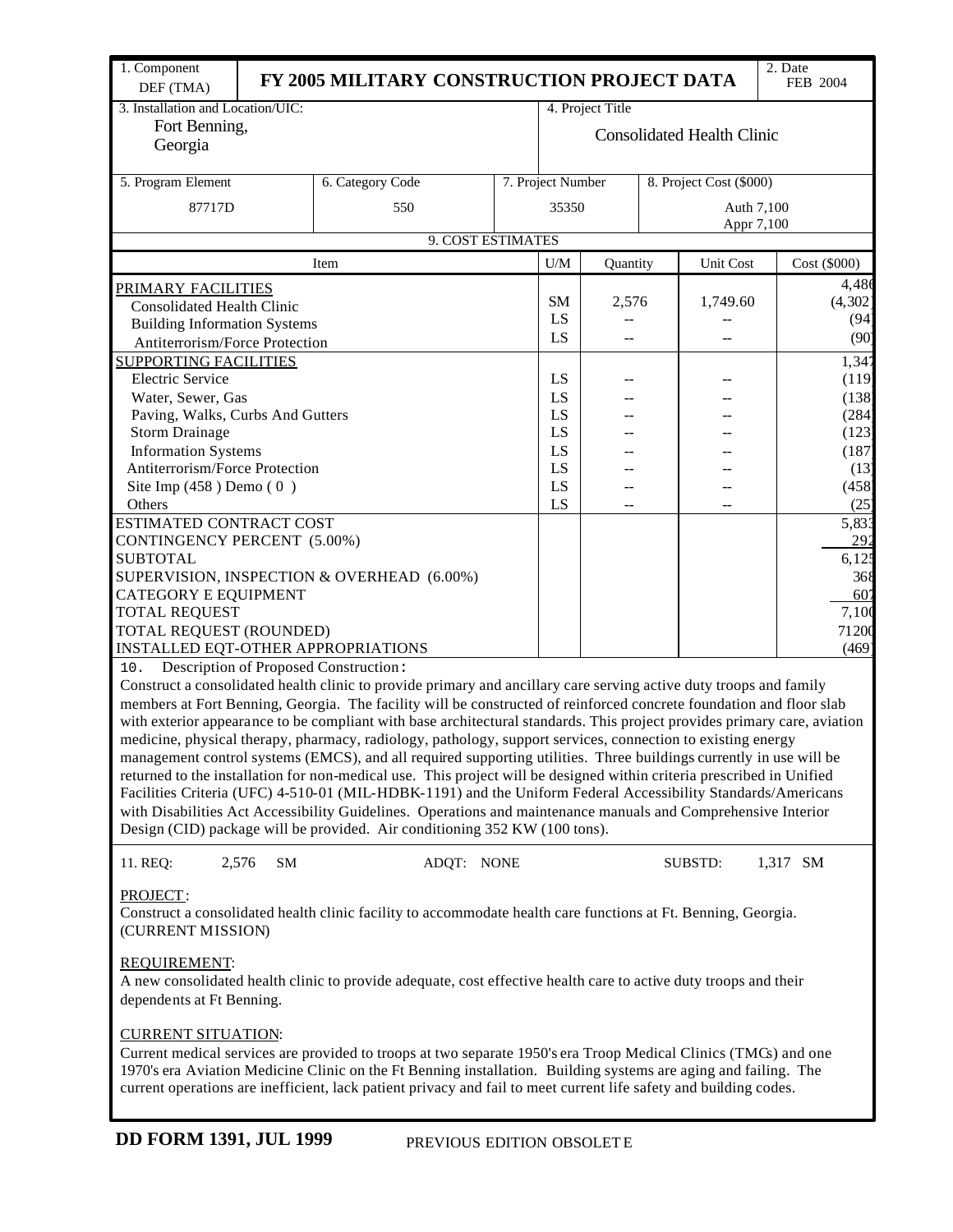| 1. Component                      |                                                               | FY 2005 MILITARY CONSTRUCTION PROJECT DATA                                                                                     |                   |                                   | 2. Date                            |
|-----------------------------------|---------------------------------------------------------------|--------------------------------------------------------------------------------------------------------------------------------|-------------------|-----------------------------------|------------------------------------|
| DEF (TMA)                         |                                                               |                                                                                                                                |                   |                                   | <b>FEB 2004</b>                    |
| 3. Installation and Location/UIC: |                                                               |                                                                                                                                | 4. Project Title  |                                   |                                    |
| Fort Benning,                     |                                                               |                                                                                                                                |                   | <b>Consolidated Health Clinic</b> |                                    |
| Georgia                           |                                                               |                                                                                                                                |                   |                                   |                                    |
| 5. Program Element                |                                                               | 6. Category Code                                                                                                               | 7. Project Number | 8. Project Cost (\$000)           |                                    |
| 87717D                            |                                                               | 550                                                                                                                            | 35350             | Auth 7,100                        |                                    |
|                                   |                                                               |                                                                                                                                |                   | Appr 7,100                        |                                    |
| <b>IMPACT IF NOT PROVIDED:</b>    |                                                               |                                                                                                                                |                   |                                   |                                    |
|                                   |                                                               | Health care at this installation will continue to be provided in antiquated, outdated buildings spread across the installation |                   |                                   |                                    |
|                                   |                                                               | Overcrowding and cramped conditions will continue to impede medical treatment and drain scarce financial resources.            |                   |                                   |                                    |
| ADDITIONAL:                       |                                                               |                                                                                                                                |                   |                                   |                                    |
|                                   |                                                               | The English system equivalent for this project is 27,726 SF.                                                                   |                   |                                   |                                    |
|                                   |                                                               |                                                                                                                                |                   |                                   |                                    |
| JOINT USE CERTIFICATION:          |                                                               |                                                                                                                                |                   |                                   |                                    |
| construction is recommended.      |                                                               | The Director, Defense Medical Facilities Office certifies that this project has been considered for joint use potential. Joir  |                   |                                   |                                    |
| 12. Supplemental Data:            |                                                               |                                                                                                                                |                   |                                   |                                    |
| A. Estimated Design Data:         |                                                               |                                                                                                                                |                   |                                   |                                    |
| $(1)$ Status:                     |                                                               |                                                                                                                                |                   |                                   |                                    |
|                                   | (a) Design Start Date                                         |                                                                                                                                |                   |                                   | <b>FEB 2003</b>                    |
|                                   |                                                               | (b) Percent Complete As of 29 1 Jan 2004                                                                                       |                   |                                   | 65%                                |
|                                   | (c) Expected 35% Design Date<br>(d) Expected 100% Design Date |                                                                                                                                |                   |                                   | <b>JUL 2003</b><br><b>JUL 2004</b> |
|                                   |                                                               | (e) Parametric Estimate Used to Develop Design Cost (YES/NO) N                                                                 |                   |                                   |                                    |
|                                   | (f) Type of Design Contract:                                  |                                                                                                                                |                   |                                   |                                    |
|                                   |                                                               |                                                                                                                                |                   |                                   |                                    |
|                                   |                                                               | 1. Design Build (YES/NO) N<br>2. Design, Bid-Build (YES/NO) Y                                                                  |                   |                                   |                                    |
|                                   |                                                               | 3. Site Adapt (YES/NO)<br>N                                                                                                    |                   |                                   |                                    |
|                                   |                                                               | (g) Energy Study & Life-Cycle Analysis Performed (YES/NO) Y                                                                    |                   |                                   |                                    |
|                                   |                                                               |                                                                                                                                |                   |                                   |                                    |
| $(2)$ Basis:                      |                                                               |                                                                                                                                |                   |                                   |                                    |
|                                   |                                                               | (a) Standard or Definitive Design - (YES/NO) N<br>(b) Where Design Was Most Recently Used                                      |                   |                                   |                                    |
|                                   |                                                               |                                                                                                                                |                   |                                   |                                    |
|                                   |                                                               | (3) Total Design Cost (c) = (a)+(b) OR (d)+(e):                                                                                |                   |                                   |                                    |
|                                   |                                                               | (a) Production of Plans and Specifications                                                                                     |                   |                                   | 344                                |
|                                   | (b) All Other Design Costs                                    |                                                                                                                                |                   |                                   | 533                                |
| (d) Contract                      | (c) Total Design Cost                                         |                                                                                                                                |                   |                                   | 877<br>616                         |
| (e) In-house                      |                                                               |                                                                                                                                |                   |                                   | 261                                |
|                                   |                                                               | (4) Estimated Construction Contract Award Date:                                                                                |                   | <b>DEC 2004</b>                   |                                    |
|                                   |                                                               | (5) Estimated Construction Start Date:                                                                                         |                   | <b>JAN 2005</b>                   |                                    |
|                                   |                                                               | (6) Estimated Construction Completion Date:                                                                                    |                   | <b>NOV 2006</b>                   |                                    |
|                                   |                                                               | B. Equipment associated with this project which will be provided from other appropriations:                                    |                   |                                   |                                    |
|                                   |                                                               |                                                                                                                                |                   |                                   |                                    |
| Equipment                         |                                                               | Procuring                                                                                                                      | FY Appropriated   | Cost                              |                                    |
| Nomenclature                      |                                                               | Appropriation                                                                                                                  | Or Requested      | (5000)                            |                                    |
| Investment                        |                                                               | <b>OP</b>                                                                                                                      | 2006              | 469                               |                                    |
| Expense                           |                                                               | <b>OM</b>                                                                                                                      | 2006              | 219                               |                                    |
| Expense                           |                                                               | <b>OM</b>                                                                                                                      | 2007              | 27<br>TOTAL:<br>715               |                                    |
|                                   |                                                               | Director, Defense Medical Facilities Office: Mr. Surinder K. Sharma, P.E.                                                      |                   |                                   |                                    |

Phone Number: 703-681-4324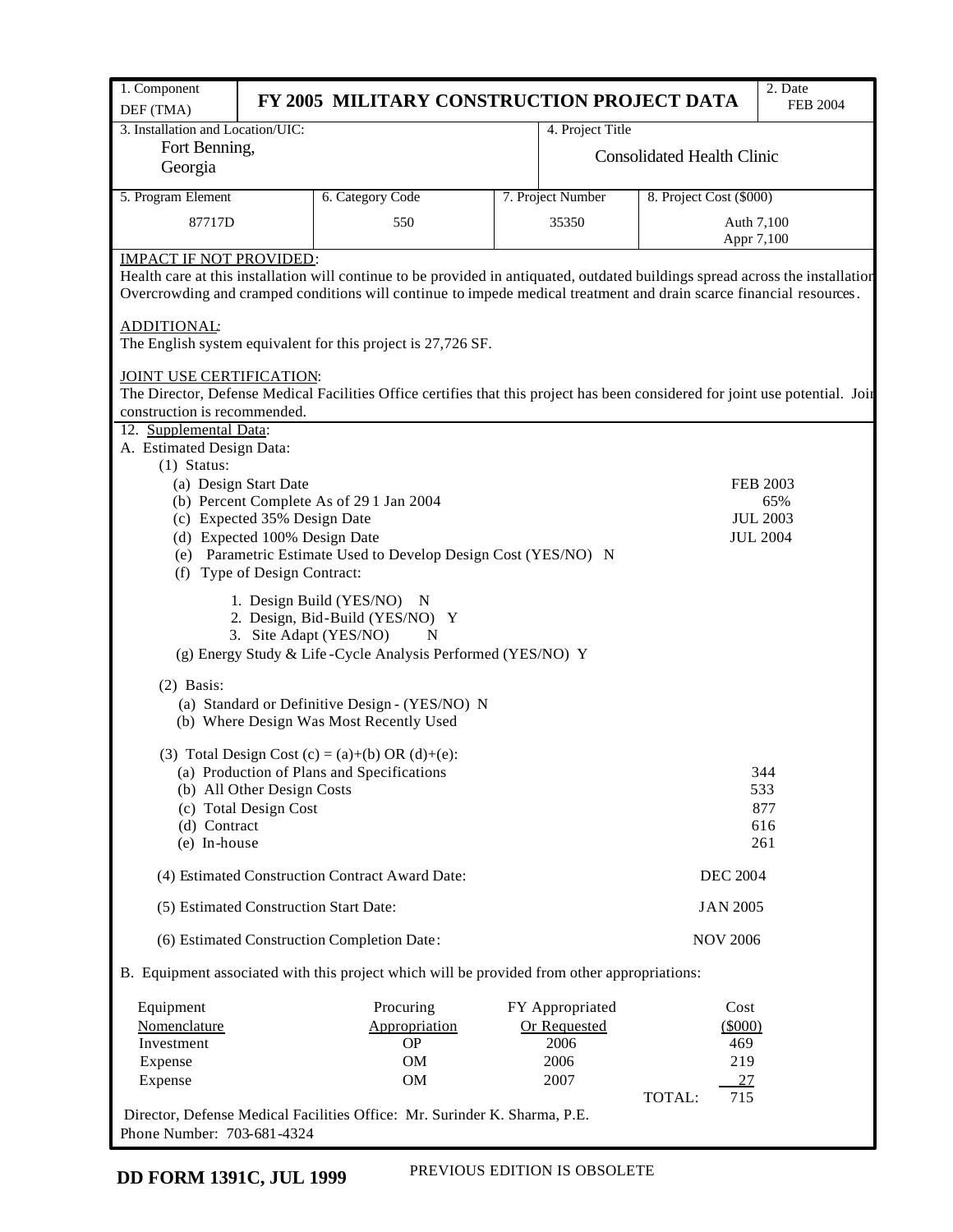| 1. COMPONENT                                                                                                                                            |                |                  |               | FY 2005 MILITARY CONSTRUCTION PROGRAM |                  |                                    |                          |                  | 2. DATE               |                          |  |
|---------------------------------------------------------------------------------------------------------------------------------------------------------|----------------|------------------|---------------|---------------------------------------|------------------|------------------------------------|--------------------------|------------------|-----------------------|--------------------------|--|
| DEF(TMA)                                                                                                                                                |                |                  |               |                                       |                  |                                    |                          |                  | <b>FEB 2004</b>       |                          |  |
| 3. INSTALLATION AND LOCATION                                                                                                                            |                |                  | 4. COMMAND    |                                       |                  |                                    |                          |                  | <b>COST INDEX</b>     | 5. AREA CONSTRUCTION     |  |
| MCRD Parris Island,<br>South Carolina                                                                                                                   |                |                  |               | Commandant of the Marine Corps        |                  |                                    |                          |                  | 1.01                  |                          |  |
|                                                                                                                                                         |                |                  |               |                                       |                  |                                    |                          |                  |                       |                          |  |
| 6. PERSONNEL STRENGTH:                                                                                                                                  |                | <b>PERMANENT</b> |               |                                       | <b>STUDENTS</b>  |                                    |                          | <b>SUPPORTED</b> |                       |                          |  |
|                                                                                                                                                         | OFFICER ENLIST |                  | <b>CIVIL</b>  | OFFICER ENLIST                        |                  | <b>CIVIL</b>                       | <b>OFFICER</b>           | <b>ENLIST</b>    | <b>CIVIL</b>          | <b>TOTAL</b>             |  |
| A. AS OF 30 SEP 2003<br><b>B. END FY 2008</b>                                                                                                           | 73<br>78       | 564<br>496       | 323<br>301    | $\boldsymbol{0}$<br>$\overline{c}$    | 3,904<br>8,180   | $\boldsymbol{0}$<br>$\overline{0}$ | 104<br>198               | 3,904<br>1,156   | -1<br>448             | 8,873<br>10,859          |  |
|                                                                                                                                                         |                |                  |               | 7. INVENTORY DATA (\$000)             |                  |                                    |                          |                  |                       |                          |  |
| A. TOTAL ACREAGE                                                                                                                                        |                |                  |               |                                       |                  |                                    |                          |                  |                       |                          |  |
| B. INVENTORY TOTAL AS OF 30 Sep 2003                                                                                                                    |                |                  |               |                                       | 8,762            |                                    |                          |                  |                       |                          |  |
| C. AUTHORIZATION NOT YET IN INVENTORY                                                                                                                   |                |                  |               |                                       | $\mathbf{0}$     |                                    |                          |                  |                       |                          |  |
| D. AUTHORIZATION REQUESTED IN THIS PROGRAM                                                                                                              |                |                  |               |                                       | 25,000           |                                    |                          |                  |                       |                          |  |
| E. AUTHORIZATION INCLUDED IN FOLLOWING PROGRAM                                                                                                          |                |                  |               |                                       | $\boldsymbol{0}$ |                                    |                          |                  |                       |                          |  |
| F. PLANNED IN NEXT THREE YEARS                                                                                                                          |                |                  |               |                                       | $\mathbf{0}$     |                                    |                          |                  |                       |                          |  |
| <b>G. REMAINING DEFICIENCY</b>                                                                                                                          |                |                  |               |                                       | $\mathbf{0}$     |                                    |                          |                  |                       |                          |  |
| H. GRAND TOTAL                                                                                                                                          |                |                  |               |                                       | 33,762           |                                    |                          |                  |                       |                          |  |
| 8. PROJECTS REQUESTED IN THIS PROGRAM:                                                                                                                  |                |                  |               |                                       |                  |                                    |                          |                  |                       |                          |  |
| <b>CATEGORY</b><br><b>PROJECT</b>                                                                                                                       |                |                  |               | PROJECT TITLE                         |                  |                                    | <b>COST</b>              |                  | <b>DESIGN</b>         | <b>STATUS</b>            |  |
| CODE<br><b>NUMBER</b><br>550<br>54199                                                                                                                   |                |                  |               |                                       |                  |                                    | $(\$000)$<br>25,000      |                  | <b>START</b><br>04/02 | <b>COMPLETE</b><br>02/04 |  |
|                                                                                                                                                         |                |                  |               | Med/Den Clinic Replacement            |                  |                                    |                          |                  |                       |                          |  |
| 9. FUTURE PROJECTS:                                                                                                                                     |                |                  |               |                                       |                  | <b>TOTAL</b>                       | 25,000                   |                  |                       |                          |  |
|                                                                                                                                                         |                |                  |               |                                       |                  |                                    |                          |                  |                       |                          |  |
| <b>CATEGORY</b><br><b>CODE</b>                                                                                                                          |                |                  | PROJECT TITLE |                                       |                  |                                    | <b>COST</b><br>$(\$000)$ |                  |                       |                          |  |
| INCLUDED IN THE FOLLOWING PROGRAM (FY 2006):<br>А.                                                                                                      |                |                  |               |                                       | <b>NONE</b>      |                                    | $\boldsymbol{0}$         |                  |                       |                          |  |
| PLANNED NEXT THREE PROGRAM YEARS:<br>В.                                                                                                                 |                |                  |               | <b>NONE</b>                           |                  |                                    | $\boldsymbol{0}$         |                  |                       |                          |  |
| C.<br>R&M UNFUNDED REQUIREMENT (FY05):                                                                                                                  |                |                  |               |                                       |                  |                                    | 1,613                    |                  |                       |                          |  |
| 10. MISSION OR MAJOR FUNCTION:                                                                                                                          |                |                  |               |                                       |                  |                                    |                          |                  |                       |                          |  |
| Provides reception, processing and recruit battle skills training for enlisted personnel upon their entry into the Marine Corps; to provide training in |                |                  |               |                                       |                  |                                    |                          |                  |                       |                          |  |
| the administrative duties of first sergeant, sergeant major and administrative chief, drill instructors and drum and bugle corps and other school as    |                |                  |               |                                       |                  |                                    |                          |                  |                       |                          |  |
| directed.                                                                                                                                               |                |                  |               |                                       |                  |                                    |                          |                  |                       |                          |  |
|                                                                                                                                                         |                |                  |               |                                       |                  |                                    |                          |                  |                       |                          |  |
|                                                                                                                                                         |                |                  |               |                                       |                  |                                    |                          |                  |                       |                          |  |
|                                                                                                                                                         |                |                  |               |                                       |                  |                                    |                          |                  |                       |                          |  |
| 11. OUTSTANDING POLLUTION AND SAFETY DEFICIENCIES:                                                                                                      |                |                  |               |                                       |                  |                                    |                          |                  |                       |                          |  |
| A. AIR POLLUTION                                                                                                                                        |                |                  |               |                                       |                  |                                    |                          | $\boldsymbol{0}$ |                       |                          |  |
| <b>B. WATER POLLUTION</b>                                                                                                                               |                |                  |               |                                       |                  |                                    |                          | $\overline{0}$   |                       |                          |  |
| C. OCCUPATIONAL SAFETY AND HEALTH                                                                                                                       |                |                  |               |                                       |                  |                                    |                          | 0                |                       |                          |  |
| D. OTHER                                                                                                                                                |                |                  |               |                                       |                  |                                    |                          | 0                |                       |                          |  |
|                                                                                                                                                         |                |                  |               |                                       |                  |                                    |                          |                  |                       |                          |  |
|                                                                                                                                                         |                |                  |               |                                       |                  |                                    |                          |                  |                       |                          |  |
|                                                                                                                                                         |                |                  |               |                                       |                  |                                    |                          |                  |                       |                          |  |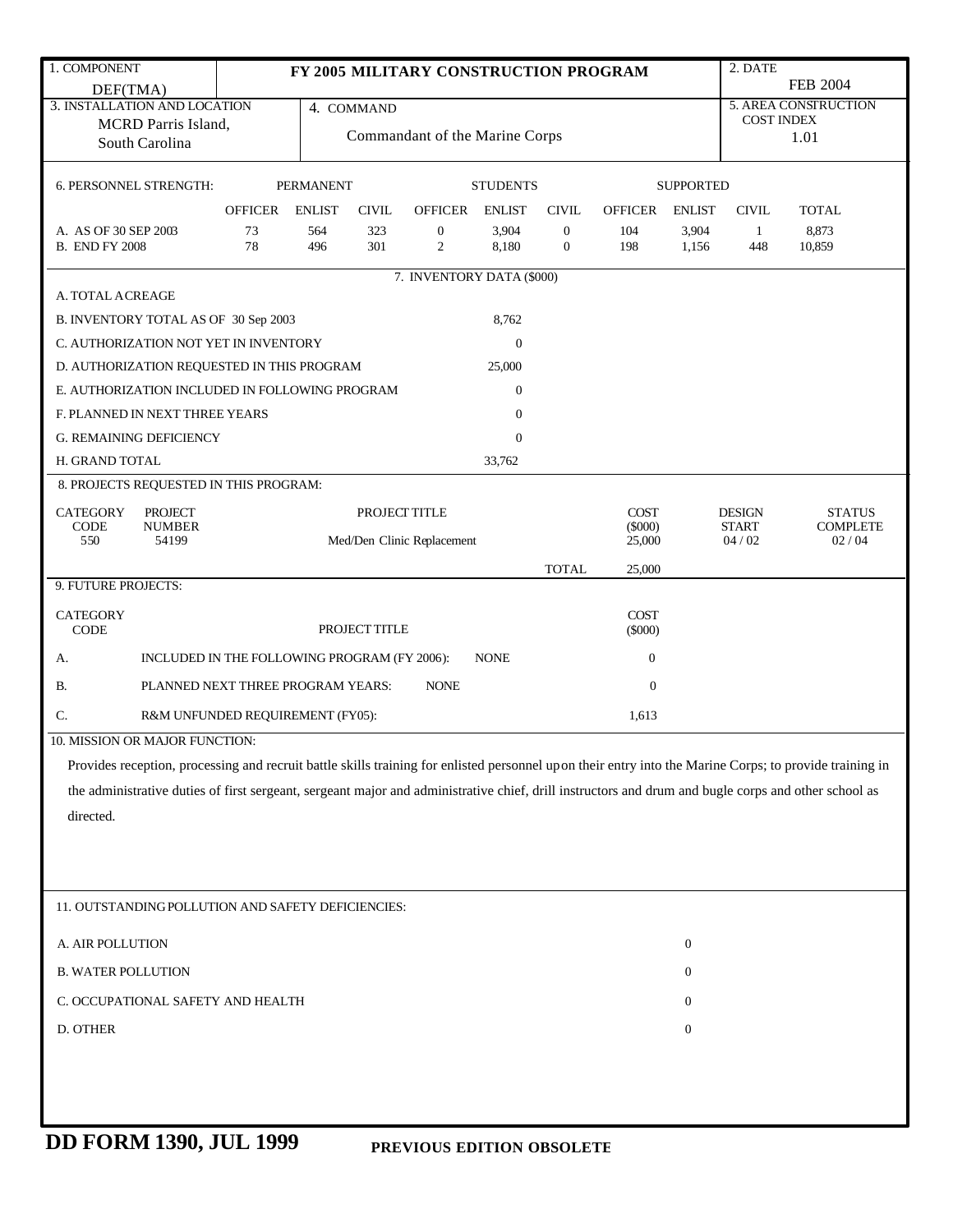| 1. Component                                                                                                   |                                                                                                                       |                                                                                                                       |             |                            |                  |    |                         | 2. Date         |  |
|----------------------------------------------------------------------------------------------------------------|-----------------------------------------------------------------------------------------------------------------------|-----------------------------------------------------------------------------------------------------------------------|-------------|----------------------------|------------------|----|-------------------------|-----------------|--|
| DEF (TMA)                                                                                                      |                                                                                                                       | FY 2005 MILITARY CONSTRUCTION PROJECT DATA                                                                            |             |                            |                  |    |                         | <b>FEB 2004</b> |  |
| 3. Installation and Location/UIC:                                                                              |                                                                                                                       |                                                                                                                       |             |                            | 4. Project Title |    |                         |                 |  |
| MCRD Parris Island,                                                                                            |                                                                                                                       |                                                                                                                       |             |                            |                  |    |                         |                 |  |
| South Carolina                                                                                                 |                                                                                                                       |                                                                                                                       |             | Med/Den Clinic Replacement |                  |    |                         |                 |  |
| 5. Program Element                                                                                             |                                                                                                                       | 6. Category Code                                                                                                      |             | 7. Project Number          |                  |    | 8. Project Cost (\$000) |                 |  |
|                                                                                                                |                                                                                                                       |                                                                                                                       |             |                            |                  |    |                         |                 |  |
| 87717D                                                                                                         |                                                                                                                       | 550                                                                                                                   |             | 54199                      |                  |    | Auth 25,000             |                 |  |
|                                                                                                                |                                                                                                                       | 9. COST ESTIMATES                                                                                                     |             |                            |                  |    |                         | Appr 25,000     |  |
|                                                                                                                |                                                                                                                       | Item                                                                                                                  |             | U/M                        | Quantity         |    | <b>Unit Cost</b>        | Cost (\$000)    |  |
| PRIMARY FACILITIES                                                                                             |                                                                                                                       |                                                                                                                       |             |                            |                  |    |                         | 18,765          |  |
| Medical/Health Clinic                                                                                          |                                                                                                                       |                                                                                                                       |             | SM                         | 7,088            |    | 1,795.39                | (12, 726)       |  |
| Dental Inprocessing Clinic                                                                                     |                                                                                                                       |                                                                                                                       |             | <b>SM</b>                  | 610              |    | 2,150.37                | (1, 312)        |  |
| Recruit Assembly Area                                                                                          |                                                                                                                       |                                                                                                                       |             | <b>SM</b>                  | 211              |    | 1,200.31                | (253)           |  |
| <b>Ambulance Shelter</b>                                                                                       |                                                                                                                       |                                                                                                                       |             | <b>SM</b>                  |                  | 60 | 721.95                  | (43)            |  |
| <b>Special Coastal Construction</b>                                                                            |                                                                                                                       |                                                                                                                       |             | LS                         |                  |    |                         | (1,074)         |  |
|                                                                                                                |                                                                                                                       |                                                                                                                       |             | LS                         |                  |    |                         | (846)           |  |
| <b>Seismic Protection Features</b><br>Antiterroris m/Force Protect                                             |                                                                                                                       |                                                                                                                       |             | LS                         |                  |    |                         | (420)           |  |
|                                                                                                                |                                                                                                                       |                                                                                                                       |             | LS                         |                  |    |                         | (827)           |  |
| Special Construction & Piles                                                                                   |                                                                                                                       |                                                                                                                       |             | LS                         | --               |    |                         | (1,264)         |  |
| <b>Building Information Systems</b>                                                                            |                                                                                                                       |                                                                                                                       |             |                            |                  |    |                         |                 |  |
| <b>SUPPORTING FACILITIES</b>                                                                                   |                                                                                                                       |                                                                                                                       |             |                            |                  |    |                         | 2,492           |  |
| <b>Electric Service</b>                                                                                        |                                                                                                                       |                                                                                                                       |             | LS                         |                  |    |                         | (358)           |  |
| Water, Sewer, Gas                                                                                              |                                                                                                                       |                                                                                                                       |             | LS                         |                  |    |                         | (16)            |  |
| Paving, Walks, Curbs And Gutters                                                                               |                                                                                                                       |                                                                                                                       |             | LS                         |                  |    |                         | (436)           |  |
| <b>Storm Drainage</b>                                                                                          |                                                                                                                       |                                                                                                                       |             | LS                         |                  |    |                         | (135)           |  |
| Site Imp(339) Demo(426)                                                                                        |                                                                                                                       |                                                                                                                       |             | LS                         |                  |    |                         | (765)           |  |
| Antiterrorism/Force Protection                                                                                 |                                                                                                                       |                                                                                                                       |             | LS                         |                  |    |                         | (276)           |  |
| Other                                                                                                          |                                                                                                                       |                                                                                                                       |             | LS                         | --               |    | --                      | (506)           |  |
| ESTIMATED CONTRACT COST                                                                                        |                                                                                                                       |                                                                                                                       |             |                            |                  |    |                         | 21,257          |  |
| CONTINGENCY PERCENT (5.00%)                                                                                    |                                                                                                                       |                                                                                                                       |             |                            |                  |    |                         | 1,063           |  |
| <b>SUBTOTAL</b>                                                                                                |                                                                                                                       |                                                                                                                       |             |                            |                  |    |                         | 22,320          |  |
|                                                                                                                |                                                                                                                       | SUPERVISION, INSPECTION & OVERHEAD (6.00 %)                                                                           |             |                            |                  |    |                         | 1,339           |  |
| <b>CATEGORY E EQUIPMENT</b>                                                                                    |                                                                                                                       |                                                                                                                       |             |                            |                  |    |                         | 1,340           |  |
| <b>TOTAL REQUEST</b>                                                                                           |                                                                                                                       |                                                                                                                       |             |                            |                  |    |                         | 24,989          |  |
| TOTAL REQUEST (ROUNDED)                                                                                        |                                                                                                                       |                                                                                                                       |             |                            |                  |    |                         | 25,000          |  |
| INSTALLED EQT-OTHER APPROPRIATIONS                                                                             |                                                                                                                       |                                                                                                                       |             |                            |                  |    |                         | (415)           |  |
| 10. Description of Proposed Construction:                                                                      |                                                                                                                       |                                                                                                                       |             |                            |                  |    |                         |                 |  |
|                                                                                                                |                                                                                                                       | Construct a multi-story steel frame structure with brick masonry walls, concrete foundation system on piers with slab |             |                            |                  |    |                         |                 |  |
|                                                                                                                |                                                                                                                       | on grade, and standing seam metal roof. The project will provide Primary Care, Trauma/Acute Care, Sick Call,          |             |                            |                  |    |                         |                 |  |
|                                                                                                                |                                                                                                                       | Allergy/Immunization, Medical Screening, Sports Medicine, Orthopedics, and Podiatry, ENT and Audiometry,              |             |                            |                  |    |                         |                 |  |
|                                                                                                                |                                                                                                                       | Ophth/Optometry, Preventive Medicine, Physical/Occupational Therapy, Psychology, and Dental In-processing clinics.    |             |                            |                  |    |                         |                 |  |
|                                                                                                                |                                                                                                                       | Ancillary services will include Pharmacy, Radiology, and a Pathology Lab. Supporting facilities include site work and |             |                            |                  |    |                         |                 |  |
|                                                                                                                |                                                                                                                       | utilities. The existing Medical Clinic Bldg will be demolished. The facility will be designed in accordance with,     |             |                            |                  |    |                         |                 |  |
|                                                                                                                |                                                                                                                       | Unified Facilities Criteria (UFC) 4-510-01 (Military Handbook 1191) and the Uniform Federal Accessibility             |             |                            |                  |    |                         |                 |  |
|                                                                                                                |                                                                                                                       | Standards/Americans with Disabilities Act Accessibility Guidelines. Operations and maintenance manuals (OMSI) will    |             |                            |                  |    |                         |                 |  |
|                                                                                                                |                                                                                                                       |                                                                                                                       |             |                            |                  |    |                         |                 |  |
|                                                                                                                |                                                                                                                       | be provided. Air Conditioning: 1200 KW (340 tons)                                                                     |             |                            |                  |    |                         |                 |  |
| 11. REQ:                                                                                                       | 7,969                                                                                                                 | ADQT:<br><b>SM</b>                                                                                                    | <b>NONE</b> |                            |                  |    | <b>SUBSTD:</b>          | 3,920 SM        |  |
|                                                                                                                |                                                                                                                       |                                                                                                                       |             |                            |                  |    |                         |                 |  |
| PROJECT:                                                                                                       |                                                                                                                       |                                                                                                                       |             |                            |                  |    |                         |                 |  |
| Construct a Medical/Dental facility to provide primary medical and dental care services to the                 |                                                                                                                       |                                                                                                                       |             |                            |                  |    |                         |                 |  |
| eligible population of 20,000 Marine Corps basic recruits and a permanent party component of 3,000 active duty |                                                                                                                       |                                                                                                                       |             |                            |                  |    |                         |                 |  |
| personnel. (CURRENT MISSION)                                                                                   |                                                                                                                       |                                                                                                                       |             |                            |                  |    |                         |                 |  |
|                                                                                                                |                                                                                                                       |                                                                                                                       |             |                            |                  |    |                         |                 |  |
| <b>REQUIREMENT:</b>                                                                                            |                                                                                                                       |                                                                                                                       |             |                            |                  |    |                         |                 |  |
|                                                                                                                | Marine Corps Recruit Depot Parris Island is the basic training site for all female Marine recruits nationwide and all |                                                                                                                       |             |                            |                  |    |                         |                 |  |
|                                                                                                                |                                                                                                                       |                                                                                                                       |             |                            |                  |    |                         |                 |  |
|                                                                                                                |                                                                                                                       | MEVIOUS ENTHON ADSOLE                                                                                                 |             |                            |                  |    |                         |                 |  |

**DD FORM 1391, JUL 1999** PREVIOUS EDITION OBSOLETE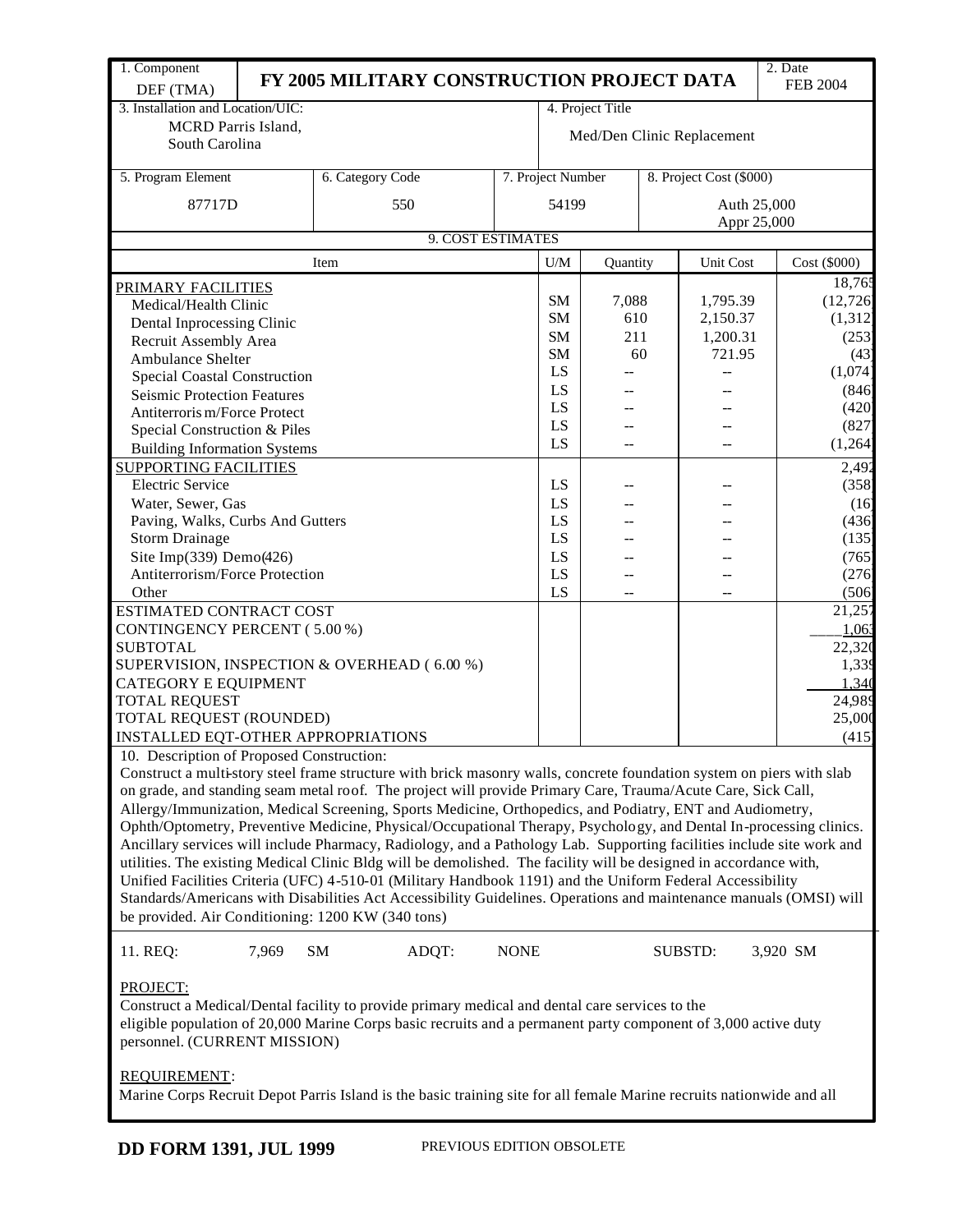| 1. Component<br>DEF (TMA)                    |  | 2. Date<br>FY 2005 MILITARY CONSTRUCTION PROJECT DATA |  |                            |                         |  |  |  |  |
|----------------------------------------------|--|-------------------------------------------------------|--|----------------------------|-------------------------|--|--|--|--|
| 3. Installation and Location/UIC:            |  |                                                       |  | 4. Project Title           |                         |  |  |  |  |
| <b>MCRD</b> Parris Island,<br>South Carolina |  |                                                       |  | Med/Den Clinic Replacement |                         |  |  |  |  |
| 5. Program Element                           |  | 6. Category Code                                      |  | 7. Project Number          | 8. Project Cost (\$000) |  |  |  |  |
| 87717D                                       |  | 550                                                   |  | 25,000                     |                         |  |  |  |  |

### REQUIREMENT (CONTINUED):

male recruits in the Eastern United States. Dependents are not served at this facility due to the operational training requirement to segregate recruit trainees from non-active duty personnel throughout the training cycle.

## CURRENT SITUATION:

Medical and dental services are currently delivered within a highly constrained outpatient environment associated with conversion of spaces originally designed for inpatient infirmary beds. Existing facilities are significantly constrained in size and do not support mission needs due to substandard facility conditions, functionality and layout, and patient/staff circulation. Facility modifications over a twenty-year period reflect several piecemeal alterations/renovations and a small addition as an interim means to provide outpatient clinical space. The basic design of the facility simply cannot keep pace with the shift in mission and advancements in healthcare delivery. The current facility suffers major space constraints and impaired functionality arising from poor layout and circulation patterns. The building has also been determined to be seismically unsafe and subject to collapse in a strong earthquake.

### IMPACT IF NOT PROVIDED:

The current undersized and dysfunctional facility will continue to create operational constraints and impaired ability to deliver healthcare to beneficiaries in accordance with current TRICARE standards of care. The rigorous nature of the MCRD Parris Island basic training mission and tight training schedule creates an overarching requirement for quick access to the full range of primary care services including training-related specialty care such as Orthopedics, Sports Medicine, Podiatry, and Physical Therapy in order to maximize basic recruit throughput. The need for on-site access to care is a mission standard which cannot be adequately addressed through neighboring medical facilities in the community. Further, the existing facility cannot adequately meet this full mission given the current space, functionality, and facility condition issues to include asbestos and lack of seismic integrity. As a consequence, the ability of the current medical/dental clinic to provide TRICARE quality care is significantly hampered as is efficiency. If not replaced, the existing facility will continue to present potential hazards to beneficiaries to include the real possibility of building collapse in the event of an earthquake.

### ADDITIONAL:

The English equivalent for this project is 85,778 SF.

### JOINT USE CERTIFICATION:

The Director, Defense Medical Facilities Office certifies that this project has been considered for joint use. Unilateral construction is recommended. This is a military training base and this facility provides care for military recruits and active duty only.

| 12. Supplemental Data:                                         |                 |
|----------------------------------------------------------------|-----------------|
| A. Estimated Design Data:                                      |                 |
| $(1)$ Status:                                                  |                 |
| (a) Design Start Date                                          | APR 2002        |
| (b) Percent Complete As of 1 Jan 2004                          | 95%             |
| (c) Expected 35% Design Date                                   | <b>JAN 2003</b> |
| (d) Expected 100% Design Completion                            | FEB 2004        |
| (e) Parametric Estimate Used to Develop Design Cost (YES/NO) N |                 |
| (f) Type of Design Contract:                                   |                 |
| 1. Design Build (YES/NO) N                                     |                 |
| Design, Bid-Build (YES/NO) Y<br>2.                             |                 |
| 3. Site Adapt (YES/NO)Design Complete Date N                   |                 |
| (g) Energy Study & Life-Cycle Analysis Performed (YES/NO) Y    |                 |
|                                                                |                 |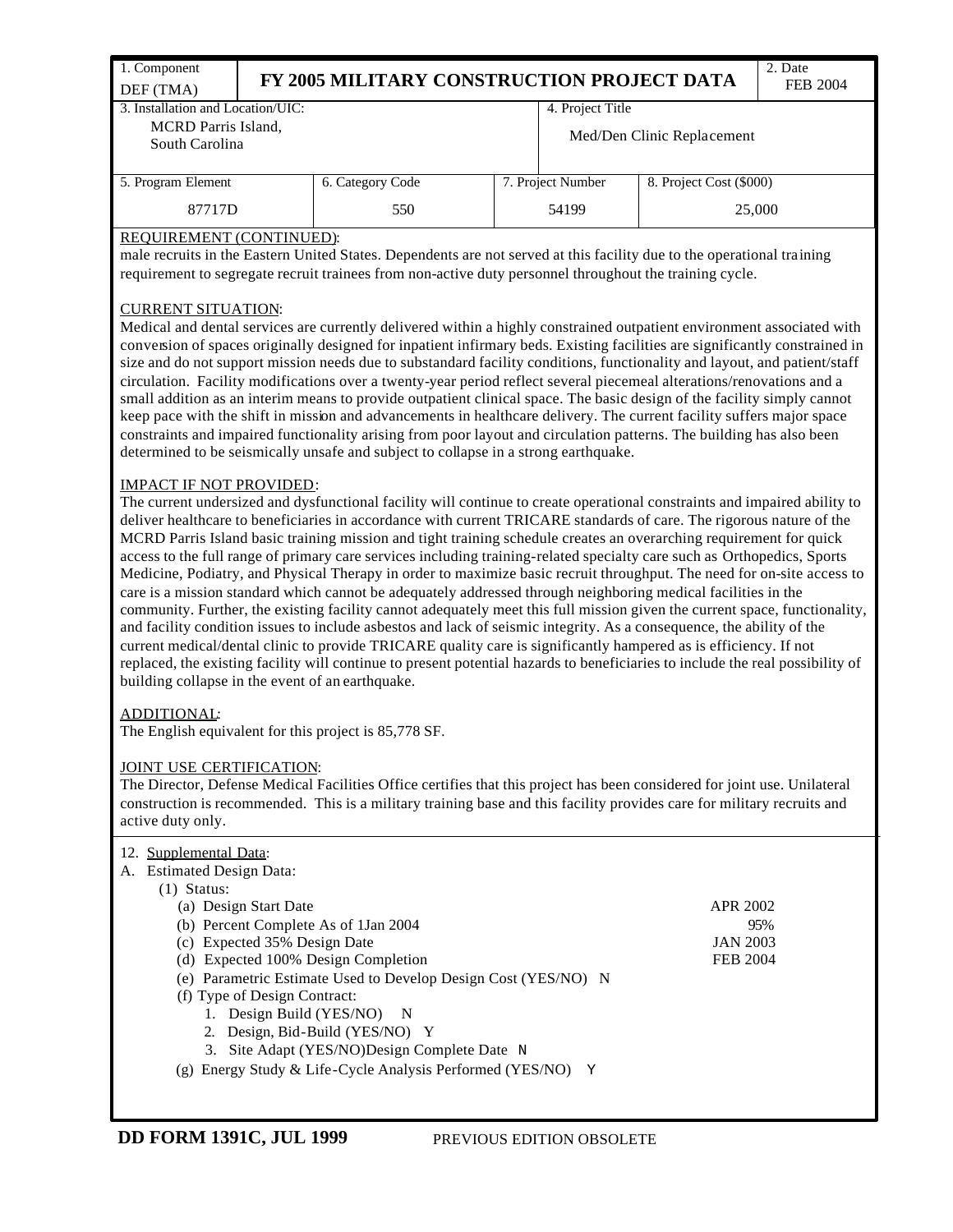| 1. Component                                          |                                                     | FY 2005 MILITARY CONSTRUCTION PROJECT DATA                                                                                                                                                 |                                    |                                     |                            | 2. Date<br><b>FEB 2004</b>                 |
|-------------------------------------------------------|-----------------------------------------------------|--------------------------------------------------------------------------------------------------------------------------------------------------------------------------------------------|------------------------------------|-------------------------------------|----------------------------|--------------------------------------------|
| DEF (TMA)<br>3. Installation and Location/UIC:        |                                                     |                                                                                                                                                                                            |                                    | 4. Project Title                    |                            |                                            |
| MCRD Parris Island,<br>South Carolina                 |                                                     |                                                                                                                                                                                            |                                    |                                     | Med/Den Clinic Replacement |                                            |
| 5. Program Element                                    |                                                     | 6. Category Code                                                                                                                                                                           |                                    | 7. Project Number                   | 8. Project Cost (\$000)    |                                            |
| 87717D                                                |                                                     | 550                                                                                                                                                                                        |                                    | 54199                               | Auth 25,000                | Appr 25,000                                |
| 12. Supplemental Data (Continued):                    |                                                     |                                                                                                                                                                                            |                                    |                                     |                            |                                            |
| $(2)$ Basis:                                          | (b) All Other Design Costs<br>(c) Total Design Cost | (a) Standard or Definitive Design - (YES/NO) N<br>(b) Where Design Was Most Recently Used<br>(3) Total Design Cost (c) = (a)+(b) OR (d)+(e):<br>(a) Production of Plans and Specifications |                                    |                                     | 1,250<br>550<br>1,800      |                                            |
| (d) Contract                                          |                                                     |                                                                                                                                                                                            |                                    |                                     | 1,760                      |                                            |
| (e) In-house                                          |                                                     |                                                                                                                                                                                            |                                    |                                     | 40                         |                                            |
|                                                       |                                                     | (4) Estimated Construction Contract Award date:                                                                                                                                            |                                    |                                     | <b>FEB 2005</b>            |                                            |
|                                                       |                                                     | (5) Estimated Construction Start Date:                                                                                                                                                     |                                    |                                     | <b>MAR 2005</b>            |                                            |
|                                                       |                                                     | (6) Estimated Construction Completion Date:                                                                                                                                                |                                    |                                     | <b>SEPT 2007</b>           |                                            |
|                                                       |                                                     | B. Equipment associated with this project which will be provided from other appropriations:                                                                                                |                                    |                                     |                            |                                            |
| Equipment<br>Nomenclature<br>Investment<br>Investment |                                                     | Procuring<br>Appropriation<br>OM<br><b>OP</b>                                                                                                                                              | <b>Fiscal Year</b><br>2006<br>2006 | Appropriated<br><b>Or Requested</b> | TOTAL:                     | Cost<br>$(\$000)$<br>4,790<br>415<br>5,205 |
| Phone Number: 703-681-4324                            |                                                     | Director, Defense Medical Facilities Office: Mr. Surinder K. Sharma, P.E.                                                                                                                  |                                    |                                     |                            |                                            |

PREVIOUS EDITION OBSOLETE **DD FORM 1391C, JUL 1999**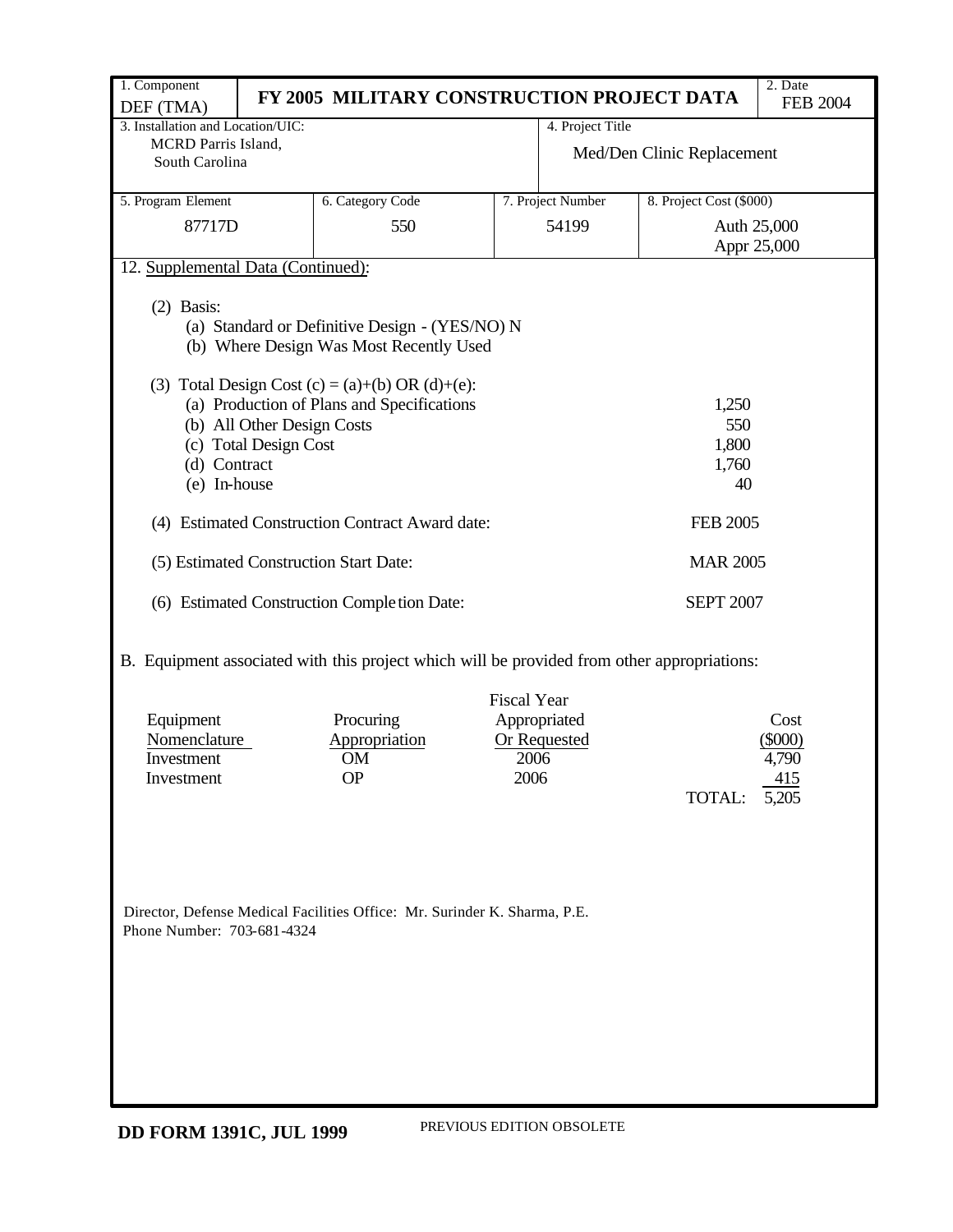| 1. COMPONENT                                                                                                                        | 2. DATE<br>FY 2005 MILITARY CONSTRUCTION PROGRAM |                  |                                 |                           |                      |              |                      |                      |                               |                                  |  |
|-------------------------------------------------------------------------------------------------------------------------------------|--------------------------------------------------|------------------|---------------------------------|---------------------------|----------------------|--------------|----------------------|----------------------|-------------------------------|----------------------------------|--|
| DEF(TMA)                                                                                                                            |                                                  |                  |                                 |                           |                      |              |                      |                      |                               | <b>FEB 2004</b>                  |  |
| 3. INSTALLATION AND LOCATION                                                                                                        |                                                  |                  | 4. COMMAND                      |                           |                      |              |                      |                      |                               | 5. AREA CONSTRUCTION             |  |
| Fort Belvior, Virginia                                                                                                              |                                                  |                  | Military District of Washington |                           |                      |              |                      |                      |                               | <b>COST INDEX</b><br>1.00        |  |
|                                                                                                                                     |                                                  |                  |                                 |                           |                      |              |                      |                      |                               |                                  |  |
| 6. PERSONNEL STRENGTH:                                                                                                              |                                                  | <b>PERMANENT</b> |                                 |                           | <b>STUDENTS</b>      |              |                      | <b>SUPPORTED</b>     |                               |                                  |  |
|                                                                                                                                     |                                                  | <b>ENLIST</b>    |                                 |                           |                      |              |                      |                      |                               |                                  |  |
| A. AS OF 30 SEP 2003                                                                                                                | <b>OFFICER</b><br>919                            | 1,271            | <b>CIVIL</b>                    | <b>OFFICER</b><br>44      | <b>ENLIST</b><br>278 | <b>CIVIL</b> | <b>OFFICER</b><br>83 | <b>ENLIST</b><br>108 | <b>CIVIL</b><br>202           | <b>TOTAL</b><br>8,520            |  |
| <b>B. END FY 2009</b>                                                                                                               | 901                                              | 1,193            | 5,486<br>5,283                  | 42                        | 229                  | 129<br>129   | 108                  | 109                  | 372                           | 8,366                            |  |
|                                                                                                                                     |                                                  |                  |                                 |                           |                      |              |                      |                      |                               |                                  |  |
|                                                                                                                                     |                                                  |                  |                                 | 7. INVENTORY DATA (\$000) |                      |              |                      |                      |                               |                                  |  |
| A. TOTAL AREAGE                                                                                                                     |                                                  |                  |                                 |                           |                      |              |                      |                      |                               |                                  |  |
| B. INVENTORY TOTAL AS OF 30 SEPTEMBER 2003                                                                                          |                                                  |                  |                                 |                           | 101,135              |              |                      |                      |                               |                                  |  |
| C. AUTHORIZATION NOT YET IN INVENTORY                                                                                               |                                                  |                  |                                 |                           | $\boldsymbol{0}$     |              |                      |                      |                               |                                  |  |
| D. AUTHORIZATION REQUESTED IN THIS PROGRAM                                                                                          |                                                  |                  |                                 |                           | 100,000              |              |                      |                      |                               |                                  |  |
| E. AUTHORIZATION INCLUDED IN FOLLOWING PROGRAM                                                                                      |                                                  |                  |                                 |                           | $\Omega$             |              |                      |                      |                               |                                  |  |
| F. PLANNED IN NEXT THREE YEARS                                                                                                      |                                                  |                  |                                 |                           | $\overline{0}$       |              |                      |                      |                               |                                  |  |
| <b>G. REMAINING DEFICIENCY</b>                                                                                                      |                                                  |                  |                                 |                           | $\Omega$             |              |                      |                      |                               |                                  |  |
| H. GRAND TOTAL                                                                                                                      |                                                  |                  |                                 |                           | 201,135              |              |                      |                      |                               |                                  |  |
| 8. PROJECTS REQUESTED IN THIS PROGRAM:                                                                                              |                                                  |                  |                                 |                           |                      |              |                      |                      |                               |                                  |  |
| <b>CATEGORY</b>                                                                                                                     |                                                  |                  | PROJECT TITLE                   |                           |                      |              | <b>COST</b>          |                      |                               |                                  |  |
| PROJECT<br>CODE<br><b>NUMBER</b>                                                                                                    |                                                  |                  |                                 |                           |                      |              | $(\$000)$            |                      | <b>DESIGN</b><br><b>START</b> | <b>STATUS</b><br><b>COMPLETE</b> |  |
| 510<br>55879                                                                                                                        |                                                  |                  |                                 | Hospital Replacement PH I |                      |              | 43,000               |                      | 11/01                         | 05/04                            |  |
|                                                                                                                                     |                                                  |                  |                                 |                           |                      | <b>TOTAL</b> | 43,000               |                      |                               |                                  |  |
| 9. FUTURE PROJECTS:                                                                                                                 |                                                  |                  |                                 |                           |                      |              |                      |                      |                               |                                  |  |
| <b>CATEGORY</b>                                                                                                                     |                                                  |                  |                                 |                           |                      |              | <b>COST</b>          |                      |                               |                                  |  |
| <b>CODE</b>                                                                                                                         |                                                  |                  | PROJECT TITLE                   |                           |                      |              | $(\$000)$            |                      |                               |                                  |  |
| INCLUDED IN THE FOLLOWING PROGRAM (FY 2006): NONE<br>А.                                                                             |                                                  |                  |                                 |                           |                      |              | 57,000               |                      |                               |                                  |  |
| <b>B.</b><br>PLANNED NEXT THREE PROGRAM YEARS: NONE                                                                                 |                                                  |                  |                                 |                           |                      |              | $\boldsymbol{0}$     |                      |                               |                                  |  |
| C.<br>R&M UNFUNDED REQUIREMENT (FY05):                                                                                              |                                                  |                  |                                 |                           |                      |              | 1,700                |                      |                               |                                  |  |
| 10. MISSION OR MAJOR FUNCTION:                                                                                                      |                                                  |                  |                                 |                           |                      |              |                      |                      |                               |                                  |  |
| Provides comprehensive medical support to over 140,000 beneficiaries and multiple elements based at Fort Belvoir, including a major |                                                  |                  |                                 |                           |                      |              |                      |                      |                               |                                  |  |
| command headquarters and elements of 19 different agencies and units that report directly to the Department of the Army; eight      |                                                  |                  |                                 |                           |                      |              |                      |                      |                               |                                  |  |
| elements of the U.S. Reserve and National Guard; 26 DOD agencies, a Marine Corps organization and a U.S. Air force activity.        |                                                  |                  |                                 |                           |                      |              |                      |                      |                               |                                  |  |
|                                                                                                                                     |                                                  |                  |                                 |                           |                      |              |                      |                      |                               |                                  |  |
|                                                                                                                                     |                                                  |                  |                                 |                           |                      |              |                      |                      |                               |                                  |  |
| 11. OUTSTANDING POLLUTION AND SAFETY DEFICIENCIES:                                                                                  |                                                  |                  |                                 |                           |                      |              |                      |                      |                               |                                  |  |
| A. AIR POLLUTION                                                                                                                    |                                                  |                  |                                 |                           |                      |              | $\bf{0}$             |                      |                               |                                  |  |
| <b>B. WATER POLLUTION</b>                                                                                                           |                                                  |                  |                                 |                           |                      |              | $\bf{0}$             |                      |                               |                                  |  |
| C. OCCUPATIONAL SAFETY AND HEALTH                                                                                                   |                                                  |                  |                                 |                           |                      |              | $\bf{0}$             |                      |                               |                                  |  |
| D. OTHER                                                                                                                            |                                                  |                  |                                 |                           |                      |              | $\boldsymbol{0}$     |                      |                               |                                  |  |
|                                                                                                                                     |                                                  |                  |                                 |                           |                      |              |                      |                      |                               |                                  |  |
|                                                                                                                                     |                                                  |                  |                                 |                           |                      |              |                      |                      |                               |                                  |  |
|                                                                                                                                     |                                                  |                  |                                 |                           |                      |              |                      |                      |                               |                                  |  |
|                                                                                                                                     |                                                  |                  |                                 |                           |                      |              |                      |                      |                               |                                  |  |
|                                                                                                                                     |                                                  |                  |                                 |                           |                      |              |                      |                      |                               |                                  |  |
|                                                                                                                                     |                                                  |                  |                                 |                           |                      |              |                      |                      |                               |                                  |  |
|                                                                                                                                     |                                                  |                  |                                 |                           |                      |              |                      |                      |                               |                                  |  |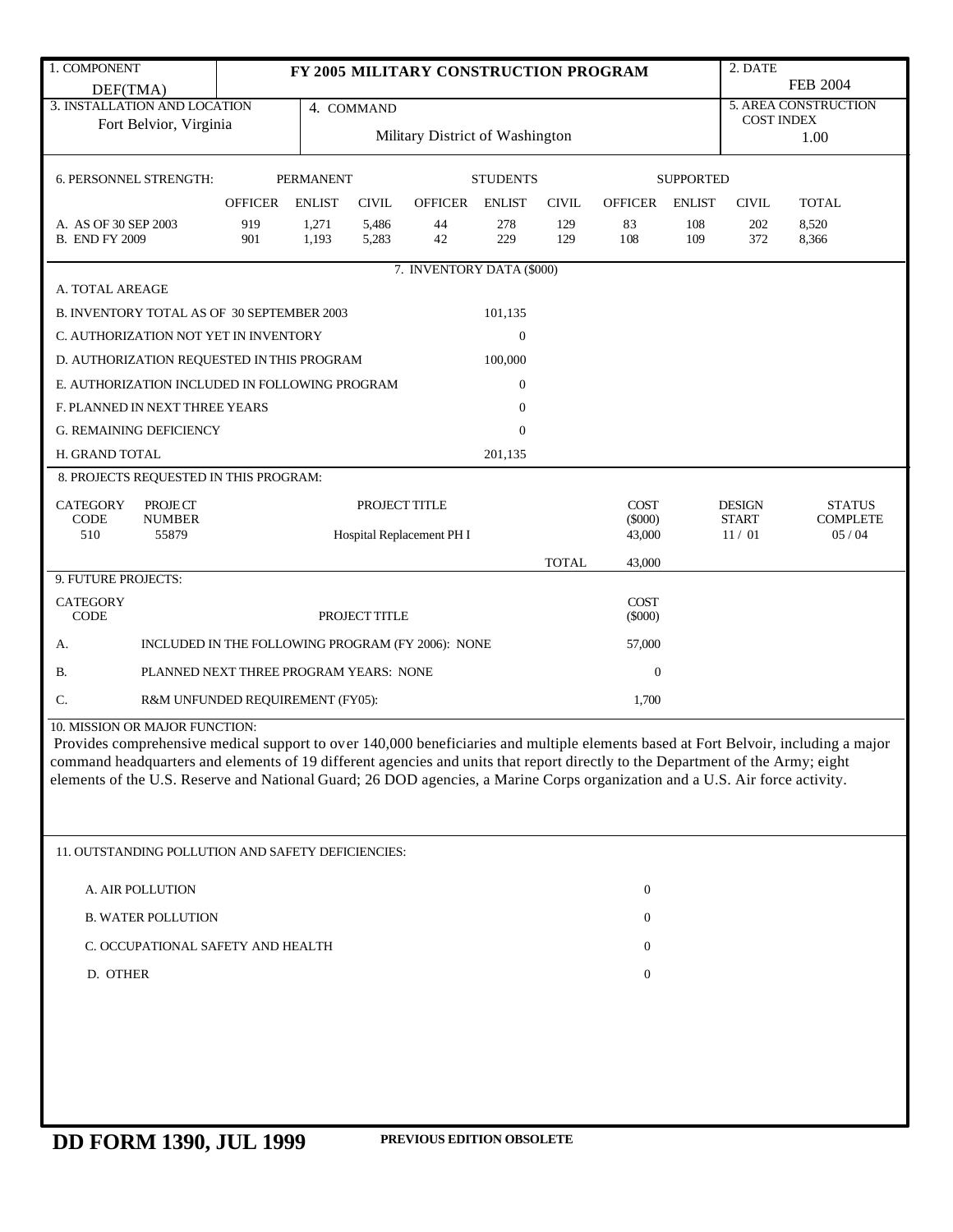| 1. Component<br>DEF (TMA)                                                                                              |                           | FY 2005 MILITARY CONSTRUCTION PROJECT DATA                                                                                |          |                           |                  |              |                             | 2. Date<br><b>FEB 2004</b> |                   |
|------------------------------------------------------------------------------------------------------------------------|---------------------------|---------------------------------------------------------------------------------------------------------------------------|----------|---------------------------|------------------|--------------|-----------------------------|----------------------------|-------------------|
| 3. Installation and Location/UIC:                                                                                      |                           |                                                                                                                           |          |                           | 4. Project Title |              |                             |                            |                   |
| Fort Belvoir,                                                                                                          |                           |                                                                                                                           |          |                           |                  |              |                             |                            |                   |
| Virginia                                                                                                               |                           |                                                                                                                           |          | Hospital Replacement PH I |                  |              |                             |                            |                   |
|                                                                                                                        |                           |                                                                                                                           |          |                           |                  |              |                             |                            |                   |
| 5. Program Element                                                                                                     |                           | 6. Category Code                                                                                                          |          | 7. Project Number         |                  |              | 8. Project Cost (\$000)     |                            |                   |
| 87717D                                                                                                                 | 510                       |                                                                                                                           |          |                           |                  |              | Auth 100,000<br>Appr 43,000 |                            |                   |
|                                                                                                                        | 9. COST ESTIMATES         |                                                                                                                           |          |                           |                  |              |                             |                            |                   |
|                                                                                                                        |                           | U/M                                                                                                                       | Quantity |                           | Unit Cost        | Cost (\$000) |                             |                            |                   |
|                                                                                                                        |                           | Item                                                                                                                      |          |                           |                  |              |                             |                            | 67,003            |
| <u>PRIMARY FACILITIES</u>                                                                                              |                           | SM                                                                                                                        | 32,456   |                           | 1,651.37         |              | (53, 597)                   |                            |                   |
| Hospital                                                                                                               |                           |                                                                                                                           |          | SM                        | 204              |              | 1,235.29                    |                            | (252)             |
| Ambulance Shelter / Decon Facility                                                                                     |                           |                                                                                                                           |          | <b>SM</b>                 | 1,329            |              | 5,177.58                    |                            | (6, 881)          |
| Central Energy Plant<br>Antiterrorism/Force Protection                                                                 |                           |                                                                                                                           |          | LS                        |                  |              |                             |                            | (2,365)           |
|                                                                                                                        |                           |                                                                                                                           |          | LS                        |                  |              |                             |                            | (3,791)           |
| <b>Building Information Systems</b><br><b>Bus Stop Shelter</b>                                                         |                           |                                                                                                                           |          | LS                        | --               |              |                             |                            | (117)             |
| <b>SUPPORTING FACILITIES</b>                                                                                           |                           |                                                                                                                           |          |                           |                  |              |                             |                            | 12,728            |
| <b>Electric Service</b>                                                                                                |                           |                                                                                                                           |          |                           |                  |              |                             |                            |                   |
|                                                                                                                        |                           |                                                                                                                           |          | LS<br>LS                  |                  |              |                             |                            | (1,768)           |
| Water, Sewer, Gas                                                                                                      |                           |                                                                                                                           |          | LS                        |                  |              |                             |                            | (419)<br>(1, 876) |
| Paving, Walks, Curbs And Gutters<br><b>Storm Drainage</b>                                                              |                           |                                                                                                                           |          | LS                        |                  |              |                             |                            |                   |
| <b>Information Systems</b>                                                                                             |                           |                                                                                                                           |          | LS                        |                  |              |                             |                            | (969)<br>(1,721)  |
| Antiterrorism/Force Protection                                                                                         |                           |                                                                                                                           |          | LS                        |                  |              |                             |                            | (157)             |
|                                                                                                                        |                           |                                                                                                                           |          | LS                        |                  |              |                             |                            |                   |
| Site Imp $(4,246)$ Demo $( )$<br>Others                                                                                |                           |                                                                                                                           |          | LS                        |                  |              |                             |                            | (4,246)           |
| ESTIMATED CONTRACT COST                                                                                                |                           |                                                                                                                           |          |                           |                  |              |                             |                            | (1,572)<br>79,731 |
| <b>CONTINGENCY PERCENT (5.00%)</b>                                                                                     |                           |                                                                                                                           |          |                           |                  |              |                             |                            | 3,987             |
| <b>SUBTOTAL</b>                                                                                                        |                           |                                                                                                                           |          |                           |                  |              |                             |                            | 83,718            |
|                                                                                                                        |                           | SUPERVISION, INSPECTION & OVERHEAD (6.00%)                                                                                |          |                           |                  |              |                             |                            | 5,023             |
| <b>CATEGORY E EQUIPMENT</b>                                                                                            |                           |                                                                                                                           |          |                           |                  |              |                             |                            | 11,259            |
| <b>TOTAL REQUEST</b>                                                                                                   |                           |                                                                                                                           |          |                           |                  |              |                             |                            | 100,000           |
| TOTAL REQUEST (ROUNDED)                                                                                                |                           |                                                                                                                           |          |                           |                  |              |                             |                            | 100,000           |
| INSTALLED EQT-OTHER APPROPRIATIONS                                                                                     |                           |                                                                                                                           |          |                           |                  |              |                             |                            | (22,000)          |
| 10. Description of Proposed Construction:                                                                              |                           |                                                                                                                           |          |                           |                  |              |                             |                            |                   |
|                                                                                                                        |                           | Construct a hospital replacement with reinforced concrete foundation and slab, structural steel frame, masonry exterior   |          |                           |                  |              |                             |                            |                   |
|                                                                                                                        |                           | and all required utilities, communication, and fire protection. This project will include health care facilities for      |          |                           |                  |              |                             |                            |                   |
|                                                                                                                        |                           | emergency medicine with an in-patient observation unit; birthing pavilion; same-day surgery; primary and specialty        |          |                           |                  |              |                             |                            |                   |
|                                                                                                                        |                           | medical care. All associated supporting facilities will be provided. The facility will be designed in accordance with     |          |                           |                  |              |                             |                            |                   |
|                                                                                                                        |                           | Unified Facilities Criteria (UFC) 4-510-01 (MIL-HDBK-1191) and the Uniform Federal Accessibility                          |          |                           |                  |              |                             |                            |                   |
|                                                                                                                        |                           | Standards/Americans with Disabilities Act Accessibility Guidelines. Operation and maintenance manuals and                 |          |                           |                  |              |                             |                            |                   |
|                                                                                                                        |                           | Comprehensive Interior Design (CID) package will be provided. Disposition of existing facilities will be managed          |          |                           |                  |              |                             |                            |                   |
| using O&M funds. Air Conditioning: 730 tons.                                                                           |                           |                                                                                                                           |          |                           |                  |              |                             |                            |                   |
|                                                                                                                        |                           |                                                                                                                           |          |                           |                  |              |                             |                            |                   |
| 11. REQ:                                                                                                               | 33,989 SM                 | ADQT:                                                                                                                     |          | <b>NONE</b>               |                  |              | <b>SUBSTD:</b>              | 36,673 SM                  |                   |
|                                                                                                                        |                           |                                                                                                                           |          |                           |                  |              |                             |                            |                   |
| PROJECT:                                                                                                               |                           |                                                                                                                           |          |                           |                  |              |                             |                            |                   |
|                                                                                                                        |                           | Construct a replacement for the existing DeWitt Army Community Hospital. (CURRENT MISSION)                                |          |                           |                  |              |                             |                            |                   |
|                                                                                                                        |                           |                                                                                                                           |          |                           |                  |              |                             |                            |                   |
| REQUIREMENT:                                                                                                           |                           |                                                                                                                           |          |                           |                  |              |                             |                            |                   |
| The Ft. Belvoir hospital is one of the oldest permanent Army hospitals in the Continental United States. A modern      |                           |                                                                                                                           |          |                           |                  |              |                             |                            |                   |
| state of the art facility at this location is mandatory to meet the medical mission for DOD healthcare in the Southern |                           |                                                                                                                           |          |                           |                  |              |                             |                            |                   |
| Market of the National Capital Area.                                                                                   |                           |                                                                                                                           |          |                           |                  |              |                             |                            |                   |
|                                                                                                                        |                           |                                                                                                                           |          |                           |                  |              |                             |                            |                   |
|                                                                                                                        | <b>CURRENT SITUATION:</b> |                                                                                                                           |          |                           |                  |              |                             |                            |                   |
|                                                                                                                        |                           | DeWitt Army Community Hospital was constructed in 1957 as a 250-bed inpatient facility and still has the original         |          |                           |                  |              |                             |                            |                   |
|                                                                                                                        |                           | heating, ventilating and air conditioning, plumbing system, medical air, and electrical distribution system. The building |          |                           |                  |              |                             |                            |                   |
|                                                                                                                        |                           |                                                                                                                           |          |                           |                  |              |                             |                            |                   |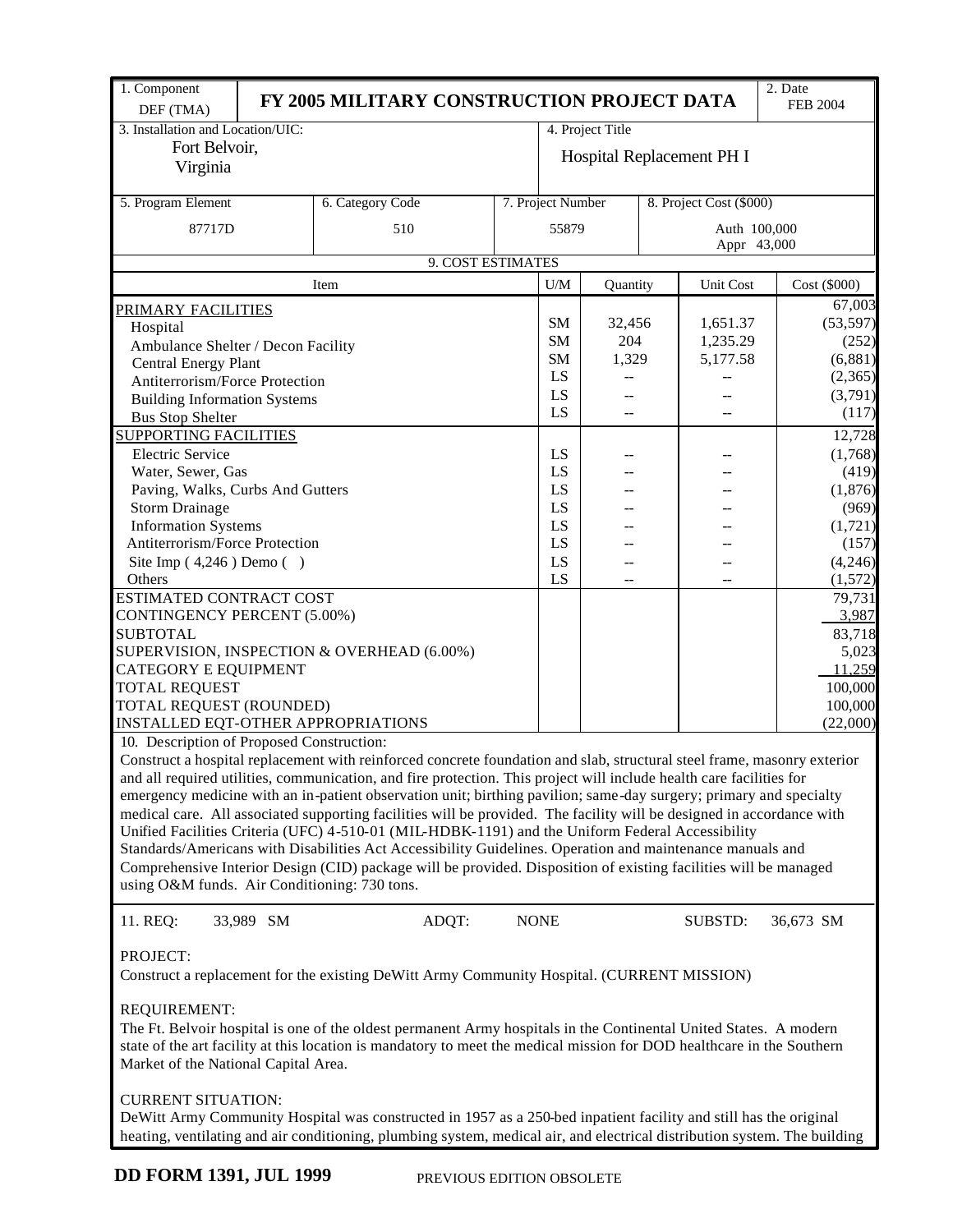| 1. Component                                                                                                                                                                                                                                                                                                                                                                                                                                                                                                                                                                                                                                                                                                                                                                                                              | FY 2005 MILITARY CONSTRUCTION PROJECT DATA                                                          |                   |                           | 2. Date<br><b>FEB 2004</b> |
|---------------------------------------------------------------------------------------------------------------------------------------------------------------------------------------------------------------------------------------------------------------------------------------------------------------------------------------------------------------------------------------------------------------------------------------------------------------------------------------------------------------------------------------------------------------------------------------------------------------------------------------------------------------------------------------------------------------------------------------------------------------------------------------------------------------------------|-----------------------------------------------------------------------------------------------------|-------------------|---------------------------|----------------------------|
| DEF (TMA)<br>3. Installation and Location/UIC:                                                                                                                                                                                                                                                                                                                                                                                                                                                                                                                                                                                                                                                                                                                                                                            |                                                                                                     | 4. Project Title  |                           |                            |
| Fort Belvoir,<br>Virginia                                                                                                                                                                                                                                                                                                                                                                                                                                                                                                                                                                                                                                                                                                                                                                                                 |                                                                                                     |                   | Hospital Replacement PH I |                            |
| 5. Program Element                                                                                                                                                                                                                                                                                                                                                                                                                                                                                                                                                                                                                                                                                                                                                                                                        | 6. Category Code                                                                                    | 7. Project Number | 8. Project Cost (\$000)   |                            |
| 87717D                                                                                                                                                                                                                                                                                                                                                                                                                                                                                                                                                                                                                                                                                                                                                                                                                    | 510                                                                                                 | 55879             |                           | Auth 100,000               |
| <b>CURRENT SITUATION (CONTINUED):</b>                                                                                                                                                                                                                                                                                                                                                                                                                                                                                                                                                                                                                                                                                                                                                                                     |                                                                                                     |                   |                           | Appr 43,000                |
| structure remains intact and usable; however, the facility and its major utility systems fall far short of meeting the<br>requirements of a modern medical treatment facility. The medical gas system has had several minor renovations; the<br>majority of the building's systems are 44 years old and have exceeded their life expectancy. There are significant<br>patient privacy issues through out the facility. The Maternal/Child area lacks private bathrooms and shower facilities.<br>Patient privacy is compromised in the Emergency Room. Emphasis in healthcare has shifted from inpatient care to<br>ambulatory care. Outpatient care must be performed in areas designed for inpatient care resulting in personnel and<br>space inefficiency and patient inconvenience.<br><b>IMPACT IF NOT PROVIDED:</b> |                                                                                                     |                   |                           |                            |
| The substandard conditions and inappropriate functional space configuration will continue to affect the quality and<br>efficiency of the healthcare beneficiaries in the largest market in the National Capital Area.                                                                                                                                                                                                                                                                                                                                                                                                                                                                                                                                                                                                     |                                                                                                     |                   |                           |                            |
| ADDITIONAL:<br>The English system equivalent for this project is 365,854 SF. The Department of Veterans Affairs (VA) is partnering<br>with the DOD at this location. The VA will be submitting a companion project of approximately \$3.0M for design and<br>construction of 8,800 GSF of space and associated parking.                                                                                                                                                                                                                                                                                                                                                                                                                                                                                                   |                                                                                                     |                   |                           |                            |
| JOINT USE CERTIFICATION:<br>The Director, Defense Medical Facilities Office certifies that this project has been reviewed for joint use. Joint use<br>construction with VA cost sharing is recommended.<br>13. Supplemental Data:<br>A. Estimated Design Data:                                                                                                                                                                                                                                                                                                                                                                                                                                                                                                                                                            |                                                                                                     |                   |                           |                            |
| $(1)$ Status:<br>(a) Design Start Date                                                                                                                                                                                                                                                                                                                                                                                                                                                                                                                                                                                                                                                                                                                                                                                    |                                                                                                     |                   | <b>NOV 2001</b>           |                            |
|                                                                                                                                                                                                                                                                                                                                                                                                                                                                                                                                                                                                                                                                                                                                                                                                                           | (b) Percent Complete As of 1 Jan 2004                                                               |                   |                           | 95%                        |
| (c) Expected 35% Design Completed                                                                                                                                                                                                                                                                                                                                                                                                                                                                                                                                                                                                                                                                                                                                                                                         |                                                                                                     |                   | <b>AUG 2002</b>           |                            |
| (f) Type of Design Contract:                                                                                                                                                                                                                                                                                                                                                                                                                                                                                                                                                                                                                                                                                                                                                                                              | (d) Expected 100% Design Completed<br>(e) Parametric Design Used to Develop Project Cost (YES/NO) N |                   | <b>MAY 2004</b>           |                            |
|                                                                                                                                                                                                                                                                                                                                                                                                                                                                                                                                                                                                                                                                                                                                                                                                                           | 1. Design Build (YES/NO) N<br>2. Design, Bid-Build (YES/NO) Y                                       |                   |                           |                            |
|                                                                                                                                                                                                                                                                                                                                                                                                                                                                                                                                                                                                                                                                                                                                                                                                                           | 3. Site Adapt (YES/NO) N                                                                            |                   |                           |                            |
|                                                                                                                                                                                                                                                                                                                                                                                                                                                                                                                                                                                                                                                                                                                                                                                                                           | (g) Energy Study & Life-Cycle Analysis Performed (YES/NO)                                           |                   | Y                         |                            |
| $(2)$ Basis:                                                                                                                                                                                                                                                                                                                                                                                                                                                                                                                                                                                                                                                                                                                                                                                                              | (a) Standard or Definitive Design - (YES/NO) N<br>(b) Where Design Was Most Recently Used           |                   |                           |                            |
|                                                                                                                                                                                                                                                                                                                                                                                                                                                                                                                                                                                                                                                                                                                                                                                                                           | (3) Total Design Cost (c) = (a)+(b) OR (d)+(e):                                                     |                   |                           |                            |
|                                                                                                                                                                                                                                                                                                                                                                                                                                                                                                                                                                                                                                                                                                                                                                                                                           | (a) Production of Plans and Specifications                                                          |                   | 4,780                     |                            |
| (b) All Other Design Costs                                                                                                                                                                                                                                                                                                                                                                                                                                                                                                                                                                                                                                                                                                                                                                                                |                                                                                                     |                   | 4,507                     |                            |
| (c) Total Design Cost                                                                                                                                                                                                                                                                                                                                                                                                                                                                                                                                                                                                                                                                                                                                                                                                     |                                                                                                     |                   | 9,287                     |                            |
| (d) Contract<br>(e) In-house                                                                                                                                                                                                                                                                                                                                                                                                                                                                                                                                                                                                                                                                                                                                                                                              |                                                                                                     |                   | 7,974<br>1,313            |                            |
| $F \cap D M$ 1201 $C$ IIII 1000                                                                                                                                                                                                                                                                                                                                                                                                                                                                                                                                                                                                                                                                                                                                                                                           |                                                                                                     |                   |                           |                            |

# PREVIOUS EDITION OBSOLETE **DD FORM 1391C, JUL 1999**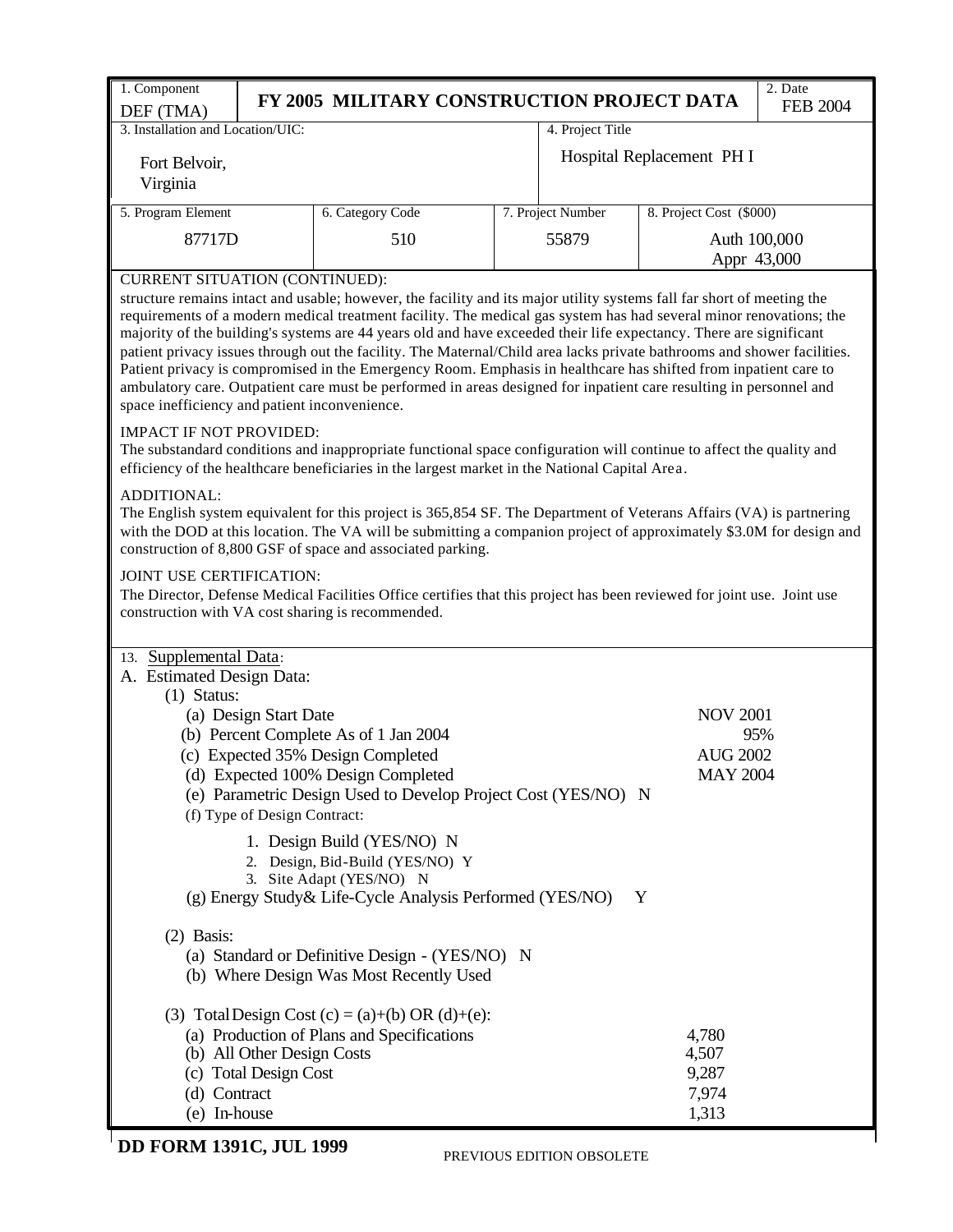| 1. Component                                                                                                      |                                                                           |                                      |                           | 2. Date           |  |  |  |  |  |  |
|-------------------------------------------------------------------------------------------------------------------|---------------------------------------------------------------------------|--------------------------------------|---------------------------|-------------------|--|--|--|--|--|--|
| DEF (TMA)                                                                                                         | FY 2005 MILITARY CONSTRUCTION PROJECT DATA<br><b>FEB 2004</b>             |                                      |                           |                   |  |  |  |  |  |  |
| 3. Installation and Location/UIC:                                                                                 |                                                                           | 4. Project Title                     |                           |                   |  |  |  |  |  |  |
| Fort Belvoir,<br>Virginia                                                                                         |                                                                           |                                      | Hospital Replacement PH I |                   |  |  |  |  |  |  |
| 5. Program Element                                                                                                | 7. Project Number<br>8. Project Cost (\$000)<br>6. Category Code          |                                      |                           |                   |  |  |  |  |  |  |
| 87717D                                                                                                            | 510                                                                       | 55879<br>Auth 100,000<br>Appr 43,000 |                           |                   |  |  |  |  |  |  |
| 12. Supplemental Data (Continued):                                                                                |                                                                           |                                      |                           |                   |  |  |  |  |  |  |
| (4) Estimated Construction Contract Award Date:<br><b>JAN 2005</b>                                                |                                                                           |                                      |                           |                   |  |  |  |  |  |  |
|                                                                                                                   | (5) Estimated Construction Start Date                                     |                                      | <b>FEB 2005</b>           |                   |  |  |  |  |  |  |
|                                                                                                                   | (6) Estimated Construction Completion Date:                               |                                      | <b>DEC 2007</b>           |                   |  |  |  |  |  |  |
| B. Equipment associated with this project which will be provided from other appropriations:<br><b>Fiscal Year</b> |                                                                           |                                      |                           |                   |  |  |  |  |  |  |
| Equipment<br>Nomenclature                                                                                         | Procuring<br>Appropriation                                                | Appropriated<br><b>Or Requested</b>  |                           | Cost<br>$(\$000)$ |  |  |  |  |  |  |
| Investment                                                                                                        | <b>OP</b>                                                                 | 2006                                 |                           | 22,000            |  |  |  |  |  |  |
| Phone Number: 703-681-4324                                                                                        | Director, Defense Medical Facilities Office: Mr. Surinder K. Sharma, P.E. |                                      |                           |                   |  |  |  |  |  |  |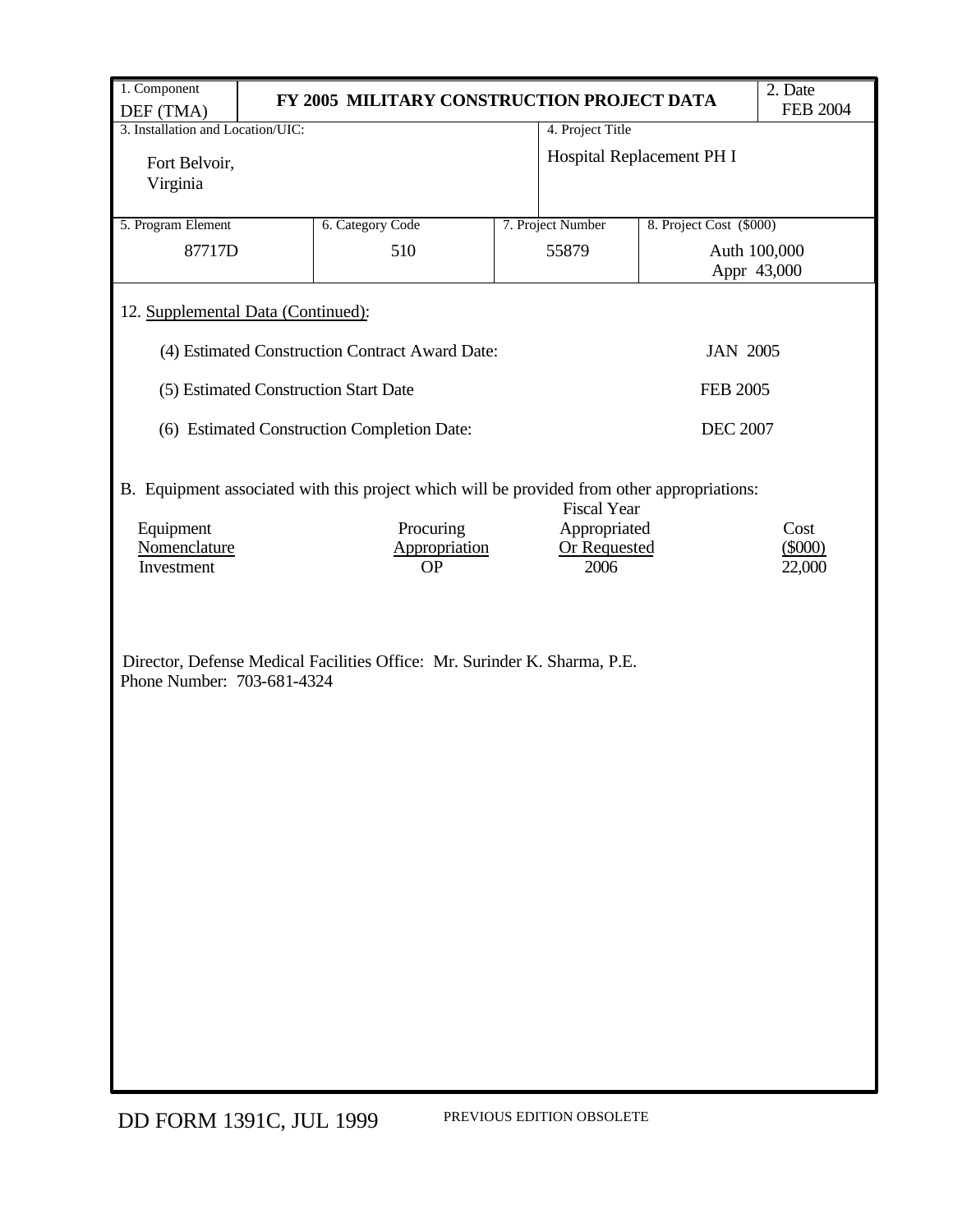| 1. COMPONENT                                                                                                                                                       |                                                   | 2. DATE<br>FY 2005 MILITARY CONSTRUCTION PROGRAM |                  |                                  |                                  |                                  |                  |                  |                   |                      |  |
|--------------------------------------------------------------------------------------------------------------------------------------------------------------------|---------------------------------------------------|--------------------------------------------------|------------------|----------------------------------|----------------------------------|----------------------------------|------------------|------------------|-------------------|----------------------|--|
| DEF(TMA)                                                                                                                                                           |                                                   |                                                  |                  |                                  |                                  |                                  |                  |                  |                   | <b>FEB 2004</b>      |  |
| 3. INSTALLATION AND LOCATION                                                                                                                                       |                                                   |                                                  | 4. COMMAND       |                                  |                                  |                                  |                  |                  | <b>COST INDEX</b> | 5. AREA CONSTRUCTION |  |
| Langley Air Force Base, Virginia                                                                                                                                   |                                                   |                                                  |                  | Air Combat Command               |                                  |                                  |                  |                  | 0.95              |                      |  |
|                                                                                                                                                                    |                                                   |                                                  |                  |                                  |                                  |                                  |                  |                  |                   |                      |  |
| 6. PERSONNEL STRENGTH:                                                                                                                                             |                                                   | <b>PERMANENT</b>                                 |                  |                                  | <b>STUDENTS</b>                  |                                  |                  | <b>SUPPORTED</b> |                   |                      |  |
|                                                                                                                                                                    | <b>OFFICER</b>                                    | <b>ENLIST</b>                                    | <b>CIVIL</b>     | <b>OFFICER</b>                   | <b>ENLIST</b>                    | <b>CIVIL</b>                     | <b>OFFICER</b>   | <b>ENLIST</b>    | <b>CIVIL</b>      | <b>TOTAL</b>         |  |
| A. AS OF 30 SEP 2003<br><b>B. END FY 2009</b>                                                                                                                      | 1,939<br>1,951                                    | 6,555<br>6,823                                   | 1,930<br>1,904   | $\boldsymbol{0}$<br>$\mathbf{0}$ | $\boldsymbol{0}$<br>$\mathbf{0}$ | $\mathbf{0}$<br>$\boldsymbol{0}$ | 32<br>32         | 110<br>110       | 252<br>2527       | 10,818<br>13,347     |  |
|                                                                                                                                                                    |                                                   |                                                  |                  |                                  |                                  |                                  |                  |                  |                   |                      |  |
|                                                                                                                                                                    |                                                   |                                                  |                  | 7. INVENTORY DATA (\$000)        |                                  |                                  |                  |                  |                   |                      |  |
| A. TOTAL AREAGE                                                                                                                                                    |                                                   |                                                  |                  |                                  |                                  |                                  |                  |                  |                   |                      |  |
| B. INVENTORY TOTAL AS OF 30 SEPTEMBER 2003                                                                                                                         |                                                   |                                                  |                  |                                  | 309,516                          |                                  |                  |                  |                   |                      |  |
| C. AUTHORIZATION NOT YET IN INVENTORY                                                                                                                              |                                                   |                                                  |                  |                                  | $\mathbf{0}$                     |                                  |                  |                  |                   |                      |  |
| D. AUTHORIZATION REQUESTED IN THIS PROGRAM                                                                                                                         |                                                   |                                                  |                  |                                  | 50,800                           |                                  |                  |                  |                   |                      |  |
| E. AUTHORIZATION INCLUDED IN FOLLOWING PROGRAM                                                                                                                     |                                                   |                                                  |                  |                                  | $\overline{0}$                   |                                  |                  |                  |                   |                      |  |
| F. PLANNED IN NEXT THREE YEARS                                                                                                                                     |                                                   |                                                  |                  |                                  | $\overline{0}$                   |                                  |                  |                  |                   |                      |  |
| <b>G. REMAINING DEFICIENCY</b>                                                                                                                                     |                                                   |                                                  |                  |                                  | $\mathbf{0}$                     |                                  |                  |                  |                   |                      |  |
| H. GRAND TOTAL                                                                                                                                                     |                                                   |                                                  |                  |                                  | 360,316                          |                                  |                  |                  |                   |                      |  |
| 8. PROJECTS REQUESTED IN THIS PROGRAM:                                                                                                                             |                                                   |                                                  |                  |                                  |                                  |                                  |                  |                  |                   |                      |  |
| <b>CATEGORY</b><br><b>PROJECT</b>                                                                                                                                  |                                                   |                                                  | PROJECT TITLE    |                                  |                                  |                                  | <b>COST</b>      |                  | <b>DESIGN</b>     | <b>STATUS</b>        |  |
| <b>CODE</b><br><b>NUMBER</b>                                                                                                                                       |                                                   |                                                  |                  |                                  |                                  |                                  | $(\$000)$        |                  | <b>START</b>      | <b>COMPLETE</b>      |  |
| 510<br>58393                                                                                                                                                       |                                                   |                                                  | Hospital Add/Alt |                                  |                                  |                                  | 50,800           |                  | 01/03             | 11/04                |  |
| 9. FUTURE PROJECTS:                                                                                                                                                |                                                   |                                                  |                  |                                  |                                  | <b>TOTAL</b>                     | 50,800           |                  |                   |                      |  |
| <b>CATEGORY</b>                                                                                                                                                    |                                                   |                                                  |                  |                                  |                                  |                                  | <b>COST</b>      |                  |                   |                      |  |
| CODE                                                                                                                                                               |                                                   |                                                  | PROJECT TITLE    |                                  |                                  |                                  | $(\$000)$        |                  |                   |                      |  |
| А.                                                                                                                                                                 | INCLUDED IN THE FOLLOWING PROGRAM (FY 2006): NONE |                                                  |                  |                                  |                                  |                                  | $\boldsymbol{0}$ |                  |                   |                      |  |
| <b>B.</b>                                                                                                                                                          | PLANNED NEXT THREE PROGRAM YEARS: NONE            |                                                  |                  |                                  |                                  |                                  | $\mathbf{0}$     |                  |                   |                      |  |
| C.                                                                                                                                                                 | R&M UNFUNDED REQUIRMENTS (FY05)                   |                                                  |                  |                                  |                                  |                                  | 1,200            |                  |                   |                      |  |
| 10. MISSION OR MAJOR FUNCTION:                                                                                                                                     |                                                   |                                                  |                  |                                  |                                  |                                  |                  |                  |                   |                      |  |
| Headquarters Air Combat Command; a fighter wing with three F-15 fighter squadrons; an airlift flight; an intelligence group; Aerospace                             |                                                   |                                                  |                  |                                  |                                  |                                  |                  |                  |                   |                      |  |
| Command and Control Intelligence; Surveillance and Reconnaissance Center; Detachment of the USAF Doctrine Center; and the Air<br>Force Rescue Coordination Center. |                                                   |                                                  |                  |                                  |                                  |                                  |                  |                  |                   |                      |  |
|                                                                                                                                                                    |                                                   |                                                  |                  |                                  |                                  |                                  |                  |                  |                   |                      |  |
| 11. OUTSTANDING POLLUTION AND SAFETY DEFICIENCIES:                                                                                                                 |                                                   |                                                  |                  |                                  |                                  |                                  |                  |                  |                   |                      |  |
| <b>AIR POLLUTION</b><br>D.                                                                                                                                         |                                                   |                                                  |                  |                                  |                                  |                                  |                  | $\boldsymbol{0}$ |                   |                      |  |
|                                                                                                                                                                    |                                                   |                                                  |                  |                                  |                                  |                                  |                  |                  |                   |                      |  |
| <b>WATER POLLUTION</b><br>Е.                                                                                                                                       |                                                   |                                                  |                  |                                  |                                  |                                  |                  | 0                |                   |                      |  |
| OCCUPATIONAL SAFETY AND HEALTH<br>F.                                                                                                                               |                                                   |                                                  |                  |                                  |                                  |                                  |                  | $\boldsymbol{0}$ |                   |                      |  |
| <b>OTHER</b><br>D.                                                                                                                                                 |                                                   |                                                  |                  |                                  |                                  |                                  |                  | $\boldsymbol{0}$ |                   |                      |  |
|                                                                                                                                                                    |                                                   |                                                  |                  |                                  |                                  |                                  |                  |                  |                   |                      |  |
|                                                                                                                                                                    |                                                   |                                                  |                  |                                  |                                  |                                  |                  |                  |                   |                      |  |
|                                                                                                                                                                    |                                                   |                                                  |                  |                                  |                                  |                                  |                  |                  |                   |                      |  |
|                                                                                                                                                                    |                                                   |                                                  |                  |                                  |                                  |                                  |                  |                  |                   |                      |  |
|                                                                                                                                                                    |                                                   |                                                  |                  |                                  |                                  |                                  |                  |                  |                   |                      |  |
|                                                                                                                                                                    |                                                   |                                                  |                  |                                  |                                  |                                  |                  |                  |                   |                      |  |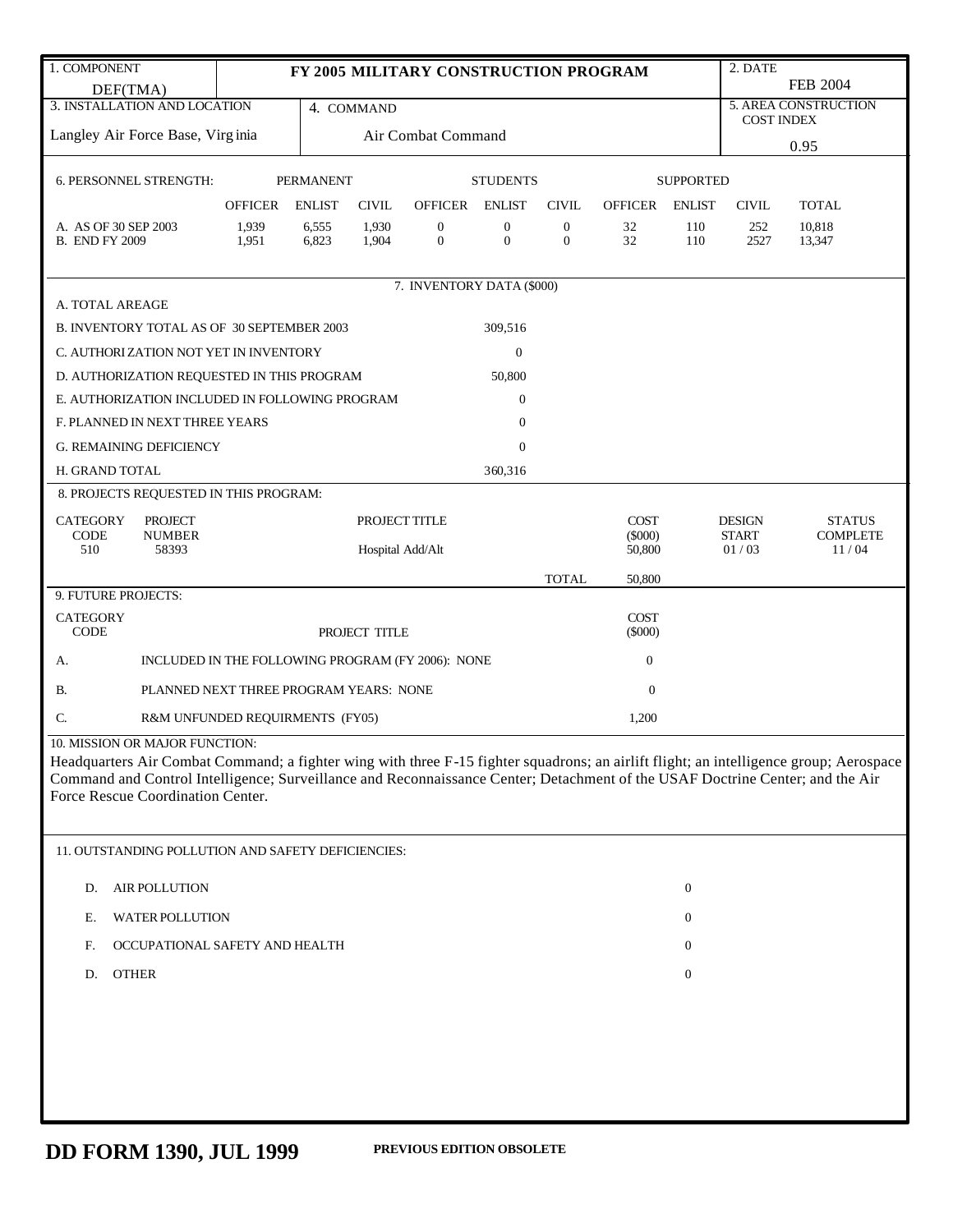| 1. Component<br>DEF (TMA)                                                                                                                                                                                     |                                                                                                                                                                                                                                                                                                                                                                                                                                                                                                                                                                                                                                                                                                                                                                                                                                                                                                                                                                                                                                    | FY 2005 MILITARY CONSTRUCTION PROJECT DATA |                   |  |                   |                              |  |                         |        | 2. Date                    | <b>FEB 2004</b> |  |
|---------------------------------------------------------------------------------------------------------------------------------------------------------------------------------------------------------------|------------------------------------------------------------------------------------------------------------------------------------------------------------------------------------------------------------------------------------------------------------------------------------------------------------------------------------------------------------------------------------------------------------------------------------------------------------------------------------------------------------------------------------------------------------------------------------------------------------------------------------------------------------------------------------------------------------------------------------------------------------------------------------------------------------------------------------------------------------------------------------------------------------------------------------------------------------------------------------------------------------------------------------|--------------------------------------------|-------------------|--|-------------------|------------------------------|--|-------------------------|--------|----------------------------|-----------------|--|
| 3. Installation and Location/UIC:                                                                                                                                                                             |                                                                                                                                                                                                                                                                                                                                                                                                                                                                                                                                                                                                                                                                                                                                                                                                                                                                                                                                                                                                                                    |                                            |                   |  |                   | 4. Project Title             |  |                         |        |                            |                 |  |
|                                                                                                                                                                                                               | Langley Air Force Base                                                                                                                                                                                                                                                                                                                                                                                                                                                                                                                                                                                                                                                                                                                                                                                                                                                                                                                                                                                                             |                                            |                   |  |                   |                              |  |                         |        |                            |                 |  |
| Virginia                                                                                                                                                                                                      |                                                                                                                                                                                                                                                                                                                                                                                                                                                                                                                                                                                                                                                                                                                                                                                                                                                                                                                                                                                                                                    |                                            |                   |  |                   | Hospital Addition/Alteration |  |                         |        |                            |                 |  |
| 5. Program Element                                                                                                                                                                                            |                                                                                                                                                                                                                                                                                                                                                                                                                                                                                                                                                                                                                                                                                                                                                                                                                                                                                                                                                                                                                                    | 6. Category Code                           |                   |  | 7. Project Number |                              |  | 8. Project Cost (\$000) |        |                            |                 |  |
| 87717D                                                                                                                                                                                                        |                                                                                                                                                                                                                                                                                                                                                                                                                                                                                                                                                                                                                                                                                                                                                                                                                                                                                                                                                                                                                                    | 510                                        |                   |  |                   | 58393                        |  |                         |        | Auth 50,800<br>Appr 50,800 |                 |  |
|                                                                                                                                                                                                               |                                                                                                                                                                                                                                                                                                                                                                                                                                                                                                                                                                                                                                                                                                                                                                                                                                                                                                                                                                                                                                    |                                            | 9. COST ESTIMATES |  |                   |                              |  |                         |        |                            |                 |  |
|                                                                                                                                                                                                               |                                                                                                                                                                                                                                                                                                                                                                                                                                                                                                                                                                                                                                                                                                                                                                                                                                                                                                                                                                                                                                    | Item                                       |                   |  | U/M               | Quantity                     |  | <b>Unit Cost</b>        |        |                            | Cost (\$000)    |  |
|                                                                                                                                                                                                               |                                                                                                                                                                                                                                                                                                                                                                                                                                                                                                                                                                                                                                                                                                                                                                                                                                                                                                                                                                                                                                    |                                            |                   |  |                   |                              |  |                         |        |                            | 39,558          |  |
| PRIMARY FACILITIES                                                                                                                                                                                            |                                                                                                                                                                                                                                                                                                                                                                                                                                                                                                                                                                                                                                                                                                                                                                                                                                                                                                                                                                                                                                    |                                            |                   |  | SF                | 144,248                      |  | 157.37                  |        |                            | (22,700)        |  |
| <b>Hospital Addition</b>                                                                                                                                                                                      |                                                                                                                                                                                                                                                                                                                                                                                                                                                                                                                                                                                                                                                                                                                                                                                                                                                                                                                                                                                                                                    |                                            |                   |  | <b>SF</b>         | 8,004                        |  | 132.43                  |        |                            | (1,060)         |  |
| <b>Bridge Connectors</b>                                                                                                                                                                                      |                                                                                                                                                                                                                                                                                                                                                                                                                                                                                                                                                                                                                                                                                                                                                                                                                                                                                                                                                                                                                                    |                                            |                   |  | <b>SF</b>         | 98,733                       |  | 134.39                  |        |                            | (13,269)        |  |
| <b>Hospital Alteration</b>                                                                                                                                                                                    |                                                                                                                                                                                                                                                                                                                                                                                                                                                                                                                                                                                                                                                                                                                                                                                                                                                                                                                                                                                                                                    |                                            |                   |  | LS                |                              |  |                         |        |                            | (1,296)         |  |
| Special Foundation                                                                                                                                                                                            |                                                                                                                                                                                                                                                                                                                                                                                                                                                                                                                                                                                                                                                                                                                                                                                                                                                                                                                                                                                                                                    |                                            |                   |  |                   |                              |  |                         |        |                            |                 |  |
| Antiterrorism/Force Protection                                                                                                                                                                                |                                                                                                                                                                                                                                                                                                                                                                                                                                                                                                                                                                                                                                                                                                                                                                                                                                                                                                                                                                                                                                    |                                            |                   |  | LS                |                              |  |                         |        |                            | (205)           |  |
| Replace Exterior Skin                                                                                                                                                                                         |                                                                                                                                                                                                                                                                                                                                                                                                                                                                                                                                                                                                                                                                                                                                                                                                                                                                                                                                                                                                                                    |                                            |                   |  | LS                |                              |  |                         |        |                            | (1,028)         |  |
|                                                                                                                                                                                                               |                                                                                                                                                                                                                                                                                                                                                                                                                                                                                                                                                                                                                                                                                                                                                                                                                                                                                                                                                                                                                                    |                                            |                   |  |                   |                              |  |                         |        |                            |                 |  |
| <b>SUPPORTING FACILITIES</b>                                                                                                                                                                                  |                                                                                                                                                                                                                                                                                                                                                                                                                                                                                                                                                                                                                                                                                                                                                                                                                                                                                                                                                                                                                                    |                                            |                   |  |                   |                              |  |                         |        |                            | 5,837           |  |
| <b>Electric Service</b>                                                                                                                                                                                       |                                                                                                                                                                                                                                                                                                                                                                                                                                                                                                                                                                                                                                                                                                                                                                                                                                                                                                                                                                                                                                    |                                            |                   |  | LS                |                              |  |                         |        |                            | (811)           |  |
| Water, Sewer, Gas                                                                                                                                                                                             |                                                                                                                                                                                                                                                                                                                                                                                                                                                                                                                                                                                                                                                                                                                                                                                                                                                                                                                                                                                                                                    |                                            |                   |  | LS                |                              |  |                         |        |                            | (65)            |  |
| Paving, Walks, Curbs And Gutters                                                                                                                                                                              |                                                                                                                                                                                                                                                                                                                                                                                                                                                                                                                                                                                                                                                                                                                                                                                                                                                                                                                                                                                                                                    |                                            |                   |  | LS                |                              |  |                         |        |                            | (1,017)         |  |
| <b>Storm Drainage</b>                                                                                                                                                                                         |                                                                                                                                                                                                                                                                                                                                                                                                                                                                                                                                                                                                                                                                                                                                                                                                                                                                                                                                                                                                                                    |                                            |                   |  | LS                |                              |  |                         |        |                            | (330)           |  |
| Site Imp $(1,730)$                                                                                                                                                                                            | Demo(266)                                                                                                                                                                                                                                                                                                                                                                                                                                                                                                                                                                                                                                                                                                                                                                                                                                                                                                                                                                                                                          |                                            |                   |  | LS                |                              |  |                         |        |                            | (1,996)         |  |
| <b>Information Systems</b>                                                                                                                                                                                    |                                                                                                                                                                                                                                                                                                                                                                                                                                                                                                                                                                                                                                                                                                                                                                                                                                                                                                                                                                                                                                    |                                            |                   |  | LS                |                              |  |                         |        |                            | (435)           |  |
| Antiterrorism/Force Protection                                                                                                                                                                                |                                                                                                                                                                                                                                                                                                                                                                                                                                                                                                                                                                                                                                                                                                                                                                                                                                                                                                                                                                                                                                    |                                            |                   |  | LS                |                              |  |                         |        |                            | (205)           |  |
| Others                                                                                                                                                                                                        |                                                                                                                                                                                                                                                                                                                                                                                                                                                                                                                                                                                                                                                                                                                                                                                                                                                                                                                                                                                                                                    |                                            |                   |  | LS                | --                           |  | --                      |        |                            | (978)           |  |
| ESTIMATED CONTRACT COST                                                                                                                                                                                       |                                                                                                                                                                                                                                                                                                                                                                                                                                                                                                                                                                                                                                                                                                                                                                                                                                                                                                                                                                                                                                    |                                            |                   |  |                   |                              |  |                         |        |                            | 45,600          |  |
| CONTINGENCY PERCENT (5.00 %)                                                                                                                                                                                  |                                                                                                                                                                                                                                                                                                                                                                                                                                                                                                                                                                                                                                                                                                                                                                                                                                                                                                                                                                                                                                    |                                            |                   |  |                   |                              |  |                         |        |                            | 2,280           |  |
| <b>SUBTOTAL</b>                                                                                                                                                                                               |                                                                                                                                                                                                                                                                                                                                                                                                                                                                                                                                                                                                                                                                                                                                                                                                                                                                                                                                                                                                                                    |                                            |                   |  |                   |                              |  |                         |        |                            | 47,880          |  |
| SUPERVISION, INSPECTION & OVERHEAD (6.00 %)                                                                                                                                                                   |                                                                                                                                                                                                                                                                                                                                                                                                                                                                                                                                                                                                                                                                                                                                                                                                                                                                                                                                                                                                                                    |                                            |                   |  |                   |                              |  |                         |        |                            | 2,873           |  |
| <b>CATEGORY E EQUIPMENT</b>                                                                                                                                                                                   |                                                                                                                                                                                                                                                                                                                                                                                                                                                                                                                                                                                                                                                                                                                                                                                                                                                                                                                                                                                                                                    |                                            |                   |  |                   |                              |  |                         |        |                            | 275             |  |
| <b>TOTAL REQUEST</b>                                                                                                                                                                                          |                                                                                                                                                                                                                                                                                                                                                                                                                                                                                                                                                                                                                                                                                                                                                                                                                                                                                                                                                                                                                                    |                                            |                   |  |                   |                              |  |                         |        |                            | 50,800          |  |
| TOTAL REQUEST (ROUNDED)                                                                                                                                                                                       |                                                                                                                                                                                                                                                                                                                                                                                                                                                                                                                                                                                                                                                                                                                                                                                                                                                                                                                                                                                                                                    |                                            |                   |  |                   |                              |  |                         |        |                            | 50,800          |  |
| INSTALLED EQT-OTHER APPROPRIATIONS                                                                                                                                                                            |                                                                                                                                                                                                                                                                                                                                                                                                                                                                                                                                                                                                                                                                                                                                                                                                                                                                                                                                                                                                                                    |                                            |                   |  |                   |                              |  |                         |        |                            | (4,252)         |  |
|                                                                                                                                                                                                               |                                                                                                                                                                                                                                                                                                                                                                                                                                                                                                                                                                                                                                                                                                                                                                                                                                                                                                                                                                                                                                    |                                            |                   |  |                   |                              |  |                         |        |                            |                 |  |
|                                                                                                                                                                                                               | 10. Description of Proposed Construction:<br>Construct a multi-story hospital addition and alter portions of the existing facility to provide an efficient, modern<br>facility for health care delivery. The addition will be built with special pile foundations, slab on grade ground floor and<br>roof to match the existing hospital. The HVAC system in altered areas will be upgraded as needed and the central<br>energy plant will be upgraded to serve the new addition. Site work will include, rerouted access roads, expansion of<br>parking lots and demolition of existing AAFES Service Station. This project will be designed in accordance with<br>Unified Facilites Criteria (UFC) 4-510-01 (MIL-HDBK-1191), Uniform Federal Accessibility Standards/American<br>with Disabilities Act Accessibilty guidelines, and DOD Minimum Antiterrorism /Force Protection Standards for<br>buildings. O&M Manuals, commissioning, and Comprehensive Interior Design (CID) will be provided. Air<br>conditioning: 500 tons. |                                            |                   |  |                   |                              |  |                         |        |                            |                 |  |
| REQ:<br>11.                                                                                                                                                                                                   | 281,748                                                                                                                                                                                                                                                                                                                                                                                                                                                                                                                                                                                                                                                                                                                                                                                                                                                                                                                                                                                                                            | $\rm{SF}$<br>ADQT:                         | 30,763            |  | $\rm{SF}$         |                              |  | SUBSTD:                 | 98,733 |                            | <b>SF</b>       |  |
| PROJECT:<br>Hospital Addition and Alteration. (CURRENT MISSION)<br>REQUIREMENT:<br>An appropriately sized and functionally configured hospital to efficiently and effectively provide health care services to |                                                                                                                                                                                                                                                                                                                                                                                                                                                                                                                                                                                                                                                                                                                                                                                                                                                                                                                                                                                                                                    |                                            |                   |  |                   |                              |  |                         |        |                            |                 |  |
| the eligible beneficiaries.                                                                                                                                                                                   |                                                                                                                                                                                                                                                                                                                                                                                                                                                                                                                                                                                                                                                                                                                                                                                                                                                                                                                                                                                                                                    |                                            |                   |  |                   |                              |  |                         |        |                            |                 |  |

**DD FORM 1391, JUL 1999** PREVIOUS EDITION OBSOLETE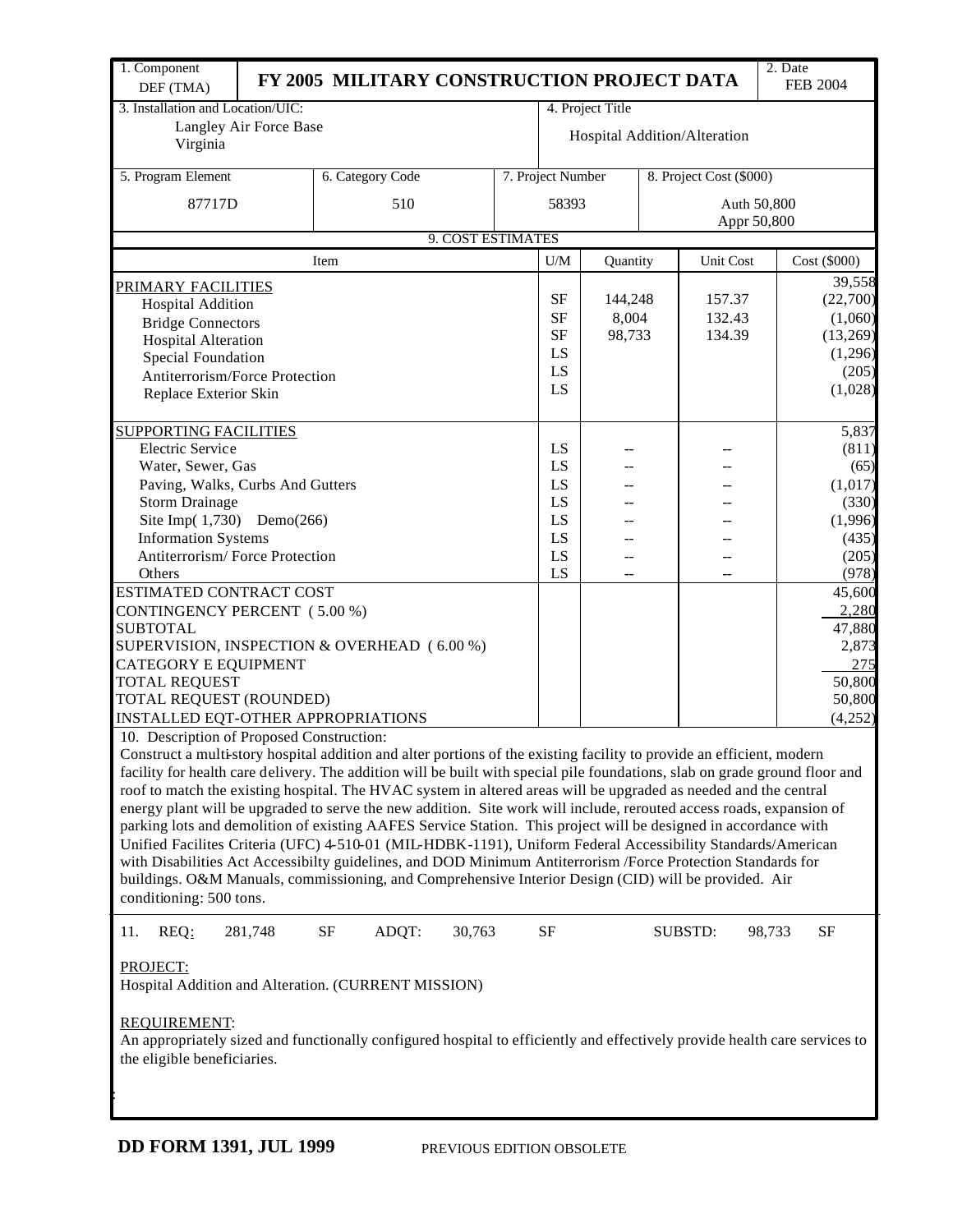| 1. Component<br>DEF (TMA)                                          |  | FY 2005 MILITARY CONSTRUCTION PROJECT DATA | 2. Date<br>FEB 2004 |                   |                            |  |  |
|--------------------------------------------------------------------|--|--------------------------------------------|---------------------|-------------------|----------------------------|--|--|
| 3. Installation and Location/UIC:                                  |  |                                            |                     | 4. Project Title  |                            |  |  |
| Langley Air Force Base<br>Hospital Addition/Alteration<br>Virginia |  |                                            |                     |                   |                            |  |  |
| 5. Program Element                                                 |  | 6. Category Code                           |                     | 7. Project Number | 8. Project Cost (\$000)    |  |  |
| 87717D                                                             |  | 510                                        |                     | 58393             | Auth 50,800<br>Appr 50,800 |  |  |

# CURRENT SITUATION:

The 1st MDG hospital was constructed in 1966, and, as such, suffers from all the common maladies of a chassis designed primarily for inpatient care that now provides a much higher proportion of outpatient services. Most departments in the facility do not meet current space planning criteria standards. The busy primary care clinics lack adequate space for patients and staff. Other clinics are functioning in substandard space on former inpatient units. As a result some exam rooms have been consolidated into open bay areas with four exam tables separated only by curtains. This severely compromises infection control and patient privacy standards. The pharmacy fills almost 600,000 outpatient prescriptions annually but is forced to operate in a constrained space that significantly impairs productivity, results in excessive patient waiting times, and increases risk of prescription errors. The surgical suite has staff literally working out of closets converted to offices due to severe lack of space. Finally, the Obstetrics unit, which delivers approximately 100 babies per month, has rooms in which four women must share a single toilet and shower. Physical therapy, flight medicine, and public health are currently housed in outlying buildings.

### IMPACT IF NOT PROVIDED:

Health care will continue to be delivered in space deficient facilities that compromise infection control, safety, patient privacy, and staff productivity. The pharmacy will lack adequate space to install recommended automated dispensing systems and robotics that are intended to eliminate medication errors. Patient privacy and comfort will continue to be compromised on the inpatient units due to lack of toilets and adequate semi -private bed space.

JOINT USE CERTIFICATION: The Director, Defense Medical Facilities Office certifies this project has been reviewed for joint use potential. Joint use construction is recommended.

### 12. Supplemental Data:

A. Estimated Design Data:

| Status:<br>$\left( \frac{1}{2} \right)$                        |                 |
|----------------------------------------------------------------|-----------------|
| (a) Design Start Date                                          | <b>JAN 2003</b> |
| (b) Percent Complete As of 1 Jan 2004                          | 35%             |
| (c) Estimated 35% Design Date                                  | <b>JUL 2003</b> |
| (d) Estimated 100% Design Date                                 | <b>NOV 2004</b> |
| (e) Parametric Estimate Used to Develop Design Cost (YES/NO) N |                 |
| (f) Type of Design Contract:                                   |                 |
| 1. Design Build (YES/NO)<br>- N                                |                 |
| 2. Design, Bid-Build (YES/NO)<br>Y                             |                 |
| 3. Site Adapt (YES/NO) N                                       |                 |
| (g) Energy Study & Life-Cycle Analysis Performed (YES/NO) Y    |                 |

### (2) Basis:

- (a) Standard or Definitive Design (YES/NO) N
- (b) Where Design Was Most Recently Used

**DD FORM 1391C, JUL 1999** PREVIOUS EDITIONS OBSOLETE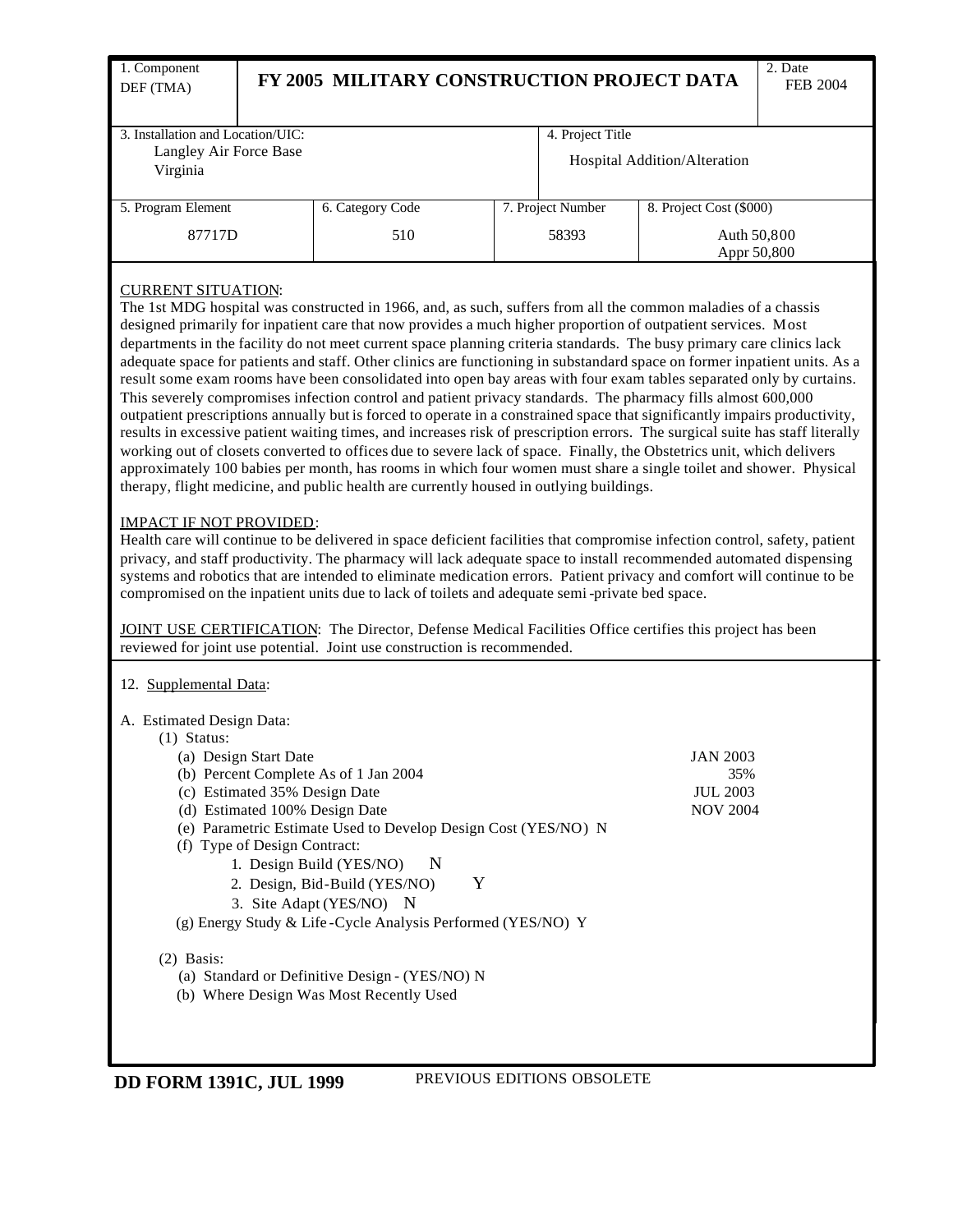| 1. Component                           |                                                                                             |                            |                              | 2. Date         |
|----------------------------------------|---------------------------------------------------------------------------------------------|----------------------------|------------------------------|-----------------|
| DEF (TMA)                              | FY 2005 MILITARY CONSTRUCTION PROJECT DATA                                                  |                            |                              | <b>FEB 2004</b> |
| 3. Installation and Location/UIC:      |                                                                                             | 4. Project Title           |                              |                 |
| Langley Air Force Base                 |                                                                                             |                            | Hospital Addition/Alteration |                 |
| Virginia                               |                                                                                             |                            |                              |                 |
|                                        |                                                                                             |                            |                              |                 |
| 5. Program Element                     | 6. Category Code                                                                            | 7. Project Number          | 8. Project Cost (\$000)      |                 |
| 87717D                                 | 510                                                                                         | 58393                      |                              | Auth 50,800     |
|                                        |                                                                                             |                            |                              | Appr 50,800     |
|                                        |                                                                                             |                            |                              |                 |
| 12. Supplemental Data (Continued)      |                                                                                             |                            |                              |                 |
|                                        | (3) Total Design Cost (c) = (a)+(b) OR (d)+(e):                                             |                            |                              |                 |
|                                        | (a) Production of Plans and Specifications                                                  |                            | 2,508                        |                 |
| (b) All Other Design Costs             |                                                                                             |                            | 2,795                        |                 |
| (c) Total Design Cost                  |                                                                                             |                            | 5,303                        |                 |
| (d) Contract                           |                                                                                             |                            | 4,868                        |                 |
| (e) In-house                           |                                                                                             |                            | 435                          |                 |
|                                        |                                                                                             |                            |                              |                 |
|                                        | (4) Estimated Construction Contract Award Date:                                             |                            | <b>MAR 2005</b>              |                 |
| (5) Estimated Construction Start Date: |                                                                                             |                            | APR 2005                     |                 |
|                                        | (6) Estimated Construction Completion Date:                                                 |                            | <b>MAY 2007</b>              |                 |
|                                        | B. Equipment associated with this project which will be provided from other appropriations: |                            |                              |                 |
|                                        |                                                                                             | <b>Fiscal Year</b>         |                              |                 |
| Equipment                              | Procuring                                                                                   | Appropriated               |                              | Cost            |
| Nomenclature                           | Appropriation                                                                               | Or Requested               |                              | $(\$000)$       |
| Investment                             | <b>OP</b>                                                                                   | 2006                       |                              | 4,252           |
|                                        |                                                                                             |                            |                              |                 |
|                                        |                                                                                             |                            |                              |                 |
|                                        |                                                                                             |                            |                              |                 |
|                                        |                                                                                             |                            |                              |                 |
|                                        |                                                                                             |                            |                              |                 |
|                                        | Director, Defense Medical Facilities Office: Mr. Surinder K. Sharma, P.E.                   |                            |                              |                 |
| Phone Number: 703-681-4324             |                                                                                             |                            |                              |                 |
|                                        |                                                                                             |                            |                              |                 |
|                                        |                                                                                             |                            |                              |                 |
|                                        |                                                                                             |                            |                              |                 |
|                                        |                                                                                             |                            |                              |                 |
|                                        |                                                                                             |                            |                              |                 |
|                                        |                                                                                             |                            |                              |                 |
|                                        |                                                                                             |                            |                              |                 |
|                                        |                                                                                             |                            |                              |                 |
|                                        |                                                                                             |                            |                              |                 |
|                                        |                                                                                             |                            |                              |                 |
|                                        |                                                                                             |                            |                              |                 |
|                                        |                                                                                             |                            |                              |                 |
|                                        |                                                                                             |                            |                              |                 |
| <b>DD FORM 1391C, JUL 1999</b>         |                                                                                             | PREVIOUS EDITIONS OBSOLETE |                              |                 |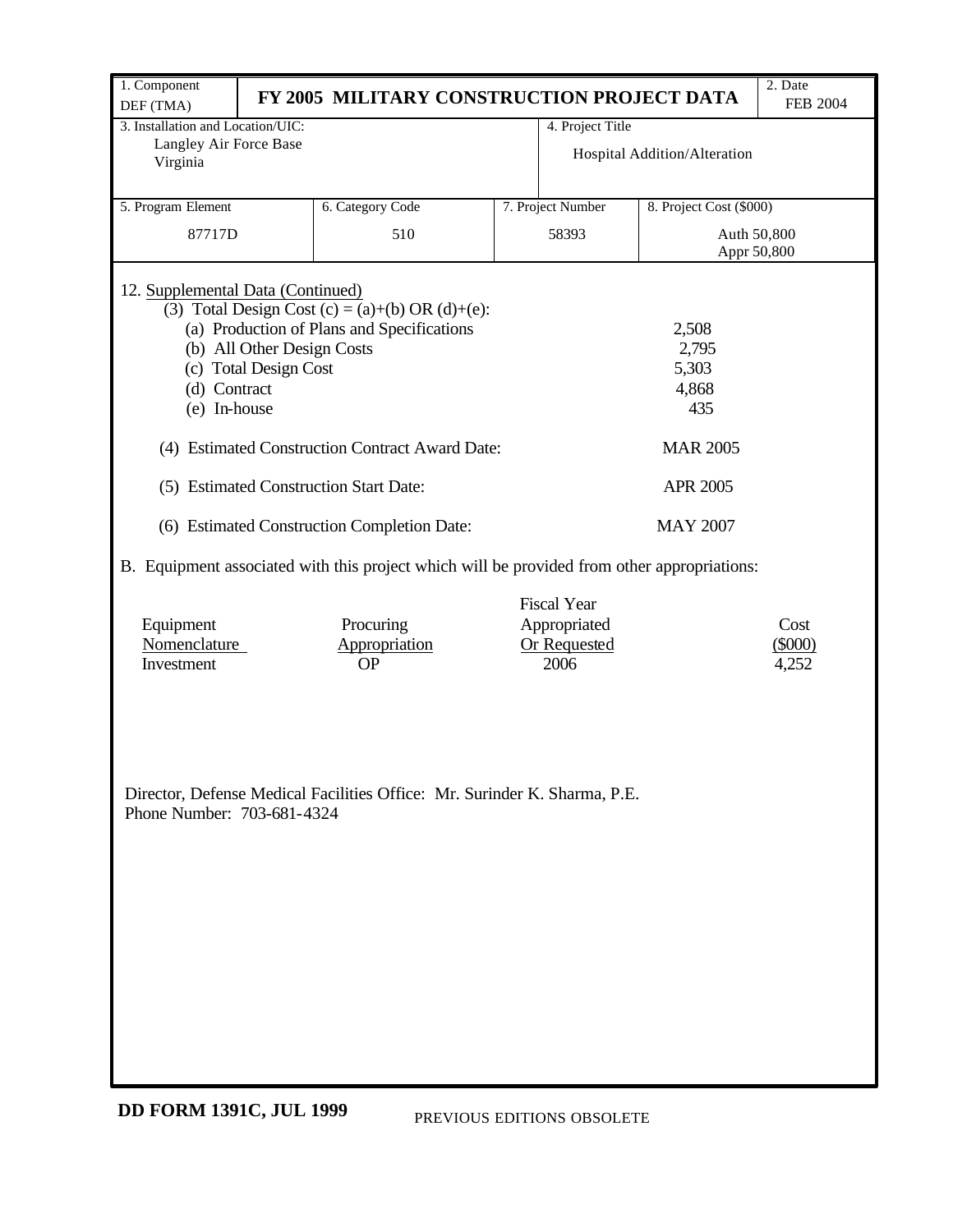| 1. COMPONENT                                                                                                                                                         |                                              |                  |               | FY 2005 MILITARY CONSTRUCTION PROGRAM |                                      |                                  |                  |                     | 2. DATE                          |                          |
|----------------------------------------------------------------------------------------------------------------------------------------------------------------------|----------------------------------------------|------------------|---------------|---------------------------------------|--------------------------------------|----------------------------------|------------------|---------------------|----------------------------------|--------------------------|
| DEF(TMA)                                                                                                                                                             |                                              |                  |               |                                       |                                      |                                  |                  |                     |                                  | <b>FEB 2004</b>          |
| 3. INSTALLATION AND LOCATION                                                                                                                                         |                                              |                  | 4. COMMAND    |                                       |                                      |                                  |                  |                     | <b>COST INDEX</b>                | 5. AREA CONSTRUCTION     |
| NFS Diego Garica                                                                                                                                                     |                                              |                  |               | Bureau of Medicine and Surgery        |                                      |                                  |                  |                     |                                  | 2.56                     |
|                                                                                                                                                                      |                                              |                  |               |                                       |                                      |                                  |                  |                     |                                  |                          |
| 6. PERSONNEL STRENGTH:                                                                                                                                               |                                              | <b>PERMANENT</b> |               |                                       | <b>STUDENTS</b>                      |                                  |                  | <b>SUPPORTED</b>    |                                  |                          |
|                                                                                                                                                                      | <b>OFFICER</b>                               | <b>ENLIST</b>    | <b>CIVIL</b>  | <b>OFFICER</b>                        | <b>ENLIST</b>                        | <b>CIVIL</b>                     | <b>OFFICER</b>   | <b>ENLIST</b>       | <b>CIVIL</b>                     | <b>TOTAL</b>             |
| A. AS OF 30 SEP 2002<br><b>B. END FY 2007</b>                                                                                                                        | 57<br>62                                     | 568<br>540       | 75<br>75      | $\boldsymbol{0}$<br>$\mathbf{0}$      | $\boldsymbol{0}$<br>$\boldsymbol{0}$ | $\boldsymbol{0}$<br>$\mathbf{0}$ | 193<br>193       | $\mathbf{0}$<br>372 | $\boldsymbol{0}$<br>$\mathbf{0}$ | 893<br>1,242             |
|                                                                                                                                                                      |                                              |                  |               | 7. INVENTORY DATA (\$000)             |                                      |                                  |                  |                     |                                  |                          |
| A. TOTAL AREAGE                                                                                                                                                      |                                              |                  |               |                                       |                                      |                                  |                  |                     |                                  |                          |
| B. INVENTORY TOTAL AS OF 30 Sep 2003                                                                                                                                 |                                              |                  |               |                                       | 7,813                                |                                  |                  |                     |                                  |                          |
| C. AUTHORIZATION NOT YET IN INVENTORY                                                                                                                                |                                              |                  |               |                                       | $\mathbf{0}$                         |                                  |                  |                     |                                  |                          |
| D. AUTHORIZATION REQUESTED IN THIS PROGRAM                                                                                                                           |                                              |                  |               |                                       | 3,800                                |                                  |                  |                     |                                  |                          |
| E. AUTHORIZATION INCLUDED IN FOLLOWING PROGRAM                                                                                                                       |                                              |                  |               |                                       | $\mathbf{0}$                         |                                  |                  |                     |                                  |                          |
| F. PLANNED IN NEXT THREE YEARS                                                                                                                                       |                                              |                  |               |                                       | $\mathbf{0}$                         |                                  |                  |                     |                                  |                          |
| <b>G. REMAINING DEFICIENCY</b>                                                                                                                                       |                                              |                  |               |                                       | $\mathbf{0}$                         |                                  |                  |                     |                                  |                          |
| H. GRAND TOTAL                                                                                                                                                       |                                              |                  |               |                                       | 11,613                               |                                  |                  |                     |                                  |                          |
| 8. PROJECTS REQUESTED IN THIS PROGRAM:                                                                                                                               |                                              |                  |               |                                       |                                      |                                  |                  |                     |                                  |                          |
| <b>CATEGORY</b><br><b>PROJECT</b>                                                                                                                                    |                                              |                  | PROJECT TITLE |                                       |                                      |                                  | <b>COST</b>      |                     | <b>DESIGN</b>                    | <b>STATUS</b>            |
| CODE<br><b>NUMBER</b><br>540<br>60739                                                                                                                                |                                              |                  |               | Dental Clinic Replacement             |                                      |                                  | (5000)<br>3,800  |                     | <b>START</b><br>12/03            | <b>COMPLETE</b><br>10/04 |
|                                                                                                                                                                      |                                              |                  |               |                                       |                                      | <b>TOTAL</b>                     | 3,800            |                     |                                  |                          |
| 9. FUTURE PROJECTS:                                                                                                                                                  |                                              |                  |               |                                       |                                      |                                  |                  |                     |                                  |                          |
| <b>CATEGORY</b>                                                                                                                                                      |                                              |                  |               |                                       |                                      |                                  | <b>COST</b>      |                     |                                  |                          |
| <b>CODE</b>                                                                                                                                                          |                                              |                  | PROJECT TITLE |                                       |                                      |                                  | $(\$000)$        |                     |                                  |                          |
| А.                                                                                                                                                                   | INCLUDED IN THE FOLLOWING PROGRAM (FY 2006): |                  |               |                                       | <b>NONE</b>                          |                                  | $\boldsymbol{0}$ |                     |                                  |                          |
| <b>B.</b>                                                                                                                                                            | PLANNED NEXT THREE PROGRAM YEARS:            |                  |               | <b>NONE</b>                           |                                      |                                  | $\boldsymbol{0}$ |                     |                                  |                          |
| C.                                                                                                                                                                   | R&M UNFUNDED REQUIREMENT:                    |                  |               |                                       |                                      |                                  | $\boldsymbol{0}$ |                     |                                  |                          |
| 10. MISSION OR MAJOR FUNCTION:                                                                                                                                       |                                              |                  |               |                                       |                                      |                                  |                  |                     |                                  |                          |
| Provides healthcare support to the operational forces and 27 tenant activities of the U.S. Navy, DOD and other surface and communication activities operating in the |                                              |                  |               |                                       |                                      |                                  |                  |                     |                                  |                          |
| Indian Ocean and Arabian Gulf Area of Operations.                                                                                                                    |                                              |                  |               |                                       |                                      |                                  |                  |                     |                                  |                          |
|                                                                                                                                                                      |                                              |                  |               |                                       |                                      |                                  |                  |                     |                                  |                          |
|                                                                                                                                                                      |                                              |                  |               |                                       |                                      |                                  |                  |                     |                                  |                          |
|                                                                                                                                                                      |                                              |                  |               |                                       |                                      |                                  |                  |                     |                                  |                          |
|                                                                                                                                                                      |                                              |                  |               |                                       |                                      |                                  |                  |                     |                                  |                          |
| 11. OUTSTANDING POLLUTION AND SAFETY DEFICIENCIES:                                                                                                                   |                                              |                  |               |                                       |                                      |                                  |                  |                     |                                  |                          |
|                                                                                                                                                                      |                                              |                  |               |                                       |                                      |                                  |                  |                     |                                  |                          |
| A. AIR POLLUTION                                                                                                                                                     |                                              |                  |               |                                       |                                      |                                  |                  | $\boldsymbol{0}$    |                                  |                          |
| <b>B. WATER POLLUTION</b>                                                                                                                                            |                                              |                  |               |                                       |                                      |                                  |                  | 0                   |                                  |                          |
| C. OCCUPATIONAL SAFETY AND HEALTH                                                                                                                                    |                                              |                  |               |                                       |                                      |                                  |                  | $\overline{0}$      |                                  |                          |
| D. OTHER                                                                                                                                                             |                                              |                  |               |                                       |                                      |                                  |                  | $\boldsymbol{0}$    |                                  |                          |
|                                                                                                                                                                      |                                              |                  |               |                                       |                                      |                                  |                  |                     |                                  |                          |
|                                                                                                                                                                      |                                              |                  |               |                                       |                                      |                                  |                  |                     |                                  |                          |
|                                                                                                                                                                      |                                              |                  |               |                                       |                                      |                                  |                  |                     |                                  |                          |
|                                                                                                                                                                      |                                              |                  |               |                                       |                                      |                                  |                  |                     |                                  |                          |

**PREVIOUS EDITION OBSOLETE DD FORM 1390, JUL 1999**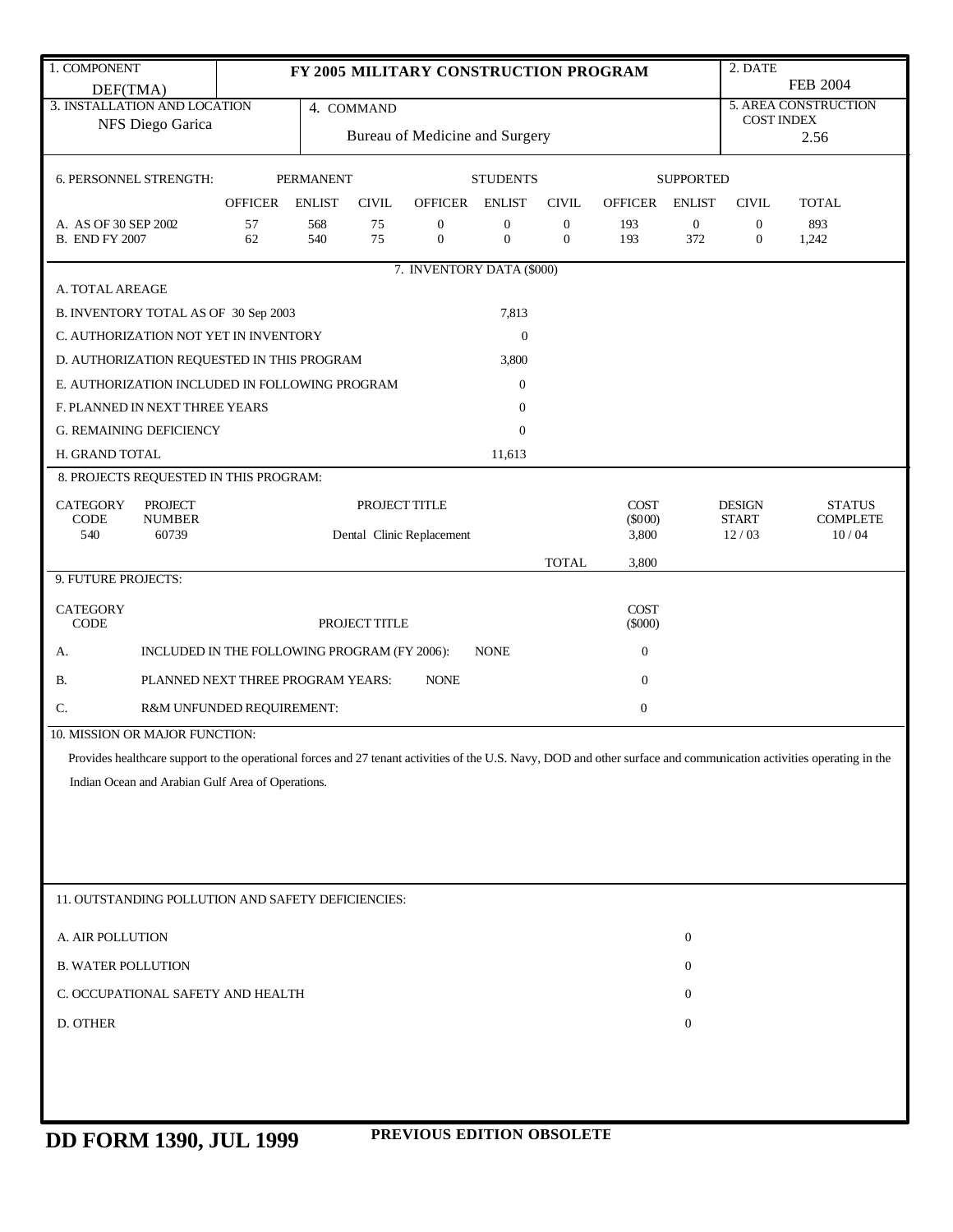| 1. Component<br>DEF (TMA)                          |        | FY 2005 MILITARY CONSTRUCTION PROJECT DATA                                                                                   |                   |           |                           |                          | 2. Date                 | <b>FEB 2004</b> |  |
|----------------------------------------------------|--------|------------------------------------------------------------------------------------------------------------------------------|-------------------|-----------|---------------------------|--------------------------|-------------------------|-----------------|--|
| 3. Installation and Location/UIC:                  |        |                                                                                                                              |                   |           | 4. Project Title          |                          |                         |                 |  |
|                                                    |        | Naval Support Facility Diego Garcia                                                                                          |                   |           |                           |                          |                         |                 |  |
| <b>British Indian Ocean Territory</b>              |        |                                                                                                                              |                   |           | Dental Clinic Replacement |                          |                         |                 |  |
|                                                    |        |                                                                                                                              |                   |           |                           |                          |                         |                 |  |
| 5. Program Element                                 |        | 6. Category Code                                                                                                             | 7. Project Number |           |                           |                          | 8. Project Cost (\$000) |                 |  |
|                                                    |        |                                                                                                                              |                   |           |                           |                          |                         |                 |  |
| 87717D                                             |        | 540                                                                                                                          |                   | 60739     |                           | Auth 3,800<br>Appr 3,800 |                         |                 |  |
|                                                    |        | 9. COST ESTIMATES                                                                                                            |                   |           |                           |                          |                         |                 |  |
|                                                    |        |                                                                                                                              |                   |           |                           |                          |                         |                 |  |
|                                                    |        | Item                                                                                                                         |                   | U/M       | Quantity                  | Unit Cost                |                         | Cost (\$000)    |  |
| <b>PRIMARY FACILITIES</b>                          |        |                                                                                                                              |                   | <b>SM</b> |                           |                          |                         | 2,971           |  |
| Dental Clinic                                      |        |                                                                                                                              |                   | LS        | 425                       | 6,763                    |                         | (2,874)         |  |
| <b>Information Systems</b>                         |        |                                                                                                                              |                   | LS        | $-$                       |                          |                         | (27)            |  |
| Anti-Terrorism/Force Protection                    |        |                                                                                                                              | --                |           |                           | (70)                     |                         |                 |  |
|                                                    |        |                                                                                                                              |                   |           |                           |                          |                         |                 |  |
| <b>SUPPORTING FACILITIES</b>                       |        |                                                                                                                              |                   |           |                           |                          |                         | 410             |  |
| <b>Electric Service</b>                            |        |                                                                                                                              |                   | LS        |                           |                          |                         | (130)           |  |
| Water, Sewer, Gas                                  |        |                                                                                                                              |                   | LS        |                           |                          |                         | (80)            |  |
| Paving, Walks, Curbs And Gutters                   |        |                                                                                                                              |                   | LS        |                           |                          |                         | (120)           |  |
| <b>Storm Drainage</b><br>Site Imp $(40)$ Demo $()$ |        |                                                                                                                              |                   | LS<br>LS  |                           |                          |                         | (0)<br>(40)     |  |
| Anti-Terrorism/Force Protection                    |        |                                                                                                                              |                   | LS        |                           |                          |                         | (10)            |  |
| <b>OMSI Manuals</b>                                |        |                                                                                                                              |                   | LS        | $-$                       |                          |                         | (30)            |  |
| <b>ESTIMATED CONTRACT COST</b>                     |        |                                                                                                                              |                   |           |                           |                          |                         | 3,381           |  |
| <b>CONTINGENCY PERCENT</b> (5.00%)                 |        |                                                                                                                              |                   |           |                           |                          |                         | 169             |  |
| <b>SUBTOTAL</b>                                    |        |                                                                                                                              |                   |           |                           |                          |                         | 3,550           |  |
|                                                    |        | SUPERVISION, INSPECTION & OVERHEAD (6.50 %)                                                                                  |                   |           |                           |                          |                         | 321             |  |
| CATEGORY E EQUIPMENT                               |        |                                                                                                                              |                   |           |                           |                          |                         | $\overline{0}$  |  |
| <b>TOTAL REQUEST</b><br>TOTAL REQUEST (ROUNDED)    |        |                                                                                                                              |                   |           |                           |                          |                         | 3,781<br>3,800  |  |
| INSTALLED EQT-OTHER APPROPRIATIONS                 |        |                                                                                                                              |                   |           |                           |                          |                         | (0)             |  |
| 10. Description of Proposed Construction:          |        |                                                                                                                              |                   |           |                           |                          |                         |                 |  |
|                                                    |        | Project constructs permanent, single-story dental clinic with reinforced concrete slab floor and foundation, concrete        |                   |           |                           |                          |                         |                 |  |
|                                                    |        | masonry unit (CMU) exterior walls, and a built-up roof. Project provides three dental treatment rooms and two                |                   |           |                           |                          |                         |                 |  |
|                                                    |        | prophylaxis/oral hygiene treatment rooms, dental central sterilization room, dental repair room, and a limited dental        |                   |           |                           |                          |                         |                 |  |
|                                                    |        | prosthetic lab. A portable dental X-ray unit will be provided. Project will provide associated patient/staff support spaces  |                   |           |                           |                          |                         |                 |  |
|                                                    |        | to include waiting area, dental records, and administrative and supply areas. Parking will be built for 10 vehicles.         |                   |           |                           |                          |                         |                 |  |
|                                                    |        | Project will be developed in accordance with Unified Facilities Criteria (UFC) 4-501-01 (MIL-HDBK-1191), Anti-               |                   |           |                           |                          |                         |                 |  |
|                                                    |        | Terrorism/Force Protection Construction standards and Americans with Disabilities Act Accessibility Guidelines and           |                   |           |                           |                          |                         |                 |  |
|                                                    |        | the Uniform Federal Accessibility Standards. Air conditioning: 12 tons                                                       |                   |           |                           |                          |                         |                 |  |
| REQ:<br>11.                                        | 425 SM | ADQT:                                                                                                                        | <b>NONE</b>       |           |                           | SUBSTD:                  | 65                      | SМ              |  |
|                                                    |        |                                                                                                                              |                   |           |                           |                          |                         |                 |  |
| PROJECT:                                           |        |                                                                                                                              |                   |           |                           |                          |                         |                 |  |
|                                                    |        | The project provides dental treatment and support space. (CURRENT MISSION)                                                   |                   |           |                           |                          |                         |                 |  |
|                                                    |        |                                                                                                                              |                   |           |                           |                          |                         |                 |  |
| REQUIREMENT:                                       |        | The dental treatment spaces are grossly inadequate in relation to the workload and staffing requirements for two             |                   |           |                           |                          |                         |                 |  |
|                                                    |        | dentists, one oral hygienist, a dental repairman, and six dental technicians. A shortfall of 3,400 gross square feet exists. |                   |           |                           |                          |                         |                 |  |
|                                                    |        | There are no buildings of opportunity available to house the dental clinic and altering or expanding the existing facility   |                   |           |                           |                          |                         |                 |  |
| is not feasible.                                   |        |                                                                                                                              |                   |           |                           |                          |                         |                 |  |
|                                                    |        |                                                                                                                              |                   |           |                           |                          |                         |                 |  |
| <b>CURRENT SITUATION:</b>                          |        |                                                                                                                              |                   |           |                           |                          |                         |                 |  |
|                                                    |        | The island of Diego Garcia is strategically located in the Indian Ocean and serves as a major hub for military operations    |                   |           |                           |                          |                         |                 |  |
|                                                    |        | in the Global War on Terrorism. By virtue of its remote location, no alternative to provide dental care exists. The          |                   |           |                           |                          |                         |                 |  |
|                                                    |        | current dental clinic is grossly undersized, inefficient, lacks adequate circulation and support space, and is in an         |                   |           |                           |                          |                         |                 |  |

extremely poor state of repair. The damaging effects of the tropical climate have accelerated the deterioration of the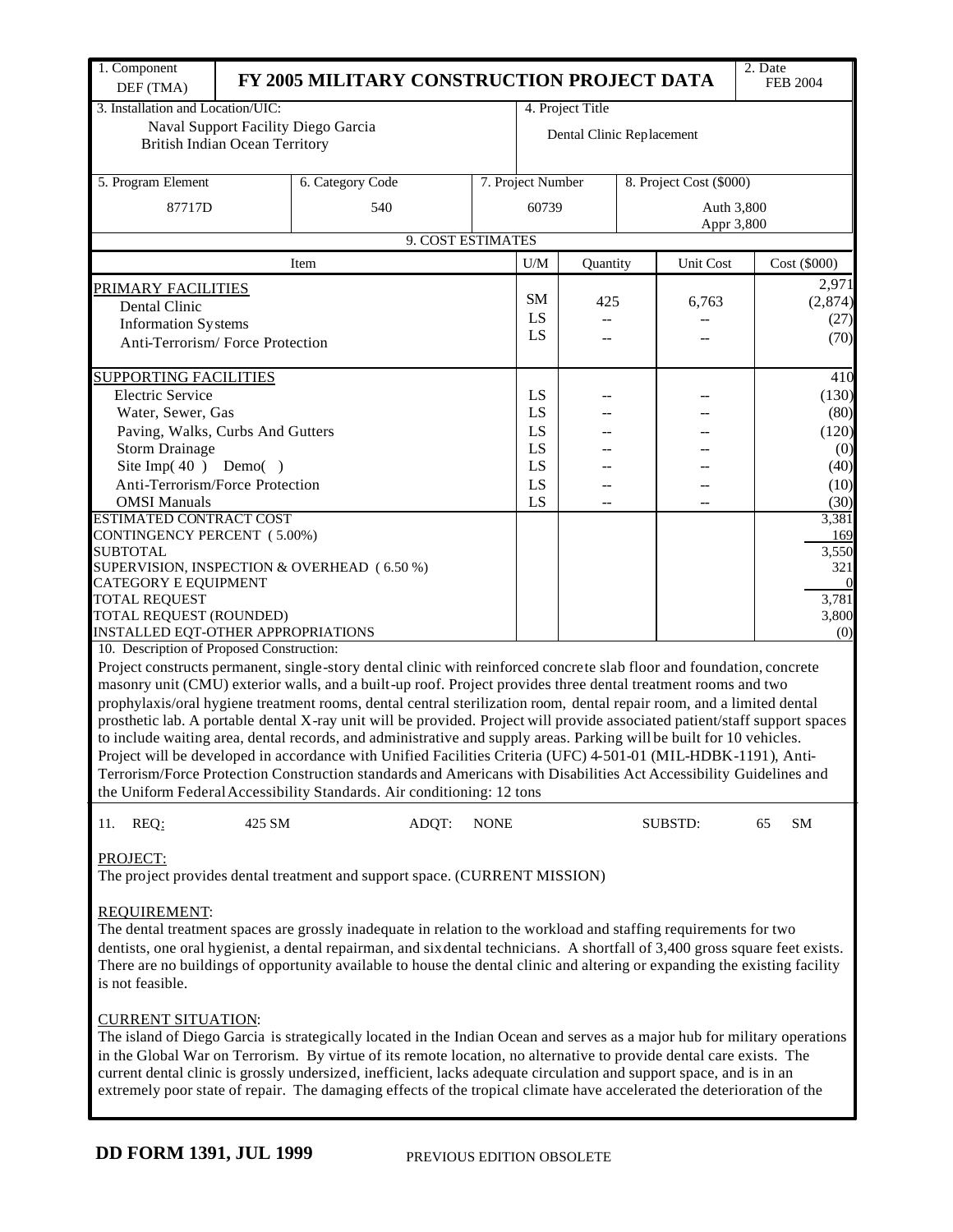| 1. Component<br>DEF (TMA)                            | FY 2005 MILITARY CONSTRUCTION PROJECT DATA                                                                                   |                   |                           | 2. Date<br><b>FEB 2004</b> |
|------------------------------------------------------|------------------------------------------------------------------------------------------------------------------------------|-------------------|---------------------------|----------------------------|
| 3. Installation and Location/UIC:                    |                                                                                                                              | 4. Project Title  |                           |                            |
| Naval Support Facility Diego Garcia                  |                                                                                                                              |                   | Dental Clinic Replacement |                            |
| <b>British Indian Ocean Territory</b>                |                                                                                                                              |                   |                           |                            |
| 5. Program Element                                   | 6. Category Code                                                                                                             | 7. Project Number | 8. Project Cost (\$000)   |                            |
|                                                      |                                                                                                                              |                   |                           |                            |
| 87717D                                               | 540                                                                                                                          | 60739             |                           | Auth 3,800<br>Appr 3,800   |
| <b>CURRENT SITUATION (Continued):</b>                | building. The dental clinic shares space in a crowded medical clinic.                                                        |                   |                           |                            |
| <b>IMPACT IF NOT PROVIDED:</b>                       |                                                                                                                              |                   |                           |                            |
|                                                      | Dental services will continue to be provided in a grossly inefficient, sub-standard environment. The ability of the staff    |                   |                           |                            |
|                                                      | to accommodate workload surges will remain significantly compromised. Substantial expenditure of sustainment,                |                   |                           |                            |
|                                                      | restoration and modernization funds will be required to provide only partial remediation of fundamental problems.            |                   |                           |                            |
| ADDITIONAL:                                          |                                                                                                                              |                   |                           |                            |
| The English equivalent for this project is 4,575 SF. |                                                                                                                              |                   |                           |                            |
| JOINT USE CERTIFICATION:                             |                                                                                                                              |                   |                           |                            |
|                                                      | The Director Defense Medical Facilities Office certifies that this project has been reviewed for joint use potential. Jo int |                   |                           |                            |
| use construction is recommended.                     |                                                                                                                              |                   |                           |                            |
| 12. Supplemental Data:                               |                                                                                                                              |                   |                           |                            |
| A. Estimated Design Data:                            |                                                                                                                              |                   |                           |                            |
| $(1)$ Status:                                        |                                                                                                                              |                   |                           |                            |
| (a) Design Start Date                                |                                                                                                                              |                   |                           | <b>DEC 2003</b>            |
|                                                      | (b) Percent Complete As of 1 Jan 2004                                                                                        |                   |                           | N/A                        |
|                                                      | (c) Expected 35% Design Date                                                                                                 |                   |                           | <b>MAY 2004</b>            |
|                                                      | (d) Expected 100% Design Date                                                                                                |                   | <b>OCT 2004</b>           |                            |
|                                                      | (e) Parametric Estimate Used to Develop Design Cost (YES/NO) Y                                                               |                   |                           |                            |
|                                                      | (f) Type of Design Contract:                                                                                                 |                   |                           |                            |
|                                                      | 1. Design Build (YES/NO)<br>N<br>2. Design, Bid-Build (YES/NO) N                                                             |                   |                           |                            |
|                                                      | 3. Site Adapt (YES/NO) Y                                                                                                     |                   |                           |                            |
|                                                      | (g) Energy Study & Life-Cycle Analysis Performed (YES/NO) N                                                                  |                   |                           |                            |
|                                                      |                                                                                                                              |                   |                           |                            |
| $(2)$ Basis:                                         |                                                                                                                              |                   |                           |                            |
|                                                      | (a) Standard or Definitive Design - (YES/NO) N                                                                               |                   |                           |                            |
|                                                      | (b) Where Design Was Most Recently Used Lajes Field, AZ                                                                      |                   |                           |                            |
|                                                      |                                                                                                                              |                   |                           |                            |
|                                                      | (3) Total Design Cost (c) = (a)+(b) OR (d)+(e):                                                                              | N/A               |                           |                            |
|                                                      | (a) Production of Plans and Specifications                                                                                   |                   |                           |                            |
| (b) All Other Design Costs<br>(c) Total Design Cost  |                                                                                                                              |                   |                           |                            |
| (d) Contract                                         |                                                                                                                              |                   |                           |                            |
| (e) In-house                                         |                                                                                                                              |                   |                           |                            |
|                                                      |                                                                                                                              |                   |                           |                            |
|                                                      | (4) Estimated Construction Contract Award Date:                                                                              |                   | <b>JAN 2005</b>           |                            |
|                                                      | (5) Estimated Construction Start Date:                                                                                       |                   | <b>FEB 2005</b>           |                            |
|                                                      | (6) Estimated Construction Completion Date:                                                                                  |                   | <b>MAR 2007</b>           |                            |
|                                                      |                                                                                                                              |                   |                           |                            |
|                                                      |                                                                                                                              |                   |                           |                            |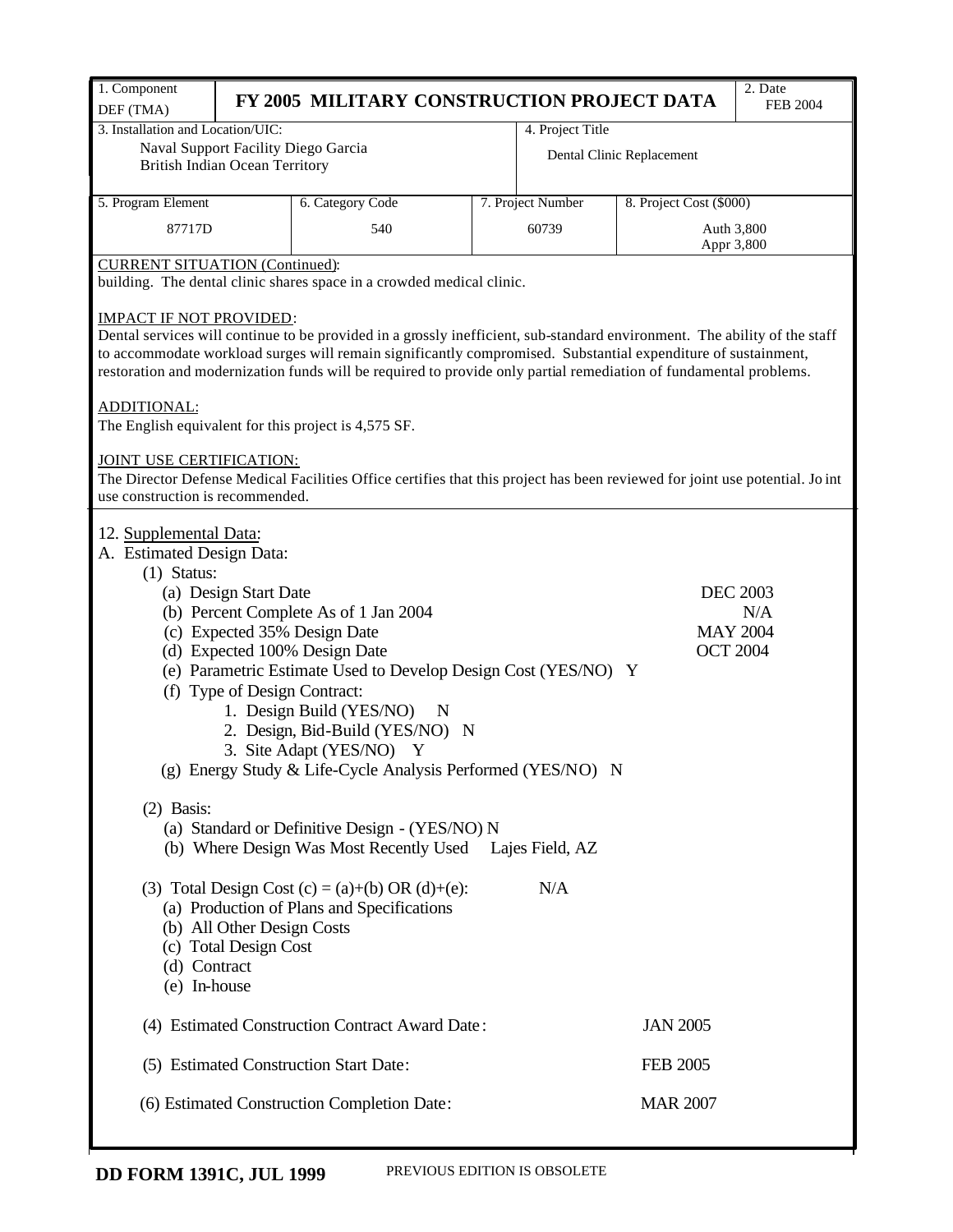| 1. Component                                                                                | FY 2005 MILITARY CONSTRUCTION PROJECT DATA |                                     |                   |                           | 2. Date<br><b>JAN 2004</b> |  |  |  |  |
|---------------------------------------------------------------------------------------------|--------------------------------------------|-------------------------------------|-------------------|---------------------------|----------------------------|--|--|--|--|
| DEF (TMA)<br>3. Installation and Location/UIC:                                              |                                            |                                     | 4. Project Title  |                           |                            |  |  |  |  |
| Naval Support Facility Diego Garcia<br><b>British Indian Ocean Territory</b>                |                                            |                                     |                   | Dental Clinic Replacement |                            |  |  |  |  |
| 5. Program Element                                                                          | 6. Category Code                           |                                     | 7. Project Number | 8. Project Cost (\$000)   |                            |  |  |  |  |
| 87717D                                                                                      | 540                                        |                                     | 60739             | Auth 3,800<br>Appr 3,800  |                            |  |  |  |  |
| 12. Supplemental Data (Continued):                                                          |                                            |                                     |                   |                           |                            |  |  |  |  |
| B. Equipment associated with this project which will be provided from other appropriations: |                                            |                                     |                   |                           |                            |  |  |  |  |
|                                                                                             |                                            | <b>Fiscal Year</b>                  |                   |                           |                            |  |  |  |  |
| Equipment<br>Nomenclature                                                                   | Procuring<br>Appropriation                 | Appropriated<br><b>Or Requested</b> | Cost<br>$(\$000)$ |                           |                            |  |  |  |  |
|                                                                                             |                                            |                                     | <b>NONE</b>       |                           |                            |  |  |  |  |
| Phone Number: 703-681-4324                                                                  |                                            |                                     |                   |                           |                            |  |  |  |  |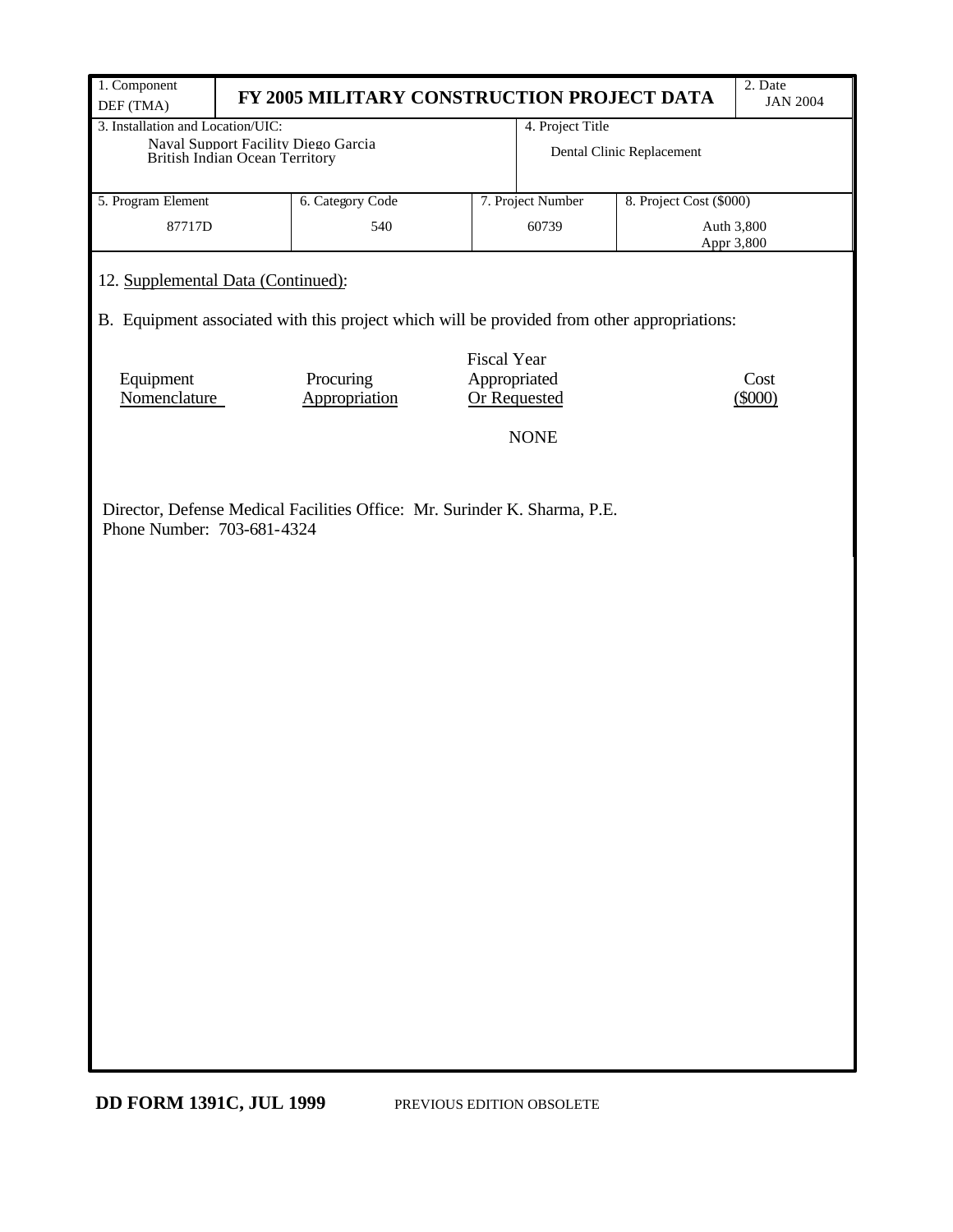| 1. COMPONENT                                                               |                                              |                                              |                       |                                       |                  |                  |                          |                  | 2. DATE           |                      |
|----------------------------------------------------------------------------|----------------------------------------------|----------------------------------------------|-----------------------|---------------------------------------|------------------|------------------|--------------------------|------------------|-------------------|----------------------|
| DEF(TMA)                                                                   |                                              |                                              |                       | FY 2005 MILITARY CONSTRUCTION PROGRAM |                  |                  |                          |                  |                   | <b>FEB 2004</b>      |
| 3. INSTALLATION AND LOCATION                                               |                                              |                                              | 4. COMMAND            |                                       |                  |                  |                          |                  | <b>COST INDEX</b> | 5. AREA CONSTRUCTION |
| Germany Various                                                            |                                              |                                              |                       | U.S. Army Europe                      |                  |                  |                          |                  |                   | 1.22                 |
|                                                                            |                                              |                                              |                       |                                       |                  |                  |                          |                  |                   |                      |
| 6. PERSONNEL STRENGTH:                                                     |                                              | <b>PERMANENT</b>                             |                       |                                       | <b>STUDENTS</b>  |                  |                          | <b>SUPPORTED</b> |                   |                      |
|                                                                            | OFFICER                                      | <b>ENLIST</b>                                | <b>CIVIL</b>          | OFFICER ENLIST                        |                  | <b>CIVIL</b>     | OFFICER                  | <b>ENLIST</b>    | <b>CIVIL</b>      | <b>TOTAL</b>         |
| A. AS OF 30 SEP 2003                                                       | $\boldsymbol{0}$                             | $\boldsymbol{0}$                             | $\boldsymbol{0}$      | $\boldsymbol{0}$                      | $\boldsymbol{0}$ | $\boldsymbol{0}$ | $\boldsymbol{0}$         | 0                | $\mathbf{0}$      | $\boldsymbol{0}$     |
| <b>B. END FY 2009</b>                                                      | $\overline{0}$                               | $\mathbf{0}$                                 | $\mathbf{0}$          | $\mathbf{0}$                          | $\overline{0}$   | $\mathbf{0}$     | $\boldsymbol{0}$         | $\boldsymbol{0}$ | $\overline{0}$    | $\mathbf{0}$         |
| A. TOTAL AREA                                                              | $\boldsymbol{0}$                             |                                              |                       | 7. INVENTORY DATA (\$000)             |                  |                  |                          |                  |                   |                      |
| B. INVENTORY TOTAL AS OF 30 SEPTEMBER 2003                                 |                                              |                                              |                       |                                       | 1,881            |                  |                          |                  |                   |                      |
| C. AUTHORIZATION NOT YET IN INVENTORY                                      |                                              |                                              |                       |                                       | $\mathbf{0}$     |                  |                          |                  |                   |                      |
| D. AUTHORIZATION REQUESTED IN THIS PROGRAM                                 |                                              |                                              |                       |                                       | 13,000           |                  |                          |                  |                   |                      |
| E. AUTHORIZATION INCLUDED IN FOLLOWING PROGRAM                             |                                              |                                              |                       |                                       | $\boldsymbol{0}$ |                  |                          |                  |                   |                      |
| F. PLANNED IN NEXT THREE YEARS                                             |                                              |                                              |                       |                                       | $\overline{0}$   |                  |                          |                  |                   |                      |
| <b>G. REMAINING DEFICIENCY</b>                                             |                                              |                                              |                       |                                       | $\Omega$         |                  |                          |                  |                   |                      |
| H. GRAND TOTAL                                                             |                                              |                                              |                       |                                       | 14,881           |                  |                          |                  |                   |                      |
| 8. PROJECTS REQUESTED IN THIS PROGRAM:                                     |                                              |                                              |                       |                                       |                  |                  |                          |                  |                   |                      |
| <b>CATEGORY</b><br><b>PROJECT</b>                                          |                                              |                                              | PROJECT TITLE         |                                       |                  |                  | <b>COST</b><br>$(\$000)$ |                  | <b>DESIGN</b>     | <b>STATUS</b>        |
| CODE<br><b>NUMBER</b><br>550<br>58164                                      |                                              | Dispensary/Dental Clinic Addition/Alteration | <b>START</b><br>10/02 | <b>COMPLETE</b><br>06/04              |                  |                  |                          |                  |                   |                      |
|                                                                            |                                              |                                              |                       |                                       |                  | <b>TOTAL</b>     | 13,000                   |                  |                   |                      |
| 9. FUTURE PROJECTS:                                                        |                                              |                                              |                       |                                       |                  |                  |                          |                  |                   |                      |
| <b>CATEGORY</b><br><b>CODE</b>                                             |                                              |                                              | PROJECT TITLE         |                                       |                  |                  | <b>COST</b><br>$(\$000)$ |                  |                   |                      |
|                                                                            |                                              |                                              |                       |                                       | <b>NONE</b>      |                  | $\boldsymbol{0}$         |                  |                   |                      |
| А.                                                                         | INCLUDED IN THE FOLLOWING PROGRAM (FY 2006): |                                              |                       | <b>NONE</b>                           |                  |                  |                          |                  |                   |                      |
| В.                                                                         | PLANNED NEXT THREE PROGRAM YEARS:            |                                              |                       |                                       |                  |                  | $\boldsymbol{0}$         |                  |                   |                      |
| C.                                                                         | R&M UNFUNDED REQUIREMENT (FY05)              |                                              |                       |                                       |                  |                  | 100                      |                  |                   |                      |
| 10. MISSION OR MAJOR FUNCTION:                                             |                                              |                                              |                       |                                       |                  |                  |                          |                  |                   |                      |
| Provide medical and dental support for U.S. Army, Europe and Seventh Army. |                                              |                                              |                       |                                       |                  |                  |                          |                  |                   |                      |
|                                                                            |                                              |                                              |                       |                                       |                  |                  |                          |                  |                   |                      |
| 11. OUTSTANDING POLLUTION AND SAFETY DEFICIENCIES:                         |                                              |                                              |                       |                                       |                  |                  |                          |                  |                   |                      |
| A. AIR POLLUTION                                                           |                                              |                                              |                       |                                       |                  |                  |                          | $\boldsymbol{0}$ |                   |                      |
| <b>B. WATER POLLUTION</b>                                                  |                                              |                                              |                       |                                       |                  |                  |                          | 0                |                   |                      |
| C. OCCUPATIONAL SAFETY AND HEALTH                                          |                                              |                                              |                       |                                       |                  |                  |                          | $\mathbf{0}$     |                   |                      |
| D. OTHER                                                                   |                                              |                                              |                       |                                       |                  |                  |                          | $\boldsymbol{0}$ |                   |                      |
|                                                                            |                                              |                                              |                       |                                       |                  |                  |                          |                  |                   |                      |
|                                                                            |                                              |                                              |                       |                                       |                  |                  |                          |                  |                   |                      |
|                                                                            |                                              |                                              |                       |                                       |                  |                  |                          |                  |                   |                      |
|                                                                            |                                              |                                              |                       |                                       |                  |                  |                          |                  |                   |                      |
|                                                                            |                                              |                                              |                       |                                       |                  |                  |                          |                  |                   |                      |
|                                                                            |                                              |                                              |                       |                                       |                  |                  |                          |                  |                   |                      |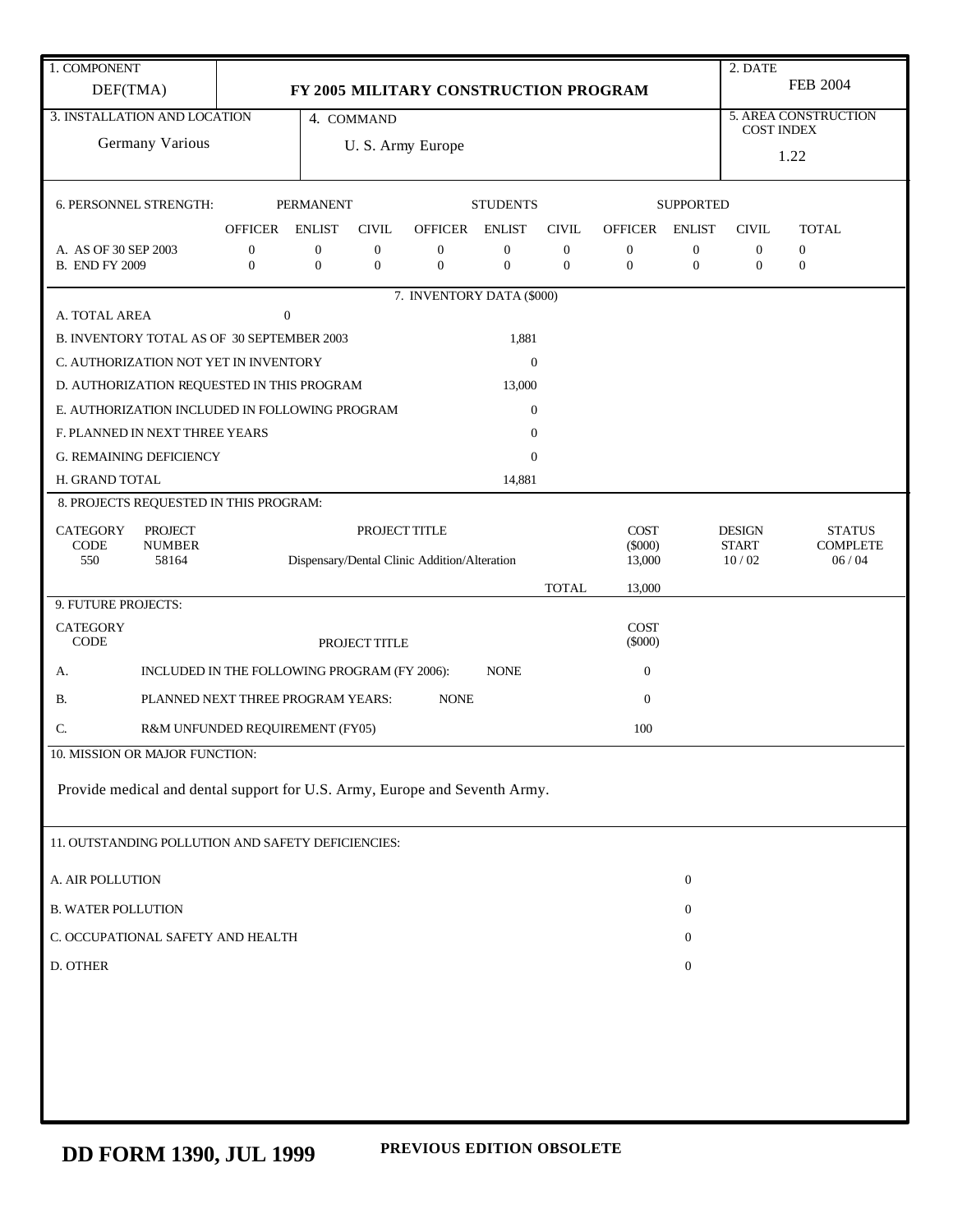| 1. Component<br>DEF (TMA)                                                                                                    | FY 2005 MILITARY CONSTRUCTION PROJECT DATA |          |                   |                  |                                    | 2. Date<br><b>FEB 2004</b> |
|------------------------------------------------------------------------------------------------------------------------------|--------------------------------------------|----------|-------------------|------------------|------------------------------------|----------------------------|
| 3. Installation and Location/UIC:                                                                                            |                                            |          |                   | 4. Project Title |                                    |                            |
| 409 <sup>th</sup> BSB Grafenwoehr,                                                                                           |                                            |          |                   |                  |                                    |                            |
| Germany                                                                                                                      |                                            |          |                   |                  | Dispensary / Dental Clinic ADD/ALT |                            |
|                                                                                                                              |                                            |          |                   |                  |                                    |                            |
| 5. Program Element                                                                                                           | 6. Category Code                           |          | 7. Project Number |                  | 8. Project Cost (\$000)            |                            |
| 87717D                                                                                                                       | 550                                        |          | 58164             |                  | Auth 13,000                        |                            |
|                                                                                                                              | 9. COST ESTIMATES                          |          |                   |                  |                                    | Appr 13,000                |
|                                                                                                                              |                                            |          |                   |                  |                                    |                            |
|                                                                                                                              | Item                                       |          | U/M               | Quantity         | Unit Cost                          | Cost (\$000)               |
| PRIMARY FACILITIES                                                                                                           |                                            |          |                   |                  |                                    | 10,111                     |
| Dispensary Clinic Addition                                                                                                   |                                            |          | SF                | 11,492           | 283.20                             | (3,255)                    |
| Dental Clinic Addition                                                                                                       |                                            |          | <b>SF</b>         | 13,696           | 285.93                             | (3,916)                    |
| Dispensary Clinic Alteration                                                                                                 |                                            |          | <b>SF</b>         | 13,983           | 141.96                             | (1,985)                    |
| Antiterrorism / Force Protection Adjustment                                                                                  |                                            | LS       | $-$               |                  | (761)                              |                            |
| <b>Building Information Systems</b>                                                                                          |                                            |          | LS                | $-\, -$          |                                    | (194)                      |
| <b>SUPPORTING FACILITIES</b>                                                                                                 |                                            |          |                   |                  |                                    | 1,235                      |
| <b>Electric Service</b>                                                                                                      |                                            |          | LS                |                  |                                    | (71)                       |
| Water, Sewer, Gas                                                                                                            |                                            |          | LS                |                  |                                    | (35)                       |
| Steam And / Or Chilled Water Distribution                                                                                    |                                            |          | LS                |                  |                                    | (140)                      |
| Paving, Walks, Curbs And Gutters                                                                                             |                                            |          | LS                |                  |                                    | (215)                      |
| <b>Storm Drainage</b>                                                                                                        |                                            |          | LS                |                  |                                    | (44)                       |
| Site Imp(245) Demo()                                                                                                         |                                            |          | LS                |                  |                                    | (245)                      |
| <b>Information Systems</b>                                                                                                   |                                            |          | LS                |                  |                                    | (75)                       |
| Others (O&M Manuals, ATFP)                                                                                                   |                                            |          |                   |                  |                                    | (410)                      |
| ESTIMATED CONTRACT COST                                                                                                      |                                            |          |                   |                  |                                    | 11,346                     |
| CONTINGENCY PERCENT (5.00 %)                                                                                                 |                                            |          |                   |                  |                                    | 567                        |
| <b>SUBTOTAL</b>                                                                                                              |                                            |          |                   |                  |                                    | 11,913                     |
| SUPERVISION, INSPECTION & OVERHEAD (6.50 %)                                                                                  |                                            |          |                   |                  |                                    | 774                        |
| CATEGORY E EQUIPMENT                                                                                                         |                                            |          |                   |                  |                                    | 313                        |
| <b>TOTAL REQUEST</b>                                                                                                         |                                            |          |                   |                  |                                    | 13,000                     |
| TOTAL REQUEST (ROUNDED)                                                                                                      |                                            |          |                   |                  |                                    | 13,000                     |
| INSTALLED EQT-OTHER APPROPRIATIONS                                                                                           |                                            |          |                   |                  |                                    | (608)                      |
| 10. Description of Proposed Construction:                                                                                    |                                            |          |                   |                  |                                    |                            |
| Construct a dispensary and dental clinic addition to upgrade and modernize the existing dispensary. The consolidation        |                                            |          |                   |                  |                                    |                            |
| will house primary care, urgent care, pharmacy, radiology, physical therapy, optometry, administration and dental            |                                            |          |                   |                  |                                    |                            |
| services. Alteration of existing clinic will provide an appropriately sized, efficient and functional layout for primary     |                                            |          |                   |                  |                                    |                            |
| care, radiology, pathology, pharmacy, support spaces and repair deficient building components. Upon completion of            |                                            |          |                   |                  |                                    |                            |
| this project the existing dental clinic (Building 131) will be returned to the installation for conversion in support of the |                                            |          |                   |                  |                                    |                            |
| Efficient Basing East (EBE). This project will be designed in accordance with UFC 4-510-01 (MIL-HDBK-1191), the              |                                            |          |                   |                  |                                    |                            |
| Uniform Federal Accessibility Standards/Americans with Disabilities Act Accessibility Guidelines and Anti-                   |                                            |          |                   |                  |                                    |                            |
| Terrorism/Force Protection standard EUCOM OPORD 99-01. Operation and Maintenance Manuals will be provided.                   |                                            |          |                   |                  |                                    |                            |
| Air Conditioning: 114 Tons.                                                                                                  |                                            |          |                   |                  |                                    |                            |
|                                                                                                                              |                                            |          |                   |                  |                                    |                            |
| 11.<br>REQ:<br>47,519 SF                                                                                                     | ADQT:                                      | 8,348 SF |                   |                  | <b>SUBSTD:</b>                     | 20,823 SF                  |
|                                                                                                                              |                                            |          |                   |                  |                                    |                            |
| <b>PROJECT</b> : This project will provide additions to the existing dispensary/dental clinic (Building 475) and necessary   |                                            |          |                   |                  |                                    |                            |
|                                                                                                                              |                                            |          |                   |                  |                                    |                            |
| renovation/alterations to functionally meet the full requirement of Health and Dental Services.                              |                                            |          |                   |                  |                                    |                            |
|                                                                                                                              |                                            |          |                   |                  |                                    |                            |
| <b>REQUIREMENT:</b> This project is required by the proposed EBE consolidation of training areas and associated support      |                                            |          |                   |                  |                                    |                            |
| in Germany. The existing dental clinic cannot be expanded to meet the 27 dental treatment room (DTR) requirement             |                                            |          |                   |                  |                                    |                            |
| created by the EBE alignment due to site constraints. This project is also required to support the 40 person medical         |                                            |          |                   |                  |                                    |                            |
| staffing increase, and the dental staffing increase of 21 persons. Renovation work will provide mandatory life safety        |                                            |          |                   |                  |                                    |                            |
| upgrades and will correct ADA deficiencies.                                                                                  |                                            |          |                   |                  |                                    |                            |
|                                                                                                                              |                                            |          |                   |                  |                                    |                            |
| CURRENT SITUATION: The Grafenwoehr Health Clinic, built in 1990, contains 8 exam rooms, acute care                           |                                            |          |                   |                  |                                    |                            |
|                                                                                                                              |                                            |          |                   |                  |                                    |                            |
| clinic, ancillary, administrative, managed care, and logistical functions. The site surrounding the clinic is generous and   |                                            |          |                   |                  |                                    |                            |
| would support additions to the east and south. The Grafenwoehr Dental Clinic is located in a portion of an existing          |                                            |          |                   |                  |                                    |                            |

building built in the 1940s. In 1990 the building was renovated for dental care and contains 10 Dental Treatment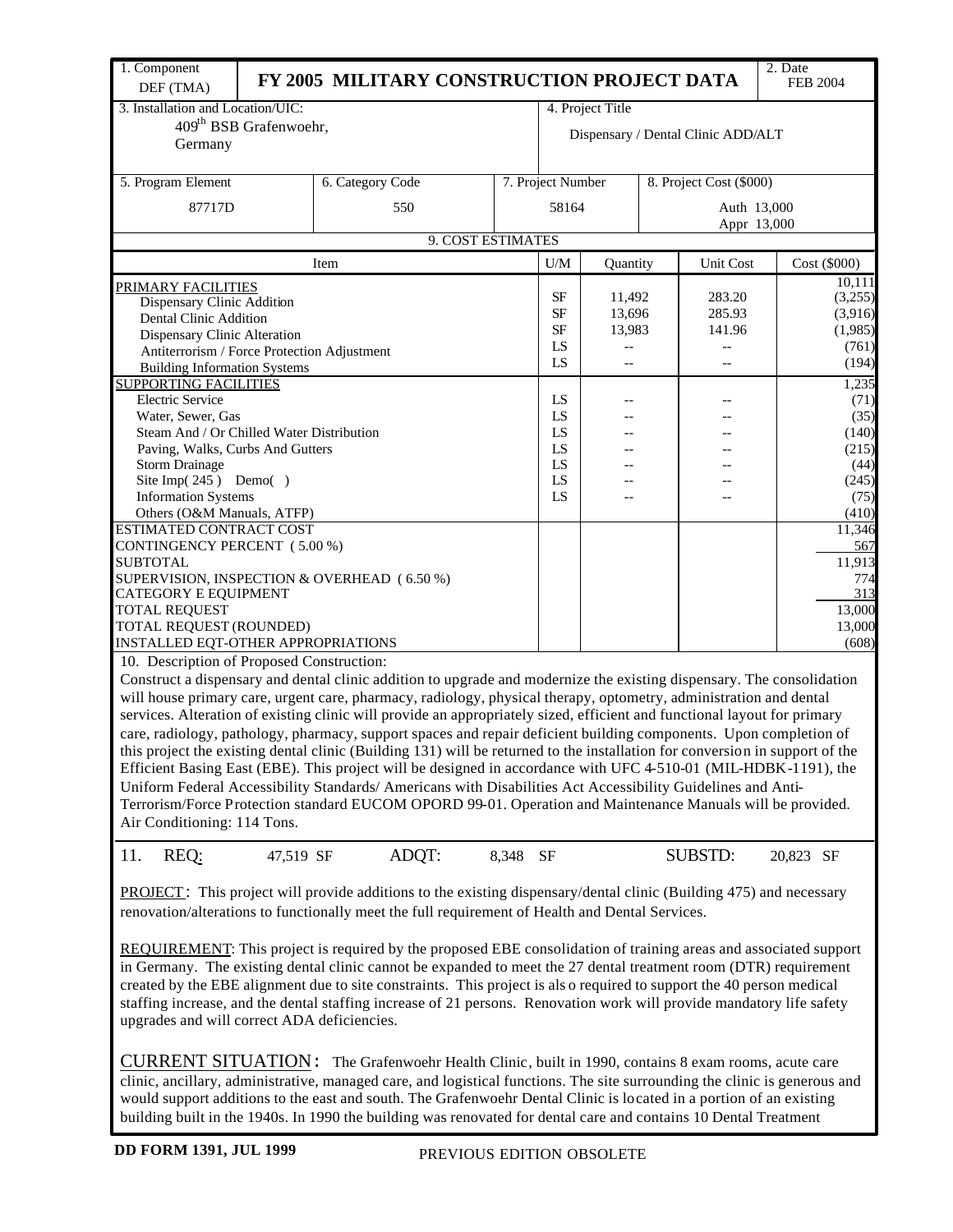| 1. Component                                                                                                                                                                                                                                                                                                                                                                                                                                                                                                                                          | FY 2005 MILITARY CONSTRUCTION PROJECT DATA                       |  |                   |                                    | 2. Date<br><b>FEB 2004</b> |  |  |  |  |  |
|-------------------------------------------------------------------------------------------------------------------------------------------------------------------------------------------------------------------------------------------------------------------------------------------------------------------------------------------------------------------------------------------------------------------------------------------------------------------------------------------------------------------------------------------------------|------------------------------------------------------------------|--|-------------------|------------------------------------|----------------------------|--|--|--|--|--|
| DEF (TMA)<br>3. Installation and Location/UIC:                                                                                                                                                                                                                                                                                                                                                                                                                                                                                                        |                                                                  |  | 4. Project Title  |                                    |                            |  |  |  |  |  |
| 409 <sup>th</sup> BSB Grafenwoehr,<br>Germany                                                                                                                                                                                                                                                                                                                                                                                                                                                                                                         |                                                                  |  |                   | Dispensary / Dental Clinic ADD/ALT |                            |  |  |  |  |  |
| 5. Program Element                                                                                                                                                                                                                                                                                                                                                                                                                                                                                                                                    | 6. Category Code                                                 |  | 7. Project Number | 8. Project Cost (\$000)            |                            |  |  |  |  |  |
| 87717D                                                                                                                                                                                                                                                                                                                                                                                                                                                                                                                                                | 550                                                              |  | 58164             | Auth 13,000                        | Appr 13,000                |  |  |  |  |  |
| CURRENT SITUATION (CONTINUED): Rooms, sterilization, administrative and logistical support areas within the<br>6,840 gross square feet building. The adjacent facilities surrounding the dental clinic prohibit placing an addition onto<br>the clinic.                                                                                                                                                                                                                                                                                               |                                                                  |  |                   |                                    |                            |  |  |  |  |  |
| <b>IMPACT IF NOT PROVIDED:</b> If this project is not provided then the EBE will be unsupported for medical and dental<br>services. Relocated military beneficiaries and their dependents will be redirected to the Vilseck facilities (which will be<br>incapable of supporting the demand) and to the Wuerzburg hospital (located over 1 hour away) for primary care. Costs<br>for medical care will increase as beneficiaries are redirected to the German economy for their primary care, despite the<br>availability of medical manpower assets. |                                                                  |  |                   |                                    |                            |  |  |  |  |  |
| ADDITIONAL: The EBE relocation is expected to begin in fiscal year 2006 necessitating this project be funded in<br>2005 to allow time for construction.                                                                                                                                                                                                                                                                                                                                                                                               |                                                                  |  |                   |                                    |                            |  |  |  |  |  |
| NATO SECURITY INVESTMENT: This project is not eligible for NATO infrastructure support, nor is it expected to<br>become eligible in the foreseeable future.                                                                                                                                                                                                                                                                                                                                                                                           |                                                                  |  |                   |                                    |                            |  |  |  |  |  |
| JOINT USE CERTIFICATION: The Director, Defense Medical Facilities Office has reviewed this project for joint use<br>potential. Joint use construction is recommended.                                                                                                                                                                                                                                                                                                                                                                                 |                                                                  |  |                   |                                    |                            |  |  |  |  |  |
| 12. Supplemental Data:<br>A. Estimated Design Data:<br>$(1)$ Status:                                                                                                                                                                                                                                                                                                                                                                                                                                                                                  |                                                                  |  |                   |                                    |                            |  |  |  |  |  |
| (a) Design Start Date                                                                                                                                                                                                                                                                                                                                                                                                                                                                                                                                 |                                                                  |  |                   | <b>OCT 2002</b>                    |                            |  |  |  |  |  |
| (b) Percent Complete As of 01 Jan 2004<br>(c) Expected 35% Design Completed                                                                                                                                                                                                                                                                                                                                                                                                                                                                           |                                                                  |  |                   | <b>JUL 2003</b>                    | 65%                        |  |  |  |  |  |
| (d) Expected 100% Design Completed                                                                                                                                                                                                                                                                                                                                                                                                                                                                                                                    |                                                                  |  |                   | <b>JUN 2004</b>                    |                            |  |  |  |  |  |
|                                                                                                                                                                                                                                                                                                                                                                                                                                                                                                                                                       | (e) Parametric Estimate Used to Develop Project Cost (YES/NO) Y  |  |                   |                                    |                            |  |  |  |  |  |
| (f) Type of Design Contract:                                                                                                                                                                                                                                                                                                                                                                                                                                                                                                                          |                                                                  |  |                   |                                    |                            |  |  |  |  |  |
|                                                                                                                                                                                                                                                                                                                                                                                                                                                                                                                                                       | 1. Design Build (YES/NO) N<br>2. Design, Bid-Build (YES/NO)<br>Y |  |                   |                                    |                            |  |  |  |  |  |
| 3. Site Adapt (YES/NO)                                                                                                                                                                                                                                                                                                                                                                                                                                                                                                                                | N                                                                |  |                   |                                    |                            |  |  |  |  |  |
|                                                                                                                                                                                                                                                                                                                                                                                                                                                                                                                                                       | (g) Energy Study & Life-Cycle Analysis Performed (YES/NO) Y      |  |                   |                                    |                            |  |  |  |  |  |
| $(2)$ Basis:                                                                                                                                                                                                                                                                                                                                                                                                                                                                                                                                          |                                                                  |  |                   |                                    |                            |  |  |  |  |  |
| (b) Where Design Was Most Recently Used                                                                                                                                                                                                                                                                                                                                                                                                                                                                                                               | (a) Standard or Definitive Design - (YES/NO) N                   |  |                   |                                    |                            |  |  |  |  |  |
| (3) Total Design Cost (c) = (a)+(b) OR (d)+(e):                                                                                                                                                                                                                                                                                                                                                                                                                                                                                                       |                                                                  |  |                   |                                    |                            |  |  |  |  |  |
| (a) Production of Plans and Specifications                                                                                                                                                                                                                                                                                                                                                                                                                                                                                                            |                                                                  |  |                   | 563                                |                            |  |  |  |  |  |
| (b) All Other Design Costs<br>(c) Total Design Cost                                                                                                                                                                                                                                                                                                                                                                                                                                                                                                   |                                                                  |  |                   | 757<br>1,320                       |                            |  |  |  |  |  |
| (d) Contract                                                                                                                                                                                                                                                                                                                                                                                                                                                                                                                                          |                                                                  |  |                   | 990                                |                            |  |  |  |  |  |
| (e) In-house                                                                                                                                                                                                                                                                                                                                                                                                                                                                                                                                          |                                                                  |  |                   | 330                                |                            |  |  |  |  |  |
|                                                                                                                                                                                                                                                                                                                                                                                                                                                                                                                                                       |                                                                  |  |                   |                                    |                            |  |  |  |  |  |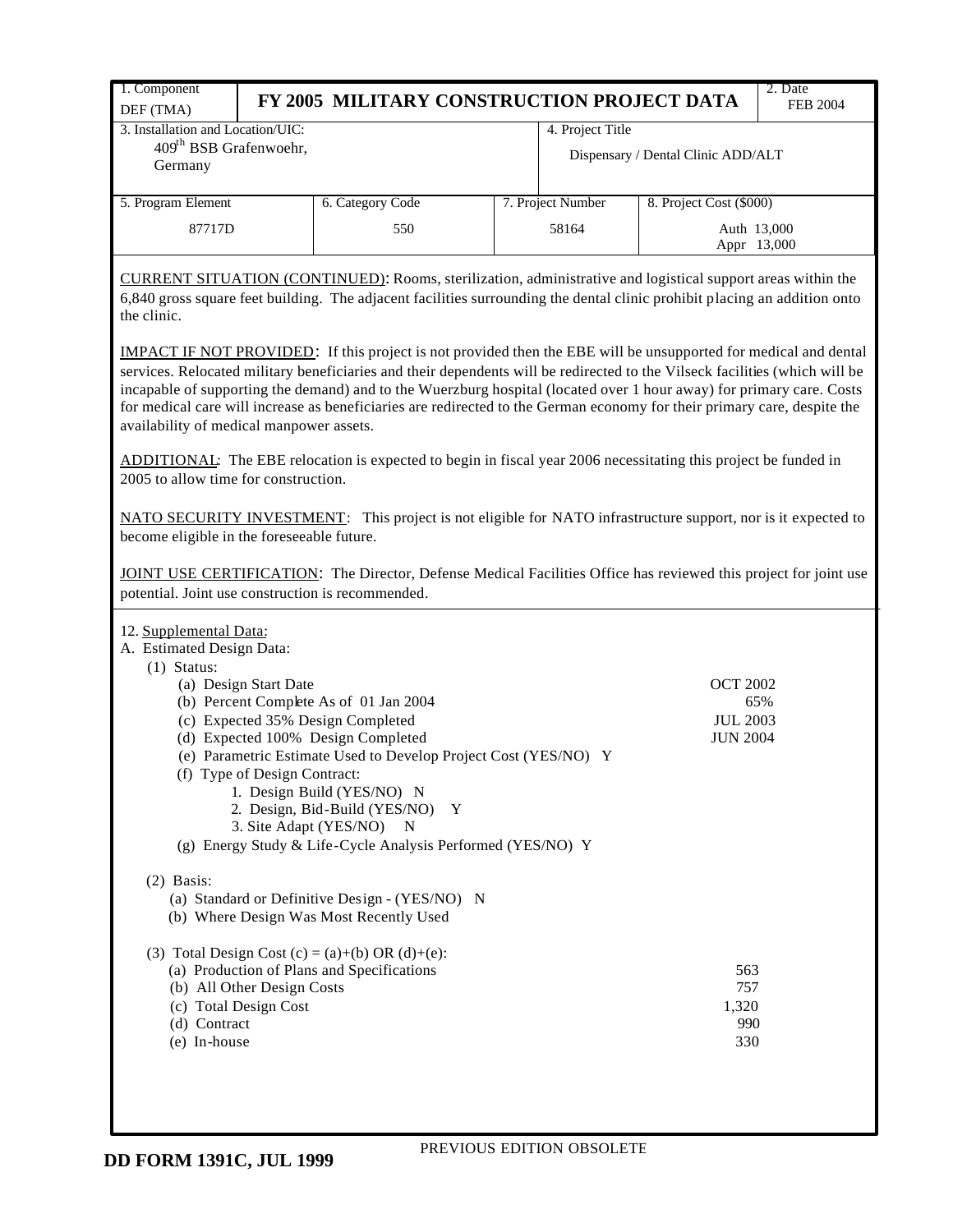| 1. Component                                                                                                             |                                                                                             |                                                |              |              |                           |                                    | 2. Date         |  |  |  |  |
|--------------------------------------------------------------------------------------------------------------------------|---------------------------------------------------------------------------------------------|------------------------------------------------|--------------|--------------|---------------------------|------------------------------------|-----------------|--|--|--|--|
| DEF (TMA)                                                                                                                |                                                                                             | FY 2005 MILITARY CONSTRUCTION PROJECT DATA     |              |              |                           |                                    | <b>FEB 2004</b> |  |  |  |  |
| 3. Installation and Location/UIC:                                                                                        |                                                                                             |                                                |              |              | 4. Project Title          |                                    |                 |  |  |  |  |
| 409 <sup>th</sup> BSB Grafenwoehr,                                                                                       |                                                                                             |                                                |              |              |                           | Dispensary / Dental Clinic ADD/ALT |                 |  |  |  |  |
| Germany                                                                                                                  |                                                                                             |                                                |              |              |                           |                                    |                 |  |  |  |  |
| 5. Program Element                                                                                                       |                                                                                             | 6. Category Code                               |              |              | 7. Project Number         | 8. Project Cost (\$000)            |                 |  |  |  |  |
| 87717D                                                                                                                   |                                                                                             | 550                                            |              |              | 58164                     |                                    | Auth 13,000     |  |  |  |  |
|                                                                                                                          |                                                                                             |                                                |              |              |                           |                                    | Appr 13,000     |  |  |  |  |
| 12.<br>Supplemental Data (Continued):                                                                                    |                                                                                             |                                                |              |              |                           |                                    |                 |  |  |  |  |
|                                                                                                                          |                                                                                             | (4) Estimated Construction Contract Award Date |              |              |                           | <b>JAN 2005</b>                    |                 |  |  |  |  |
| (5) Estimated Construction Start Date:                                                                                   |                                                                                             |                                                |              |              |                           | <b>MAR 2005</b>                    |                 |  |  |  |  |
| (6) Estimated Construction Completion Date:<br><b>MAR 2006</b>                                                           |                                                                                             |                                                |              |              |                           |                                    |                 |  |  |  |  |
|                                                                                                                          | B. Equipment associated with this project which will be provided from other appropriations: |                                                |              |              |                           |                                    |                 |  |  |  |  |
|                                                                                                                          |                                                                                             |                                                | Fiscal Year  |              |                           |                                    |                 |  |  |  |  |
| Equipment                                                                                                                |                                                                                             | Procuring                                      | Appropriated |              |                           | Cost                               |                 |  |  |  |  |
| Nomenclature                                                                                                             |                                                                                             | Appropriation                                  |              | Or Requested |                           | (5000)                             |                 |  |  |  |  |
| Investment<br>Expense                                                                                                    |                                                                                             | $\rm OP$<br>OM                                 |              | 2005<br>2006 |                           | 608<br>166                         |                 |  |  |  |  |
|                                                                                                                          |                                                                                             |                                                |              |              |                           |                                    |                 |  |  |  |  |
| 774<br>TOTAL:<br>Director, Defense Medical Facilities Office: Mr. Surinder K. Sharma, P.E.<br>Phone Number: 703-681-4324 |                                                                                             |                                                |              |              |                           |                                    |                 |  |  |  |  |
| DD FORM 1391C, JUL 1999                                                                                                  |                                                                                             |                                                |              |              | PREVIOUS EDITION OBSOLETE |                                    |                 |  |  |  |  |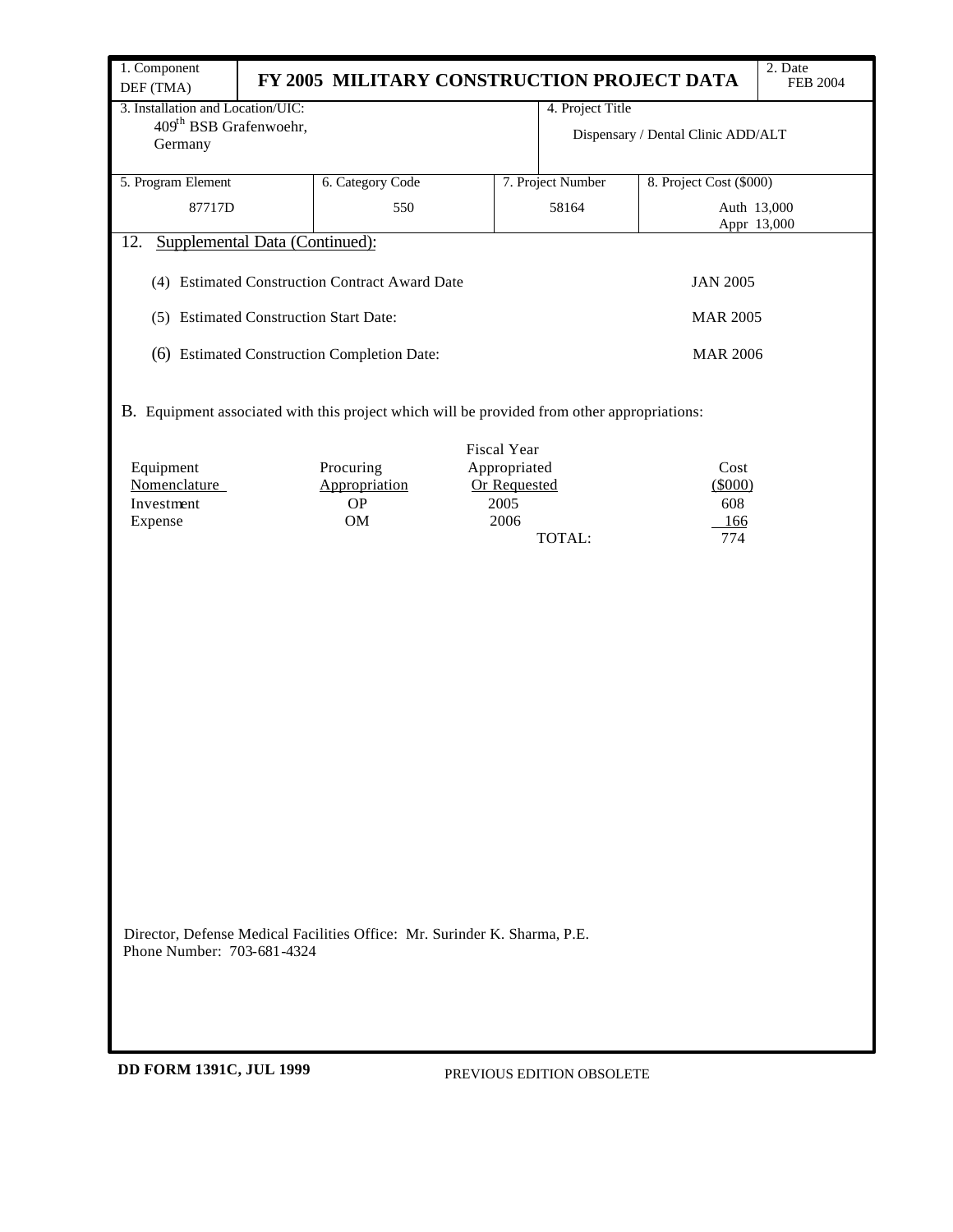|                                                                                                                                                                        |                                       |                                    |                                             |                                           |                                  |                                  |                                  |                                  | 2. DATE                              |                                  |  |
|------------------------------------------------------------------------------------------------------------------------------------------------------------------------|---------------------------------------|------------------------------------|---------------------------------------------|-------------------------------------------|----------------------------------|----------------------------------|----------------------------------|----------------------------------|--------------------------------------|----------------------------------|--|
| 1. COMPONENT<br>DEF(TMA)                                                                                                                                               |                                       |                                    |                                             | FY 2005 MILITARY CONSTRUCTION PROGRAM     | <b>FEB 2004</b>                  |                                  |                                  |                                  |                                      |                                  |  |
| 3. INSTALLATION AND LOCATION                                                                                                                                           |                                       | 4. COMMAND                         |                                             | 5. AREA CONSTRUCTION<br><b>COST INDEX</b> |                                  |                                  |                                  |                                  |                                      |                                  |  |
| Minor Construction                                                                                                                                                     |                                       | Minor Construction                 |                                             |                                           |                                  |                                  |                                  | 1.00                             |                                      |                                  |  |
| Worldwide Various                                                                                                                                                      |                                       |                                    |                                             |                                           |                                  |                                  |                                  |                                  |                                      |                                  |  |
| 6. PERSONNEL STRENGTH:                                                                                                                                                 |                                       | <b>PERMANENT</b>                   |                                             |                                           | <b>STUDENTS</b>                  |                                  |                                  | <b>SUPPORTED</b>                 |                                      |                                  |  |
|                                                                                                                                                                        | <b>OFFICER</b>                        | <b>ENLIST</b>                      | <b>CIVIL</b>                                | <b>OFFICER</b>                            | <b>ENLIST</b>                    | <b>CIVIL</b>                     | <b>OFFICER</b>                   | <b>ENLIST</b>                    | <b>CIVIL</b>                         | <b>TOTAL</b>                     |  |
| A. AS OF 30 SEP 2003<br><b>B. END FY 2009</b>                                                                                                                          | $\boldsymbol{0}$<br>$\mathbf{0}$      | $\boldsymbol{0}$<br>$\overline{0}$ | $\boldsymbol{0}$<br>$\mathbf{0}$            | $\boldsymbol{0}$<br>$\boldsymbol{0}$      | $\boldsymbol{0}$<br>$\mathbf{0}$ | $\boldsymbol{0}$<br>$\mathbf{0}$ | $\boldsymbol{0}$<br>$\mathbf{0}$ | $\boldsymbol{0}$<br>$\mathbf{0}$ | $\boldsymbol{0}$<br>$\boldsymbol{0}$ | $\boldsymbol{0}$<br>$\mathbf{0}$ |  |
|                                                                                                                                                                        |                                       |                                    |                                             |                                           |                                  |                                  |                                  |                                  |                                      |                                  |  |
| A. TOTAL AREAGE                                                                                                                                                        |                                       |                                    |                                             | 7. INVENTORY DATA (\$000)                 |                                  |                                  |                                  |                                  |                                      |                                  |  |
| B. INVENTORY TOTAL AS OF 30 SEPTEMBER 2003                                                                                                                             |                                       |                                    |                                             |                                           | $\boldsymbol{0}$                 |                                  |                                  |                                  |                                      |                                  |  |
| C. AUTHORIZATION NOT YET IN INVENTORY                                                                                                                                  |                                       |                                    |                                             |                                           | $\mathbf{0}$                     |                                  |                                  |                                  |                                      |                                  |  |
| D. AUTHORIZATION REQUESTED IN THIS PROGRAM                                                                                                                             |                                       |                                    |                                             |                                           | 3,002                            |                                  |                                  |                                  |                                      |                                  |  |
| E. AUTHORIZATION INCLUDED IN FOLLOWING PROGRAM                                                                                                                         |                                       |                                    |                                             |                                           | 3,235                            |                                  |                                  |                                  |                                      |                                  |  |
| F. PLANNED IN NEXT THREE YEARS                                                                                                                                         |                                       |                                    |                                             |                                           | 9,720                            |                                  |                                  |                                  |                                      |                                  |  |
| <b>G. REMAINING DEFICIENCY</b>                                                                                                                                         |                                       |                                    |                                             |                                           | $\boldsymbol{0}$                 |                                  |                                  |                                  |                                      |                                  |  |
| H. GRAND TOTAL                                                                                                                                                         |                                       |                                    |                                             |                                           | 15,957                           |                                  |                                  |                                  |                                      |                                  |  |
| 8. PROJECTS REQUESTED IN THIS PROGRAM:                                                                                                                                 |                                       |                                    |                                             |                                           |                                  |                                  |                                  |                                  |                                      |                                  |  |
| <b>CATEGORY</b><br><b>PROJECT</b><br>CODE<br><b>NUMBER</b>                                                                                                             |                                       |                                    | PROJECT TITLE                               |                                           |                                  |                                  | <b>COST</b><br>$(\$000)$         |                                  | <b>DESIGN</b><br><b>START</b>        | <b>STATUS</b><br><b>COMPLETE</b> |  |
| 000<br>59359                                                                                                                                                           |                                       |                                    |                                             | <b>Unspecified Minor Construction</b>     |                                  |                                  | 3,002                            |                                  | N/A                                  | N/A                              |  |
|                                                                                                                                                                        |                                       |                                    |                                             |                                           |                                  | <b>TOTAL</b>                     | 3,002                            |                                  |                                      |                                  |  |
| 9. FUTURE PROJECTS:                                                                                                                                                    |                                       |                                    |                                             |                                           |                                  |                                  |                                  |                                  |                                      |                                  |  |
| <b>CATEGORY</b><br>CODE                                                                                                                                                |                                       |                                    | PROJECT TITLE                               |                                           |                                  |                                  | <b>COST</b><br>$(\$000)$         |                                  |                                      |                                  |  |
| А.                                                                                                                                                                     |                                       |                                    |                                             |                                           |                                  |                                  |                                  |                                  |                                      |                                  |  |
|                                                                                                                                                                        | <b>Unspecified Minor Construction</b> |                                    | INCLUDED IN THE FOLLOWING PROGRAM (FY 2006: |                                           |                                  |                                  | 3,235                            |                                  |                                      |                                  |  |
| В.                                                                                                                                                                     | PLANNED NEXT THREE PROGRAM YEARS:     |                                    |                                             |                                           |                                  |                                  |                                  |                                  |                                      |                                  |  |
|                                                                                                                                                                        | <b>Unspecified Minor Construction</b> |                                    |                                             |                                           |                                  |                                  | 9,720                            |                                  |                                      |                                  |  |
| 10. MISSION OR MAJOR FUNCTION:                                                                                                                                         |                                       |                                    |                                             |                                           |                                  |                                  |                                  |                                  |                                      |                                  |  |
| Provides funds to acquire, construct, extend, alter or install permanent facilities having an approved cost of \$1,5000,000 or less not otherwise authorized by law or |                                       |                                    |                                             |                                           |                                  |                                  |                                  |                                  |                                      |                                  |  |
|                                                                                                                                                                        |                                       |                                    |                                             |                                           |                                  |                                  |                                  |                                  |                                      |                                  |  |
| projects not greater than \$3,000,000 that solely correct life-health- or safety threatening deficiencies.                                                             |                                       |                                    |                                             |                                           |                                  |                                  |                                  |                                  |                                      |                                  |  |
|                                                                                                                                                                        |                                       |                                    |                                             |                                           |                                  |                                  |                                  |                                  |                                      |                                  |  |
|                                                                                                                                                                        |                                       |                                    |                                             |                                           |                                  |                                  |                                  |                                  |                                      |                                  |  |
| 11. OUTSTANDING POLLUTION AND SAFETY DEFICIENCIES:                                                                                                                     |                                       |                                    |                                             |                                           |                                  |                                  |                                  |                                  |                                      |                                  |  |
|                                                                                                                                                                        |                                       |                                    |                                             |                                           |                                  |                                  |                                  |                                  |                                      |                                  |  |
| A. AIR POLLUTION<br>$\boldsymbol{0}$                                                                                                                                   |                                       |                                    |                                             |                                           |                                  |                                  |                                  |                                  |                                      |                                  |  |
| <b>B. WATER POLLUTION</b><br>$\boldsymbol{0}$                                                                                                                          |                                       |                                    |                                             |                                           |                                  |                                  |                                  |                                  |                                      |                                  |  |
| C. OCCUPATIONAL SAFETY AND HEALTH<br>$\mathbf{0}$                                                                                                                      |                                       |                                    |                                             |                                           |                                  |                                  |                                  |                                  |                                      |                                  |  |
| D. OTHER                                                                                                                                                               |                                       |                                    |                                             |                                           |                                  |                                  |                                  | $\boldsymbol{0}$                 |                                      |                                  |  |
|                                                                                                                                                                        |                                       |                                    |                                             |                                           |                                  |                                  |                                  |                                  |                                      |                                  |  |
|                                                                                                                                                                        |                                       |                                    |                                             |                                           |                                  |                                  |                                  |                                  |                                      |                                  |  |

**DD FORM 1390, JUL 1999 PREVIOUS EDITION OBSOLETE**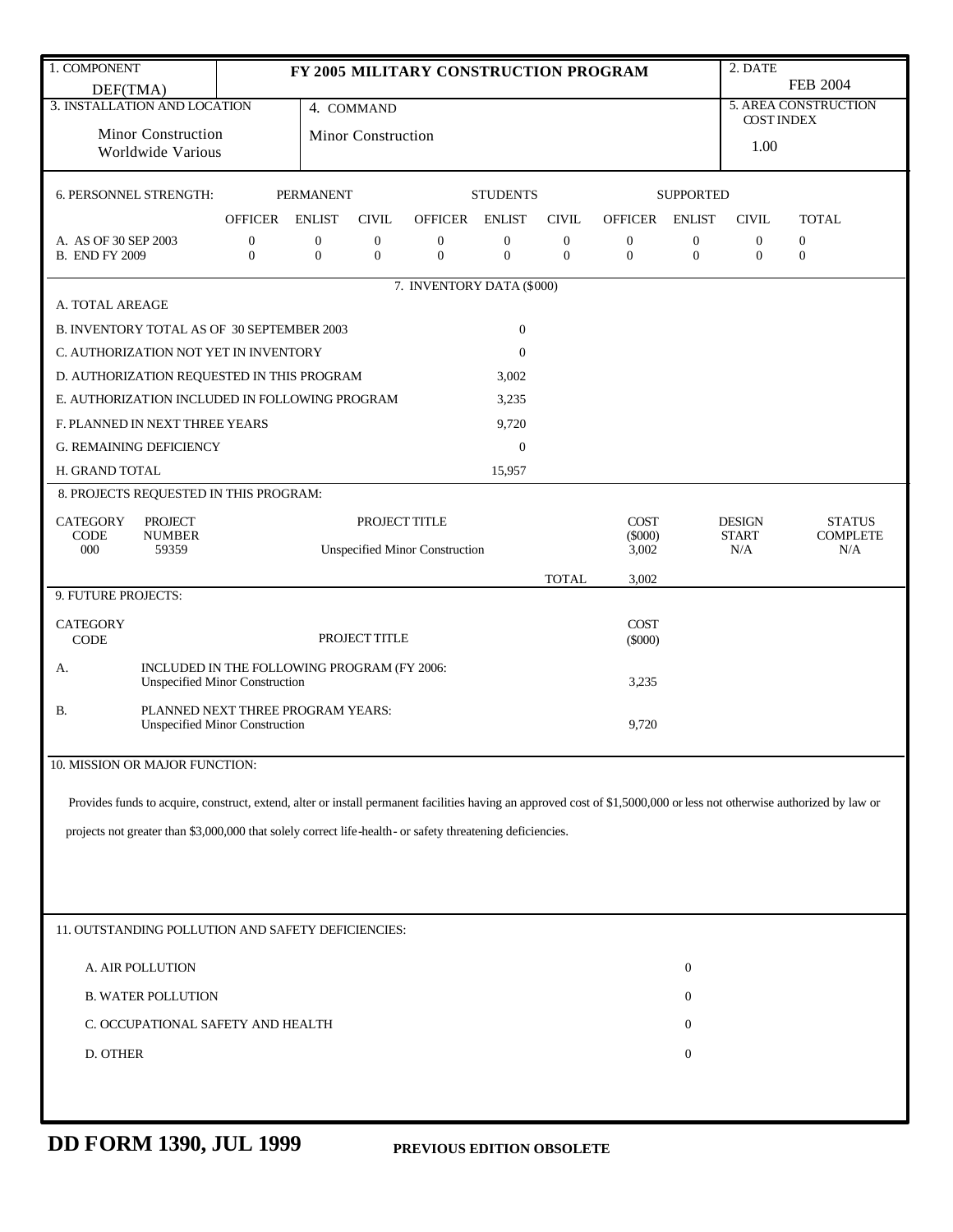| 3. Installation and Location/UIC:<br>4. Project Title<br><b>Minor Construction</b><br><b>Unspecified Minor Construction</b><br>Worldwide Various<br>5. Program Element<br>7. Project Number<br>6. Category Code<br>8. Project Cost (\$000)<br>87717D<br>000<br>59359<br>3,002<br>9. COST ESTIMATES<br>U/M<br><b>Unit Cost</b><br>Cost (\$000)<br>Item<br>Quantity<br>3,002<br><b>PRIMARY FACILITIES</b><br>(3,002)<br>LS<br><b>Unspecified Minor Construction</b><br><b>SUPPORTING FACILITIES</b><br><b>Electric Service</b><br>Water, Sewer, Gas<br>Paving, Walks, Curbs And Gutters<br><b>Storm Drainage</b><br>Site Imp () Demo()<br>Other<br><b>ESTIMATED CONTRACT COST</b><br>3,002<br>CONTINGENCY PERCENT (0.00%)<br>SUBTOTAL<br>SUPERVISION, INSPECTION & OVERHEAD (0.00%)<br>CATEGORY E EQUIPMENT<br><b>TOTAL REQUEST</b><br>TOTAL REQUEST (NOT ROUNDED)<br>INSTALLED EQT-OTHER APPROPRIATIONS<br>(0)<br>10. Description of Proposed Construction:<br>Unspecified minor construction projects within the concepts of Title 10 USC 2805 not otherwise authorized by law<br>(except family housing) having an approved cost of \$1,500,000 or less, including construction, alteration, or<br>conversion of permanent or temporary facilities. Upon enactment of the FY 96 Defense Bill the ceiling was raised to<br>\$3,000,000 per project for projects that solely correct a life-, health-, or safety-threatening deficiency.<br>REQ:<br>SF<br>ADQT:<br><b>SF</b><br><b>SUBSTD:</b><br><b>SF</b><br>11.<br>PROJECT:<br>Title 10 USC 2805 provides authority to the Secretary of Defense and the Secretaries of the Military Departments to<br>acquire, construct, extend, alter or install permanent facilities having an approved cost of \$1,500,000 or less<br>not otherwise authorized by law. Included are those items required for which a need cannot reasonably be foreseen nor<br>justified in time to be included in an annual military construction program, but are so urgently required that<br>financing cannot be deferred until legislation in support of a new program is enacted. Upon enactment of the FY 96<br>Defense Bill the ceiling was raised to \$3,000,000 per project for projects that solely correct a life-, health-, or<br>safety-threatening deficiency.<br>Director, Defense Medical Facilities Office, Mr. Surinder K. Sharma, PE.<br>Phone Number: 703-681-4324<br><b>DD FORM 1391, JUL 1999</b><br>PREVIOUS EDITION IS OBSOLETE | 1. Component |  | FY 2005 MILITARY CONSTRUCTION PROJECT DATA |  |  |  |  |  | 2. Date<br><b>FEB 2004</b> |  |  |  |
|--------------------------------------------------------------------------------------------------------------------------------------------------------------------------------------------------------------------------------------------------------------------------------------------------------------------------------------------------------------------------------------------------------------------------------------------------------------------------------------------------------------------------------------------------------------------------------------------------------------------------------------------------------------------------------------------------------------------------------------------------------------------------------------------------------------------------------------------------------------------------------------------------------------------------------------------------------------------------------------------------------------------------------------------------------------------------------------------------------------------------------------------------------------------------------------------------------------------------------------------------------------------------------------------------------------------------------------------------------------------------------------------------------------------------------------------------------------------------------------------------------------------------------------------------------------------------------------------------------------------------------------------------------------------------------------------------------------------------------------------------------------------------------------------------------------------------------------------------------------------------------------------------------------------------------------------------------------------------------------------------------------------------------------------------------------------------------------------------------------------------------------------------------------------------------------------------------------------------------------------------------------------------------------------------------------------------------------------------------------------------------------------------------------------------------------------------------------------------------|--------------|--|--------------------------------------------|--|--|--|--|--|----------------------------|--|--|--|
|                                                                                                                                                                                                                                                                                                                                                                                                                                                                                                                                                                                                                                                                                                                                                                                                                                                                                                                                                                                                                                                                                                                                                                                                                                                                                                                                                                                                                                                                                                                                                                                                                                                                                                                                                                                                                                                                                                                                                                                                                                                                                                                                                                                                                                                                                                                                                                                                                                                                                | DEF (TMA)    |  |                                            |  |  |  |  |  |                            |  |  |  |
|                                                                                                                                                                                                                                                                                                                                                                                                                                                                                                                                                                                                                                                                                                                                                                                                                                                                                                                                                                                                                                                                                                                                                                                                                                                                                                                                                                                                                                                                                                                                                                                                                                                                                                                                                                                                                                                                                                                                                                                                                                                                                                                                                                                                                                                                                                                                                                                                                                                                                |              |  |                                            |  |  |  |  |  |                            |  |  |  |
|                                                                                                                                                                                                                                                                                                                                                                                                                                                                                                                                                                                                                                                                                                                                                                                                                                                                                                                                                                                                                                                                                                                                                                                                                                                                                                                                                                                                                                                                                                                                                                                                                                                                                                                                                                                                                                                                                                                                                                                                                                                                                                                                                                                                                                                                                                                                                                                                                                                                                |              |  |                                            |  |  |  |  |  |                            |  |  |  |
|                                                                                                                                                                                                                                                                                                                                                                                                                                                                                                                                                                                                                                                                                                                                                                                                                                                                                                                                                                                                                                                                                                                                                                                                                                                                                                                                                                                                                                                                                                                                                                                                                                                                                                                                                                                                                                                                                                                                                                                                                                                                                                                                                                                                                                                                                                                                                                                                                                                                                |              |  |                                            |  |  |  |  |  |                            |  |  |  |
|                                                                                                                                                                                                                                                                                                                                                                                                                                                                                                                                                                                                                                                                                                                                                                                                                                                                                                                                                                                                                                                                                                                                                                                                                                                                                                                                                                                                                                                                                                                                                                                                                                                                                                                                                                                                                                                                                                                                                                                                                                                                                                                                                                                                                                                                                                                                                                                                                                                                                |              |  |                                            |  |  |  |  |  |                            |  |  |  |
|                                                                                                                                                                                                                                                                                                                                                                                                                                                                                                                                                                                                                                                                                                                                                                                                                                                                                                                                                                                                                                                                                                                                                                                                                                                                                                                                                                                                                                                                                                                                                                                                                                                                                                                                                                                                                                                                                                                                                                                                                                                                                                                                                                                                                                                                                                                                                                                                                                                                                |              |  |                                            |  |  |  |  |  |                            |  |  |  |
|                                                                                                                                                                                                                                                                                                                                                                                                                                                                                                                                                                                                                                                                                                                                                                                                                                                                                                                                                                                                                                                                                                                                                                                                                                                                                                                                                                                                                                                                                                                                                                                                                                                                                                                                                                                                                                                                                                                                                                                                                                                                                                                                                                                                                                                                                                                                                                                                                                                                                |              |  |                                            |  |  |  |  |  |                            |  |  |  |
|                                                                                                                                                                                                                                                                                                                                                                                                                                                                                                                                                                                                                                                                                                                                                                                                                                                                                                                                                                                                                                                                                                                                                                                                                                                                                                                                                                                                                                                                                                                                                                                                                                                                                                                                                                                                                                                                                                                                                                                                                                                                                                                                                                                                                                                                                                                                                                                                                                                                                |              |  |                                            |  |  |  |  |  |                            |  |  |  |
|                                                                                                                                                                                                                                                                                                                                                                                                                                                                                                                                                                                                                                                                                                                                                                                                                                                                                                                                                                                                                                                                                                                                                                                                                                                                                                                                                                                                                                                                                                                                                                                                                                                                                                                                                                                                                                                                                                                                                                                                                                                                                                                                                                                                                                                                                                                                                                                                                                                                                |              |  |                                            |  |  |  |  |  |                            |  |  |  |
|                                                                                                                                                                                                                                                                                                                                                                                                                                                                                                                                                                                                                                                                                                                                                                                                                                                                                                                                                                                                                                                                                                                                                                                                                                                                                                                                                                                                                                                                                                                                                                                                                                                                                                                                                                                                                                                                                                                                                                                                                                                                                                                                                                                                                                                                                                                                                                                                                                                                                |              |  |                                            |  |  |  |  |  |                            |  |  |  |
|                                                                                                                                                                                                                                                                                                                                                                                                                                                                                                                                                                                                                                                                                                                                                                                                                                                                                                                                                                                                                                                                                                                                                                                                                                                                                                                                                                                                                                                                                                                                                                                                                                                                                                                                                                                                                                                                                                                                                                                                                                                                                                                                                                                                                                                                                                                                                                                                                                                                                |              |  |                                            |  |  |  |  |  |                            |  |  |  |
|                                                                                                                                                                                                                                                                                                                                                                                                                                                                                                                                                                                                                                                                                                                                                                                                                                                                                                                                                                                                                                                                                                                                                                                                                                                                                                                                                                                                                                                                                                                                                                                                                                                                                                                                                                                                                                                                                                                                                                                                                                                                                                                                                                                                                                                                                                                                                                                                                                                                                |              |  |                                            |  |  |  |  |  |                            |  |  |  |
|                                                                                                                                                                                                                                                                                                                                                                                                                                                                                                                                                                                                                                                                                                                                                                                                                                                                                                                                                                                                                                                                                                                                                                                                                                                                                                                                                                                                                                                                                                                                                                                                                                                                                                                                                                                                                                                                                                                                                                                                                                                                                                                                                                                                                                                                                                                                                                                                                                                                                |              |  |                                            |  |  |  |  |  |                            |  |  |  |
|                                                                                                                                                                                                                                                                                                                                                                                                                                                                                                                                                                                                                                                                                                                                                                                                                                                                                                                                                                                                                                                                                                                                                                                                                                                                                                                                                                                                                                                                                                                                                                                                                                                                                                                                                                                                                                                                                                                                                                                                                                                                                                                                                                                                                                                                                                                                                                                                                                                                                |              |  |                                            |  |  |  |  |  |                            |  |  |  |
|                                                                                                                                                                                                                                                                                                                                                                                                                                                                                                                                                                                                                                                                                                                                                                                                                                                                                                                                                                                                                                                                                                                                                                                                                                                                                                                                                                                                                                                                                                                                                                                                                                                                                                                                                                                                                                                                                                                                                                                                                                                                                                                                                                                                                                                                                                                                                                                                                                                                                |              |  |                                            |  |  |  |  |  |                            |  |  |  |
|                                                                                                                                                                                                                                                                                                                                                                                                                                                                                                                                                                                                                                                                                                                                                                                                                                                                                                                                                                                                                                                                                                                                                                                                                                                                                                                                                                                                                                                                                                                                                                                                                                                                                                                                                                                                                                                                                                                                                                                                                                                                                                                                                                                                                                                                                                                                                                                                                                                                                |              |  |                                            |  |  |  |  |  |                            |  |  |  |
|                                                                                                                                                                                                                                                                                                                                                                                                                                                                                                                                                                                                                                                                                                                                                                                                                                                                                                                                                                                                                                                                                                                                                                                                                                                                                                                                                                                                                                                                                                                                                                                                                                                                                                                                                                                                                                                                                                                                                                                                                                                                                                                                                                                                                                                                                                                                                                                                                                                                                |              |  |                                            |  |  |  |  |  |                            |  |  |  |
|                                                                                                                                                                                                                                                                                                                                                                                                                                                                                                                                                                                                                                                                                                                                                                                                                                                                                                                                                                                                                                                                                                                                                                                                                                                                                                                                                                                                                                                                                                                                                                                                                                                                                                                                                                                                                                                                                                                                                                                                                                                                                                                                                                                                                                                                                                                                                                                                                                                                                |              |  |                                            |  |  |  |  |  |                            |  |  |  |
|                                                                                                                                                                                                                                                                                                                                                                                                                                                                                                                                                                                                                                                                                                                                                                                                                                                                                                                                                                                                                                                                                                                                                                                                                                                                                                                                                                                                                                                                                                                                                                                                                                                                                                                                                                                                                                                                                                                                                                                                                                                                                                                                                                                                                                                                                                                                                                                                                                                                                |              |  |                                            |  |  |  |  |  |                            |  |  |  |
|                                                                                                                                                                                                                                                                                                                                                                                                                                                                                                                                                                                                                                                                                                                                                                                                                                                                                                                                                                                                                                                                                                                                                                                                                                                                                                                                                                                                                                                                                                                                                                                                                                                                                                                                                                                                                                                                                                                                                                                                                                                                                                                                                                                                                                                                                                                                                                                                                                                                                |              |  |                                            |  |  |  |  |  |                            |  |  |  |
|                                                                                                                                                                                                                                                                                                                                                                                                                                                                                                                                                                                                                                                                                                                                                                                                                                                                                                                                                                                                                                                                                                                                                                                                                                                                                                                                                                                                                                                                                                                                                                                                                                                                                                                                                                                                                                                                                                                                                                                                                                                                                                                                                                                                                                                                                                                                                                                                                                                                                |              |  |                                            |  |  |  |  |  | 3,002                      |  |  |  |
|                                                                                                                                                                                                                                                                                                                                                                                                                                                                                                                                                                                                                                                                                                                                                                                                                                                                                                                                                                                                                                                                                                                                                                                                                                                                                                                                                                                                                                                                                                                                                                                                                                                                                                                                                                                                                                                                                                                                                                                                                                                                                                                                                                                                                                                                                                                                                                                                                                                                                |              |  |                                            |  |  |  |  |  |                            |  |  |  |
|                                                                                                                                                                                                                                                                                                                                                                                                                                                                                                                                                                                                                                                                                                                                                                                                                                                                                                                                                                                                                                                                                                                                                                                                                                                                                                                                                                                                                                                                                                                                                                                                                                                                                                                                                                                                                                                                                                                                                                                                                                                                                                                                                                                                                                                                                                                                                                                                                                                                                |              |  |                                            |  |  |  |  |  | 3,002                      |  |  |  |
|                                                                                                                                                                                                                                                                                                                                                                                                                                                                                                                                                                                                                                                                                                                                                                                                                                                                                                                                                                                                                                                                                                                                                                                                                                                                                                                                                                                                                                                                                                                                                                                                                                                                                                                                                                                                                                                                                                                                                                                                                                                                                                                                                                                                                                                                                                                                                                                                                                                                                |              |  |                                            |  |  |  |  |  | 3,002                      |  |  |  |
|                                                                                                                                                                                                                                                                                                                                                                                                                                                                                                                                                                                                                                                                                                                                                                                                                                                                                                                                                                                                                                                                                                                                                                                                                                                                                                                                                                                                                                                                                                                                                                                                                                                                                                                                                                                                                                                                                                                                                                                                                                                                                                                                                                                                                                                                                                                                                                                                                                                                                |              |  |                                            |  |  |  |  |  |                            |  |  |  |
|                                                                                                                                                                                                                                                                                                                                                                                                                                                                                                                                                                                                                                                                                                                                                                                                                                                                                                                                                                                                                                                                                                                                                                                                                                                                                                                                                                                                                                                                                                                                                                                                                                                                                                                                                                                                                                                                                                                                                                                                                                                                                                                                                                                                                                                                                                                                                                                                                                                                                |              |  |                                            |  |  |  |  |  |                            |  |  |  |
|                                                                                                                                                                                                                                                                                                                                                                                                                                                                                                                                                                                                                                                                                                                                                                                                                                                                                                                                                                                                                                                                                                                                                                                                                                                                                                                                                                                                                                                                                                                                                                                                                                                                                                                                                                                                                                                                                                                                                                                                                                                                                                                                                                                                                                                                                                                                                                                                                                                                                |              |  |                                            |  |  |  |  |  |                            |  |  |  |
|                                                                                                                                                                                                                                                                                                                                                                                                                                                                                                                                                                                                                                                                                                                                                                                                                                                                                                                                                                                                                                                                                                                                                                                                                                                                                                                                                                                                                                                                                                                                                                                                                                                                                                                                                                                                                                                                                                                                                                                                                                                                                                                                                                                                                                                                                                                                                                                                                                                                                |              |  |                                            |  |  |  |  |  |                            |  |  |  |
|                                                                                                                                                                                                                                                                                                                                                                                                                                                                                                                                                                                                                                                                                                                                                                                                                                                                                                                                                                                                                                                                                                                                                                                                                                                                                                                                                                                                                                                                                                                                                                                                                                                                                                                                                                                                                                                                                                                                                                                                                                                                                                                                                                                                                                                                                                                                                                                                                                                                                |              |  |                                            |  |  |  |  |  |                            |  |  |  |
|                                                                                                                                                                                                                                                                                                                                                                                                                                                                                                                                                                                                                                                                                                                                                                                                                                                                                                                                                                                                                                                                                                                                                                                                                                                                                                                                                                                                                                                                                                                                                                                                                                                                                                                                                                                                                                                                                                                                                                                                                                                                                                                                                                                                                                                                                                                                                                                                                                                                                |              |  |                                            |  |  |  |  |  |                            |  |  |  |
|                                                                                                                                                                                                                                                                                                                                                                                                                                                                                                                                                                                                                                                                                                                                                                                                                                                                                                                                                                                                                                                                                                                                                                                                                                                                                                                                                                                                                                                                                                                                                                                                                                                                                                                                                                                                                                                                                                                                                                                                                                                                                                                                                                                                                                                                                                                                                                                                                                                                                |              |  |                                            |  |  |  |  |  |                            |  |  |  |
|                                                                                                                                                                                                                                                                                                                                                                                                                                                                                                                                                                                                                                                                                                                                                                                                                                                                                                                                                                                                                                                                                                                                                                                                                                                                                                                                                                                                                                                                                                                                                                                                                                                                                                                                                                                                                                                                                                                                                                                                                                                                                                                                                                                                                                                                                                                                                                                                                                                                                |              |  |                                            |  |  |  |  |  |                            |  |  |  |
|                                                                                                                                                                                                                                                                                                                                                                                                                                                                                                                                                                                                                                                                                                                                                                                                                                                                                                                                                                                                                                                                                                                                                                                                                                                                                                                                                                                                                                                                                                                                                                                                                                                                                                                                                                                                                                                                                                                                                                                                                                                                                                                                                                                                                                                                                                                                                                                                                                                                                |              |  |                                            |  |  |  |  |  |                            |  |  |  |
|                                                                                                                                                                                                                                                                                                                                                                                                                                                                                                                                                                                                                                                                                                                                                                                                                                                                                                                                                                                                                                                                                                                                                                                                                                                                                                                                                                                                                                                                                                                                                                                                                                                                                                                                                                                                                                                                                                                                                                                                                                                                                                                                                                                                                                                                                                                                                                                                                                                                                |              |  |                                            |  |  |  |  |  |                            |  |  |  |
|                                                                                                                                                                                                                                                                                                                                                                                                                                                                                                                                                                                                                                                                                                                                                                                                                                                                                                                                                                                                                                                                                                                                                                                                                                                                                                                                                                                                                                                                                                                                                                                                                                                                                                                                                                                                                                                                                                                                                                                                                                                                                                                                                                                                                                                                                                                                                                                                                                                                                |              |  |                                            |  |  |  |  |  |                            |  |  |  |
|                                                                                                                                                                                                                                                                                                                                                                                                                                                                                                                                                                                                                                                                                                                                                                                                                                                                                                                                                                                                                                                                                                                                                                                                                                                                                                                                                                                                                                                                                                                                                                                                                                                                                                                                                                                                                                                                                                                                                                                                                                                                                                                                                                                                                                                                                                                                                                                                                                                                                |              |  |                                            |  |  |  |  |  |                            |  |  |  |
|                                                                                                                                                                                                                                                                                                                                                                                                                                                                                                                                                                                                                                                                                                                                                                                                                                                                                                                                                                                                                                                                                                                                                                                                                                                                                                                                                                                                                                                                                                                                                                                                                                                                                                                                                                                                                                                                                                                                                                                                                                                                                                                                                                                                                                                                                                                                                                                                                                                                                |              |  |                                            |  |  |  |  |  |                            |  |  |  |
|                                                                                                                                                                                                                                                                                                                                                                                                                                                                                                                                                                                                                                                                                                                                                                                                                                                                                                                                                                                                                                                                                                                                                                                                                                                                                                                                                                                                                                                                                                                                                                                                                                                                                                                                                                                                                                                                                                                                                                                                                                                                                                                                                                                                                                                                                                                                                                                                                                                                                |              |  |                                            |  |  |  |  |  |                            |  |  |  |
|                                                                                                                                                                                                                                                                                                                                                                                                                                                                                                                                                                                                                                                                                                                                                                                                                                                                                                                                                                                                                                                                                                                                                                                                                                                                                                                                                                                                                                                                                                                                                                                                                                                                                                                                                                                                                                                                                                                                                                                                                                                                                                                                                                                                                                                                                                                                                                                                                                                                                |              |  |                                            |  |  |  |  |  |                            |  |  |  |
|                                                                                                                                                                                                                                                                                                                                                                                                                                                                                                                                                                                                                                                                                                                                                                                                                                                                                                                                                                                                                                                                                                                                                                                                                                                                                                                                                                                                                                                                                                                                                                                                                                                                                                                                                                                                                                                                                                                                                                                                                                                                                                                                                                                                                                                                                                                                                                                                                                                                                |              |  |                                            |  |  |  |  |  |                            |  |  |  |
|                                                                                                                                                                                                                                                                                                                                                                                                                                                                                                                                                                                                                                                                                                                                                                                                                                                                                                                                                                                                                                                                                                                                                                                                                                                                                                                                                                                                                                                                                                                                                                                                                                                                                                                                                                                                                                                                                                                                                                                                                                                                                                                                                                                                                                                                                                                                                                                                                                                                                |              |  |                                            |  |  |  |  |  |                            |  |  |  |
|                                                                                                                                                                                                                                                                                                                                                                                                                                                                                                                                                                                                                                                                                                                                                                                                                                                                                                                                                                                                                                                                                                                                                                                                                                                                                                                                                                                                                                                                                                                                                                                                                                                                                                                                                                                                                                                                                                                                                                                                                                                                                                                                                                                                                                                                                                                                                                                                                                                                                |              |  |                                            |  |  |  |  |  |                            |  |  |  |
|                                                                                                                                                                                                                                                                                                                                                                                                                                                                                                                                                                                                                                                                                                                                                                                                                                                                                                                                                                                                                                                                                                                                                                                                                                                                                                                                                                                                                                                                                                                                                                                                                                                                                                                                                                                                                                                                                                                                                                                                                                                                                                                                                                                                                                                                                                                                                                                                                                                                                |              |  |                                            |  |  |  |  |  |                            |  |  |  |
|                                                                                                                                                                                                                                                                                                                                                                                                                                                                                                                                                                                                                                                                                                                                                                                                                                                                                                                                                                                                                                                                                                                                                                                                                                                                                                                                                                                                                                                                                                                                                                                                                                                                                                                                                                                                                                                                                                                                                                                                                                                                                                                                                                                                                                                                                                                                                                                                                                                                                |              |  |                                            |  |  |  |  |  |                            |  |  |  |
|                                                                                                                                                                                                                                                                                                                                                                                                                                                                                                                                                                                                                                                                                                                                                                                                                                                                                                                                                                                                                                                                                                                                                                                                                                                                                                                                                                                                                                                                                                                                                                                                                                                                                                                                                                                                                                                                                                                                                                                                                                                                                                                                                                                                                                                                                                                                                                                                                                                                                |              |  |                                            |  |  |  |  |  |                            |  |  |  |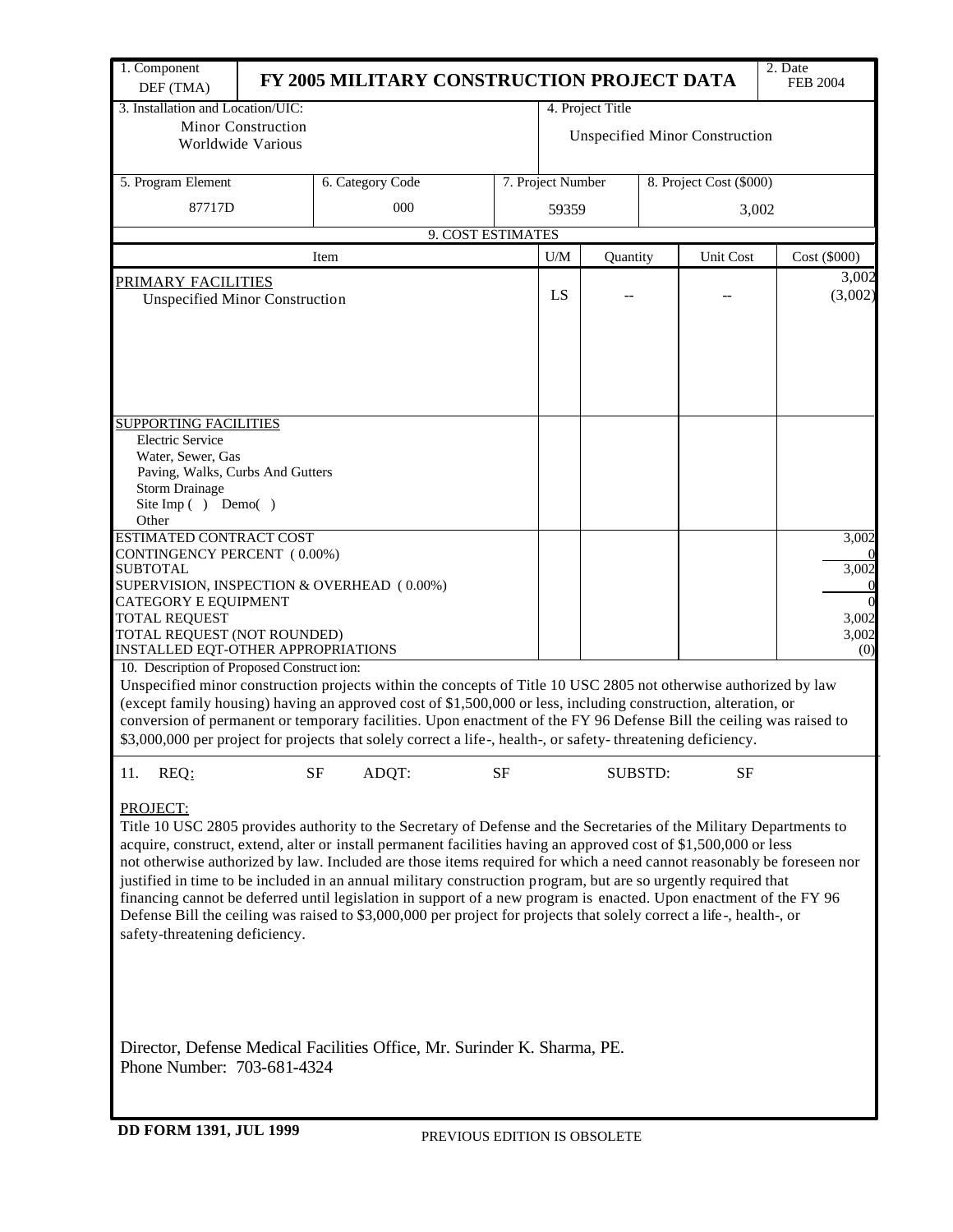| 1. COMPONENT                                                                                                                                                                                                                                                                                                                            |  |                                              |                                  |                                     |                                  | FY 2005 MILITARY CONSTRUCTION PROGRAM |                                      |                                  |                                    |                       | 2. DATE                       |                                  |  |  |
|-----------------------------------------------------------------------------------------------------------------------------------------------------------------------------------------------------------------------------------------------------------------------------------------------------------------------------------------|--|----------------------------------------------|----------------------------------|-------------------------------------|----------------------------------|---------------------------------------|--------------------------------------|----------------------------------|------------------------------------|-----------------------|-------------------------------|----------------------------------|--|--|
| DEF(TMA)                                                                                                                                                                                                                                                                                                                                |  |                                              |                                  |                                     |                                  |                                       |                                      |                                  |                                    |                       |                               | <b>FEB 2004</b>                  |  |  |
| 3. INSTALLATION AND LOCATION                                                                                                                                                                                                                                                                                                            |  | 4. COMMAND                                   |                                  |                                     |                                  |                                       |                                      |                                  |                                    |                       | <b>COST INDEX</b>             | <b>5. AREA CONSTRUCTION</b>      |  |  |
| Planning and Design                                                                                                                                                                                                                                                                                                                     |  |                                              |                                  |                                     |                                  | Planning and Design                   |                                      |                                  |                                    |                       | 1.00                          |                                  |  |  |
| Worldwide Various                                                                                                                                                                                                                                                                                                                       |  |                                              |                                  |                                     |                                  |                                       |                                      |                                  |                                    |                       |                               |                                  |  |  |
| <b>6. PERSONNEL STRENGTH:</b>                                                                                                                                                                                                                                                                                                           |  |                                              |                                  | <b>PERMANENT</b><br><b>STUDENTS</b> |                                  |                                       |                                      |                                  |                                    | <b>SUPPORTED</b>      |                               |                                  |  |  |
|                                                                                                                                                                                                                                                                                                                                         |  | <b>OFFICER</b>                               | <b>ENLIST</b>                    |                                     | <b>CIVIL</b>                     | <b>OFFICER</b>                        | <b>ENLIST</b>                        | <b>CIVIL</b>                     | <b>OFFICER</b>                     | <b>ENLIST</b>         | <b>CIVIL</b>                  | <b>TOTAL</b>                     |  |  |
| A. AS OF 30 SEP 2003<br><b>B. END FY 2009</b>                                                                                                                                                                                                                                                                                           |  | $\boldsymbol{0}$<br>$\mathbf{0}$             | $\boldsymbol{0}$<br>$\mathbf{0}$ |                                     | $\boldsymbol{0}$<br>$\mathbf{0}$ | $\boldsymbol{0}$<br>$\mathbf{0}$      | $\boldsymbol{0}$<br>$\boldsymbol{0}$ | $\boldsymbol{0}$<br>$\mathbf{0}$ | $\boldsymbol{0}$<br>$\overline{0}$ | 0<br>$\boldsymbol{0}$ | 0<br>$\mathbf{0}$             | $\boldsymbol{0}$<br>$\mathbf{0}$ |  |  |
|                                                                                                                                                                                                                                                                                                                                         |  |                                              |                                  |                                     |                                  | 7. INVENTORY DATA (\$000)             |                                      |                                  |                                    |                       |                               |                                  |  |  |
| A. TOTAL AREAGE                                                                                                                                                                                                                                                                                                                         |  |                                              |                                  |                                     |                                  |                                       |                                      |                                  |                                    |                       |                               |                                  |  |  |
| B. INVENTORY TOTAL AS OF 30 SEPTEMBER 2003                                                                                                                                                                                                                                                                                              |  |                                              |                                  |                                     |                                  |                                       | $\boldsymbol{0}$                     |                                  |                                    |                       |                               |                                  |  |  |
| C. AUTHORIZATION NOT YET IN INVENTORY                                                                                                                                                                                                                                                                                                   |  |                                              |                                  |                                     |                                  |                                       | $\mathbf{0}$                         |                                  |                                    |                       |                               |                                  |  |  |
| D. AUTHORIZATION REQUESTED IN THIS PROGRAM                                                                                                                                                                                                                                                                                              |  |                                              |                                  |                                     |                                  |                                       | 29,400                               |                                  |                                    |                       |                               |                                  |  |  |
| E. AUTHORIZATION INCLUDED IN FOLLOWING PROGRAM                                                                                                                                                                                                                                                                                          |  |                                              |                                  |                                     |                                  |                                       | 26,200                               |                                  |                                    |                       |                               |                                  |  |  |
| F. PLANNED IN NEXT THREE YEARS                                                                                                                                                                                                                                                                                                          |  |                                              |                                  |                                     |                                  |                                       | 71,677                               |                                  |                                    |                       |                               |                                  |  |  |
| <b>G. REMAINING DEFICIENCY</b>                                                                                                                                                                                                                                                                                                          |  |                                              |                                  |                                     |                                  |                                       | $\boldsymbol{0}$                     |                                  |                                    |                       |                               |                                  |  |  |
| H. GRAND TOTAL                                                                                                                                                                                                                                                                                                                          |  |                                              |                                  |                                     |                                  |                                       | 127,277                              |                                  |                                    |                       |                               |                                  |  |  |
| 8. PROJECTS REQUESTED IN THIS PROGRAM:                                                                                                                                                                                                                                                                                                  |  |                                              |                                  |                                     |                                  |                                       |                                      |                                  |                                    |                       |                               |                                  |  |  |
| <b>CATEGORY</b><br><b>PROJECT</b><br><b>CODE</b>                                                                                                                                                                                                                                                                                        |  |                                              |                                  |                                     | PROJECT TITLE                    |                                       |                                      |                                  | <b>COST</b><br>$(\$000)$           |                       | <b>DESIGN</b><br><b>START</b> | <b>STATUS</b><br><b>COMPLETE</b> |  |  |
| <b>NUMBER</b><br>000<br>59365                                                                                                                                                                                                                                                                                                           |  |                                              |                                  | Medical Planning and Design         |                                  |                                       |                                      |                                  | 29,400                             |                       | N/A                           | N/A                              |  |  |
|                                                                                                                                                                                                                                                                                                                                         |  |                                              |                                  |                                     |                                  |                                       |                                      | <b>TOTAL</b>                     | 29,400                             |                       |                               |                                  |  |  |
| 9. FUTURE PROJECTS:                                                                                                                                                                                                                                                                                                                     |  |                                              |                                  |                                     |                                  |                                       |                                      |                                  |                                    |                       |                               |                                  |  |  |
| <b>CATEGORY</b><br><b>CODE</b>                                                                                                                                                                                                                                                                                                          |  |                                              |                                  |                                     | PROJECT TITLE                    |                                       |                                      |                                  | <b>COST</b><br>$(\$000)$           |                       |                               |                                  |  |  |
| А.                                                                                                                                                                                                                                                                                                                                      |  | INCLUDED IN THE FOLLOWING PROGRAM (FY 2006): |                                  |                                     |                                  |                                       |                                      |                                  | 26,200                             |                       |                               |                                  |  |  |
| Medical Planning and Design<br>PLANNED NEXT THREE PROGRAM YEARS:                                                                                                                                                                                                                                                                        |  |                                              |                                  |                                     |                                  |                                       |                                      |                                  |                                    |                       |                               |                                  |  |  |
| B.                                                                                                                                                                                                                                                                                                                                      |  | Medical Planning and Design                  |                                  |                                     |                                  |                                       |                                      |                                  | 71,677                             |                       |                               |                                  |  |  |
| 10. MISSION OR MAJOR FUNCTION:                                                                                                                                                                                                                                                                                                          |  |                                              |                                  |                                     |                                  |                                       |                                      |                                  |                                    |                       |                               |                                  |  |  |
| Provides funds for advance and final design of Defense Medical Military Major and Minor Construction projects, technical evaluation studies, value<br>engineering and to represent U.S. interests during the planning, design and construction of projects funded by foreign governments when U.S. forces<br>are sole or primary users. |  |                                              |                                  |                                     |                                  |                                       |                                      |                                  |                                    |                       |                               |                                  |  |  |
|                                                                                                                                                                                                                                                                                                                                         |  |                                              |                                  |                                     |                                  |                                       |                                      |                                  |                                    |                       |                               |                                  |  |  |
| 11. OUTSTANDING POLLUTION AND SAFETY DEFICIENCIES:                                                                                                                                                                                                                                                                                      |  |                                              |                                  |                                     |                                  |                                       |                                      |                                  |                                    |                       |                               |                                  |  |  |
| A. AIR POLLUTION                                                                                                                                                                                                                                                                                                                        |  |                                              |                                  |                                     |                                  |                                       |                                      |                                  |                                    | $\boldsymbol{0}$      |                               |                                  |  |  |
| <b>B. WATER POLLUTION</b>                                                                                                                                                                                                                                                                                                               |  |                                              |                                  |                                     |                                  |                                       |                                      |                                  |                                    | $\mathbf{0}$          |                               |                                  |  |  |
| C. OCCUPATIONAL SAFETY AND HEALTH                                                                                                                                                                                                                                                                                                       |  |                                              |                                  |                                     |                                  |                                       |                                      |                                  |                                    | $\mathbf{0}$          |                               |                                  |  |  |
| D. OTHER                                                                                                                                                                                                                                                                                                                                |  |                                              |                                  |                                     |                                  |                                       |                                      |                                  |                                    | $\boldsymbol{0}$      |                               |                                  |  |  |
|                                                                                                                                                                                                                                                                                                                                         |  |                                              |                                  |                                     |                                  |                                       |                                      |                                  |                                    |                       |                               |                                  |  |  |
|                                                                                                                                                                                                                                                                                                                                         |  |                                              |                                  |                                     |                                  |                                       |                                      |                                  |                                    |                       |                               |                                  |  |  |